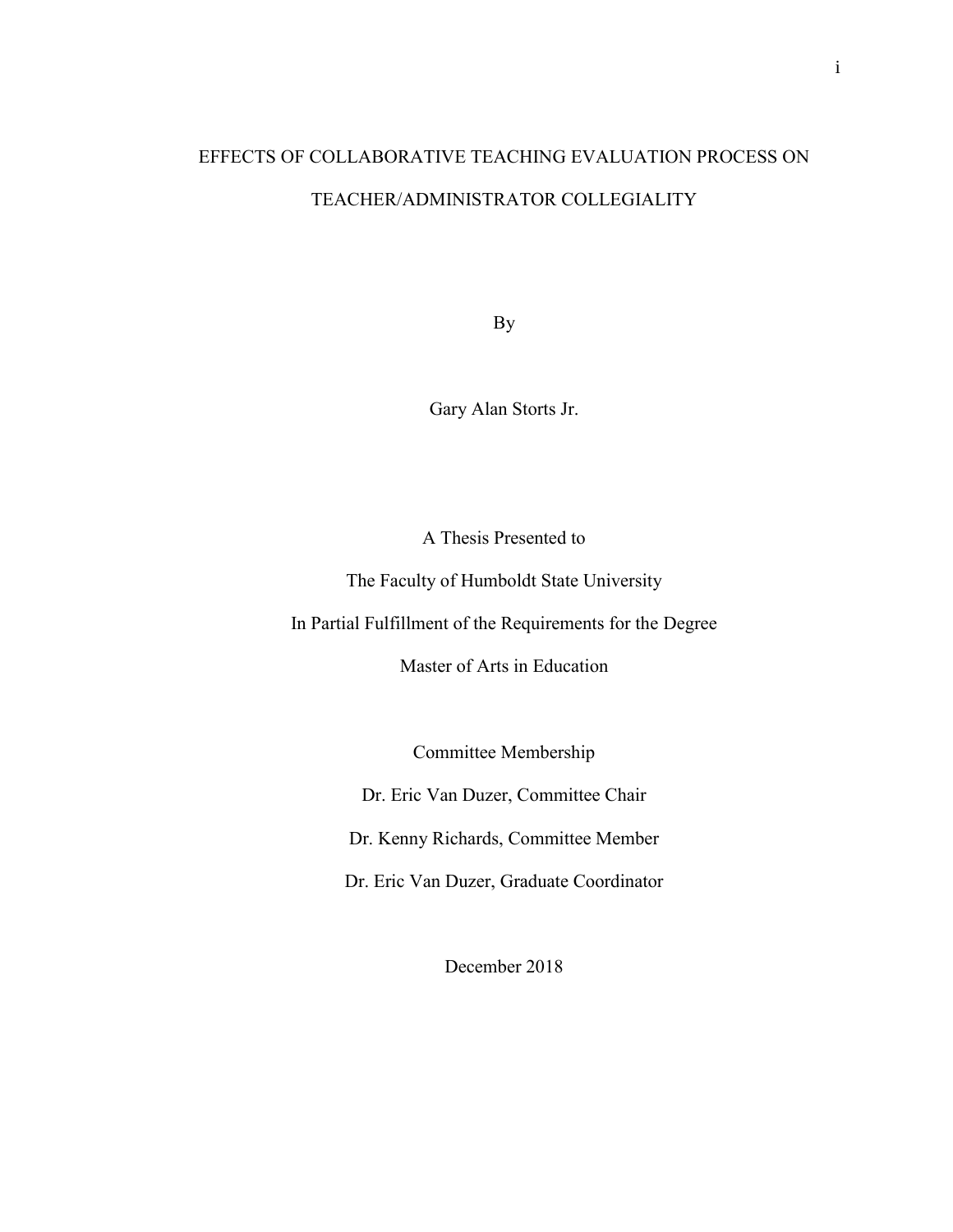#### ABSTRACT

## <span id="page-1-0"></span>EFFECTS OF COLLABORATIVE TEACHING EVALUATION PROCESS ON TEACHER/ADMINISTRATOR COLLEGIALITY

## Gary Storts

The job of the professional educator is becoming ever more complex. Research has shown that effective teacher evaluation processes and collegial relationships between the teacher and the principal both positively impact student achievement. This study investigates how a collaborative teacher evaluation process effects collegiality between the teacher and the site administrator. Four teachers who had experienced both traditional and collaborative reviews in a small rural school district in Northern California were interviewed to assess the impact that a collaborative evaluation had on their professional relationship with their principal.

The results of this research confirmed that teaching evaluations, however they are structured, produce varying levels of anxiety. However, the anxiety was short lived and temporary, with three of the four teachers finding value in the collaborative evaluation process once completed. The results identified technology related obstacles to the collaborative approach that generated frustrations. Two participants reported that they preferred components of the more traditional teaching evaluation.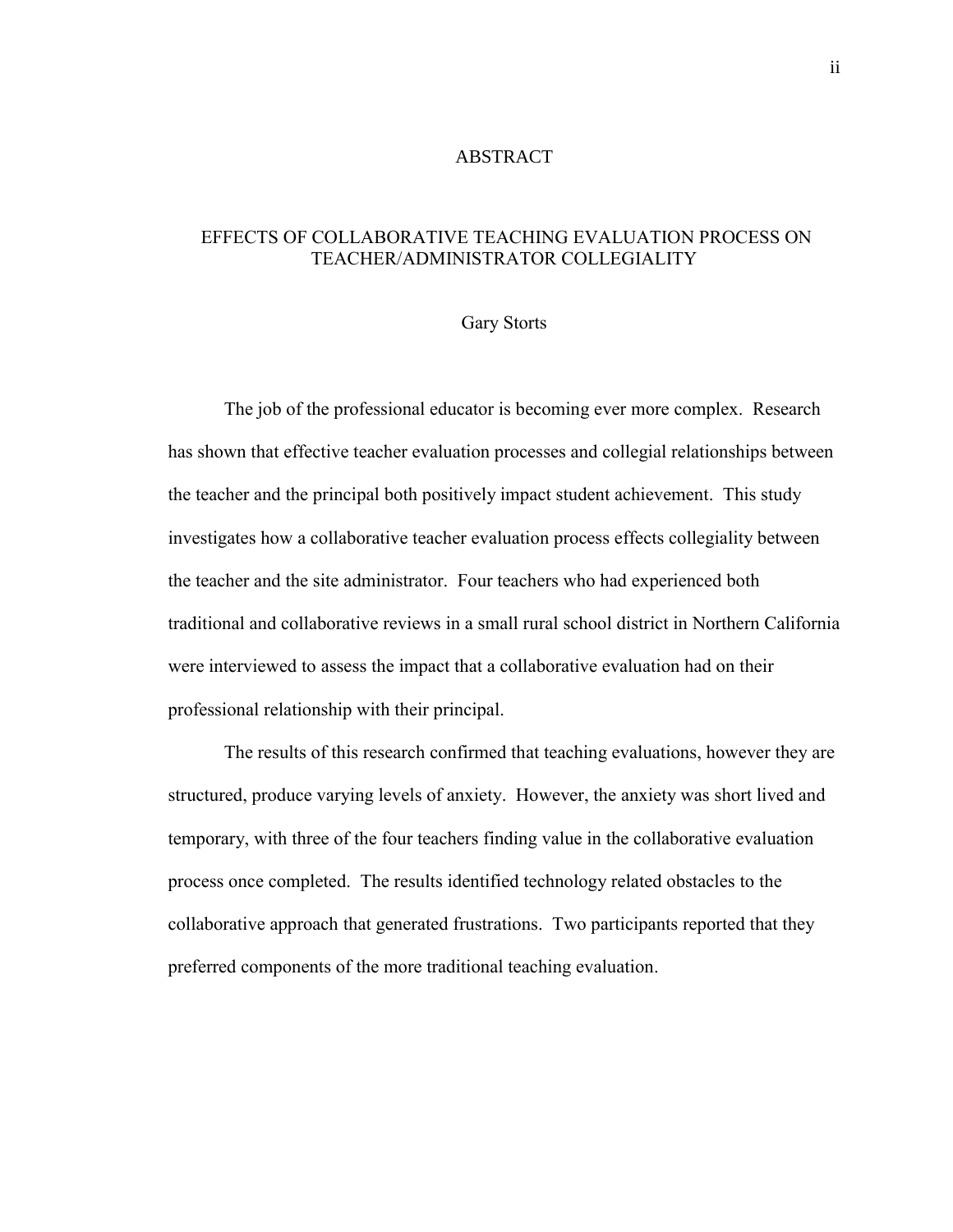## TABLE OF CONTENTS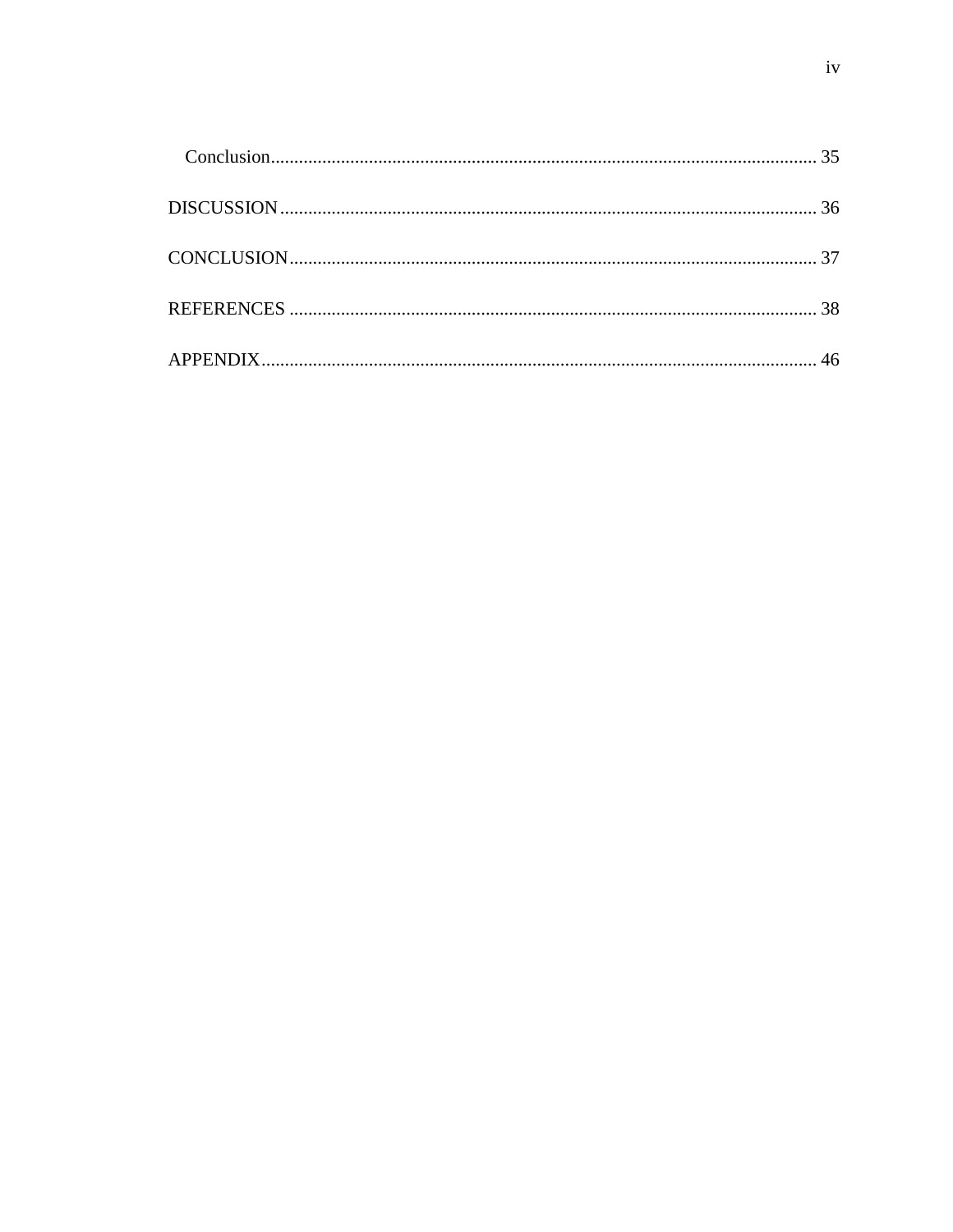#### INTRODUCTION

<span id="page-4-0"></span>Perhaps more than at any other time in the history of education in the United States of America, educators are beings asked to embrace collaboration – collaboration is taught and emphasized as a preferred evidenced-based instructional strategy, and collaboration with other teachers is planned and structured in professional learning communities. Research has also demonstrated the positive impacts that a healthy teacher-principal relationship can have on student achievement. We also have an abundance of research that points to the importance of developing teaching evaluation systems that effectively measure and develop our professional educators. The evidence is clear that these two factors are key ingredients for a successful school site. As such, the next reasonable question to ask is why collaborative components are not part of the teaching evaluations process. Collaborative teacher evaluations involve an evaluator observing a lesson, then discussing that lesson's strengths and weaknesses with the classroom teacher, before jointly working together to improve classroom instruction. Given the evidence, when a teacher and a site administrator are able to collaborate by sitting down to have a professional conversation reflecting on a recently taught lesson, the experience should support higher levels of professional collegiality.

This study will be used to determine whether or not a collaborative teaching evaluation has a measurable impact on teacher-administrator collegiality, as observed through teacher interviews. For the purposes of this study, collegiality is defined as "sharing responsibility in a group endeavor."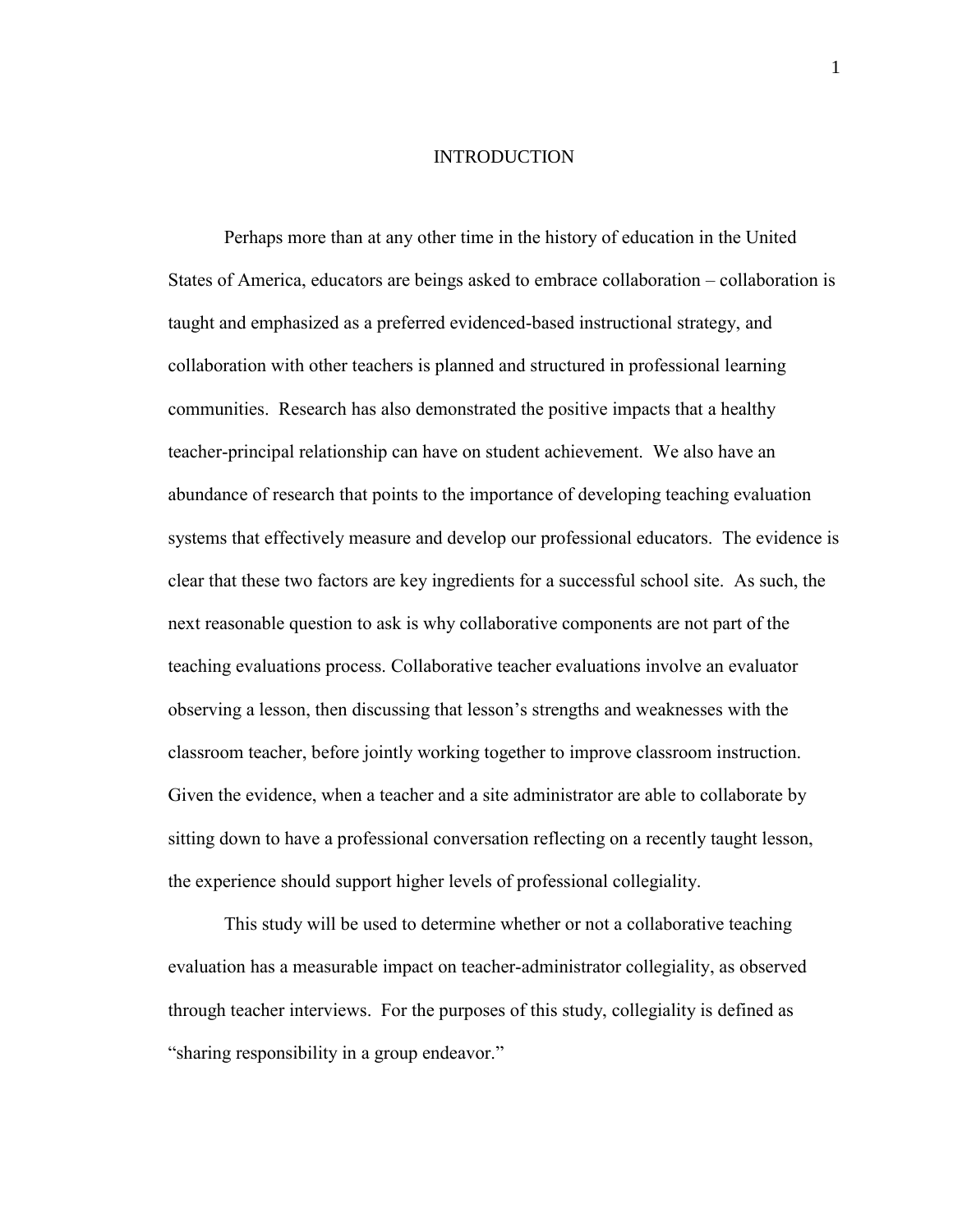This thesis will begin with a review of the extant research, before explaining the methods used in selecting and conducting the interviews to examine whether or not collaboration embedded into a teacher evaluation effects the level of collegiality between the teacher and the administrator. A summary of results will follow, before a discussion about the evidence and limitations of the study are presented.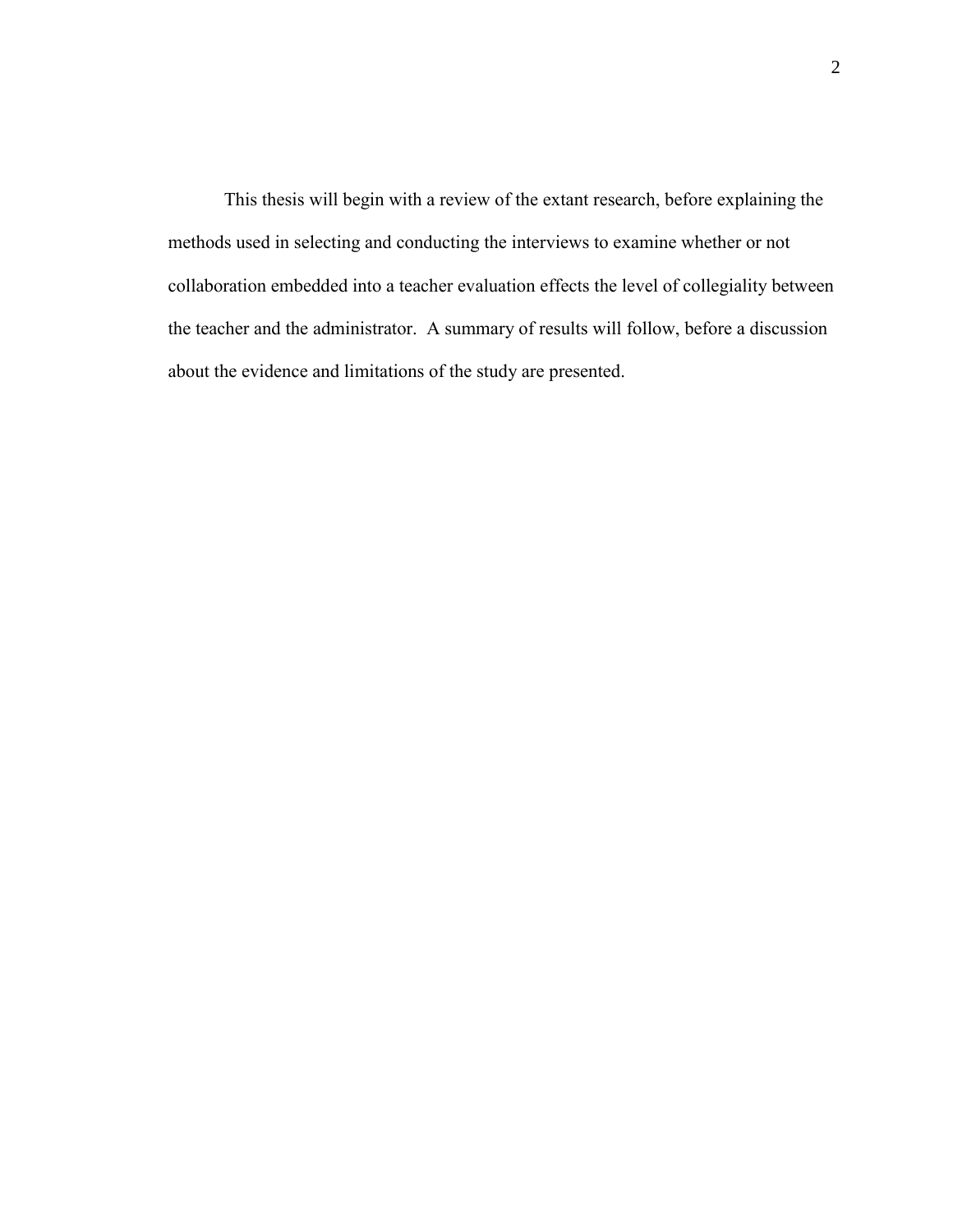#### LITERATURE REVIEW

<span id="page-6-0"></span>"Alone we can do so little; together we can do so much."

- Helen Keller

## Introduction

<span id="page-6-1"></span>To fully analyze the benefits of utilizing a collaborative approach in the teaching evaluation process, it is first helpful to review the history and philosophies behind past teacher evaluation reform efforts, as well as examine current practices in the United States. It is for these reasons that this literature review begins with a historical overview of the teaching evaluation process, before examining research findings that detail limitations to the traditional approach of teacher evaluation. Next, this literature review will focus on successful research-based and research-supported components to the evaluation process. After exploring what works and why in regards to effective teacher evaluation, this review will examine the importance of collegiality between teachers and administrators, as well as share findings on common characteristics of successful schools, and the benefits of collegiality to teachers, students and stakeholders. Finally, this review will conclude with recommendations for further research, and a proposal for this study.

<span id="page-6-2"></span>Purpose of Teacher Evaluations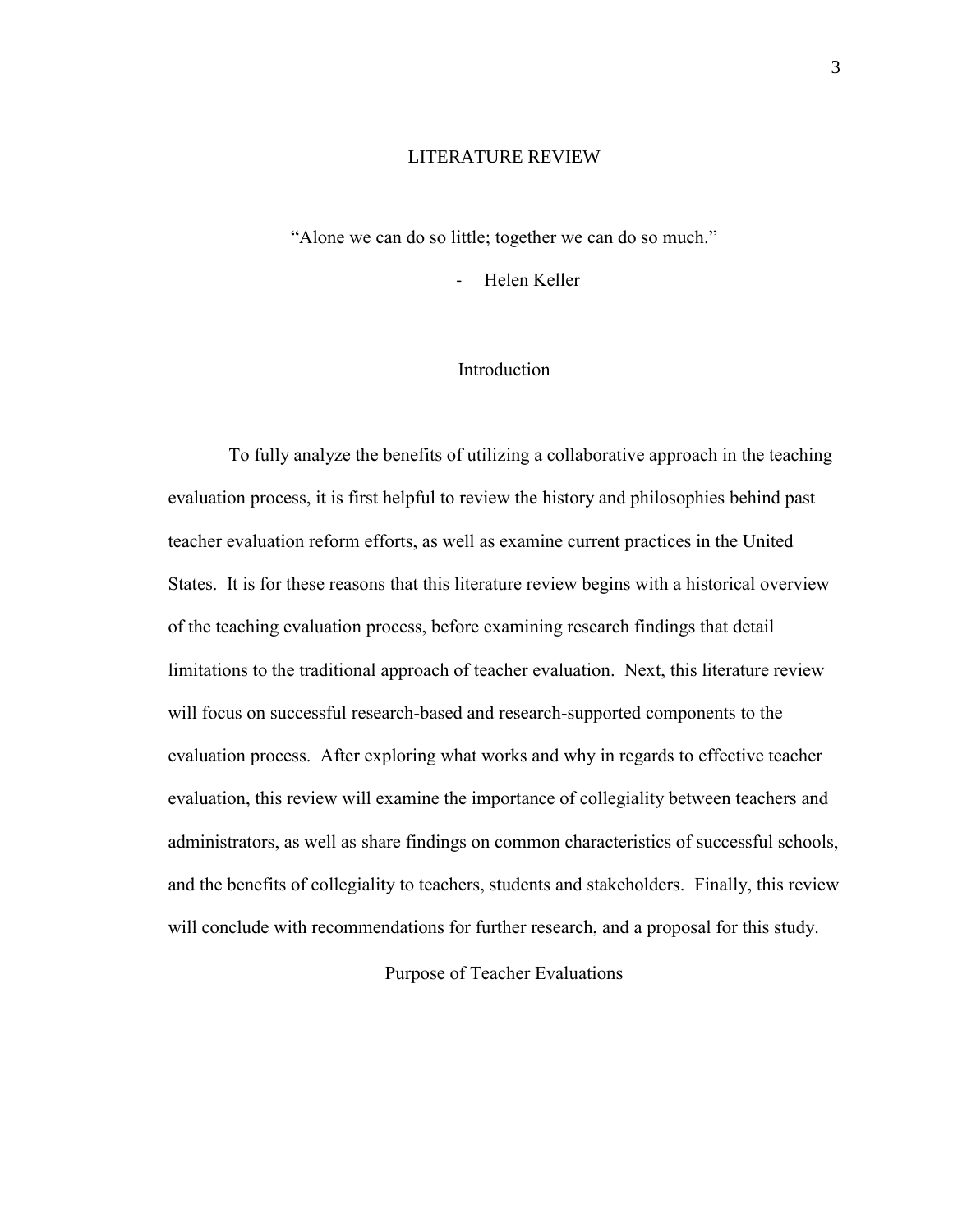Efforts to improve student achievement have led states, districts, and schools across the country to develop, or implement, new teacher evaluation systems (U.S. Department of Education, 2009). Considerable amounts time and energy have been spent to bring improvements to the teacher evaluation process. Two significant failings of past teacher evaluation efforts include: (1) Teacher evaluation systems have not accurately measured teacher quality because they've failed to do a good job of discriminating between effective and ineffective teachers, and (2) teacher evaluation systems have not aided in developing a highly skilled teacher workforce (Bill & Melinda Gates Foundation, 2011; Toch & Rothman, 2008; U.S. Department of Education, 2009; Weisberg, Sexton, Mulhern, & Keeling, 2009).

A teacher evaluation process that includes both "measurement" and "development" goals is crucial to a successful teacher evaluation process (Marzano, 2012). In a 2012 study, Marzano surveyed 3,000 educators on teacher evaluations and whether teacher measurement or teacher development was the end-goal of the evaluative process. Seventy-six percent of the respondents believed that both teacher measurement and development should be by-products of the teacher evaluation, but more emphasis should be placed on development. To understand the objective of teacher measurement and development, a historical review of teacher evaluations will identify past successes and shortcomings.

## <span id="page-7-0"></span>Evolution of Teacher Evaluations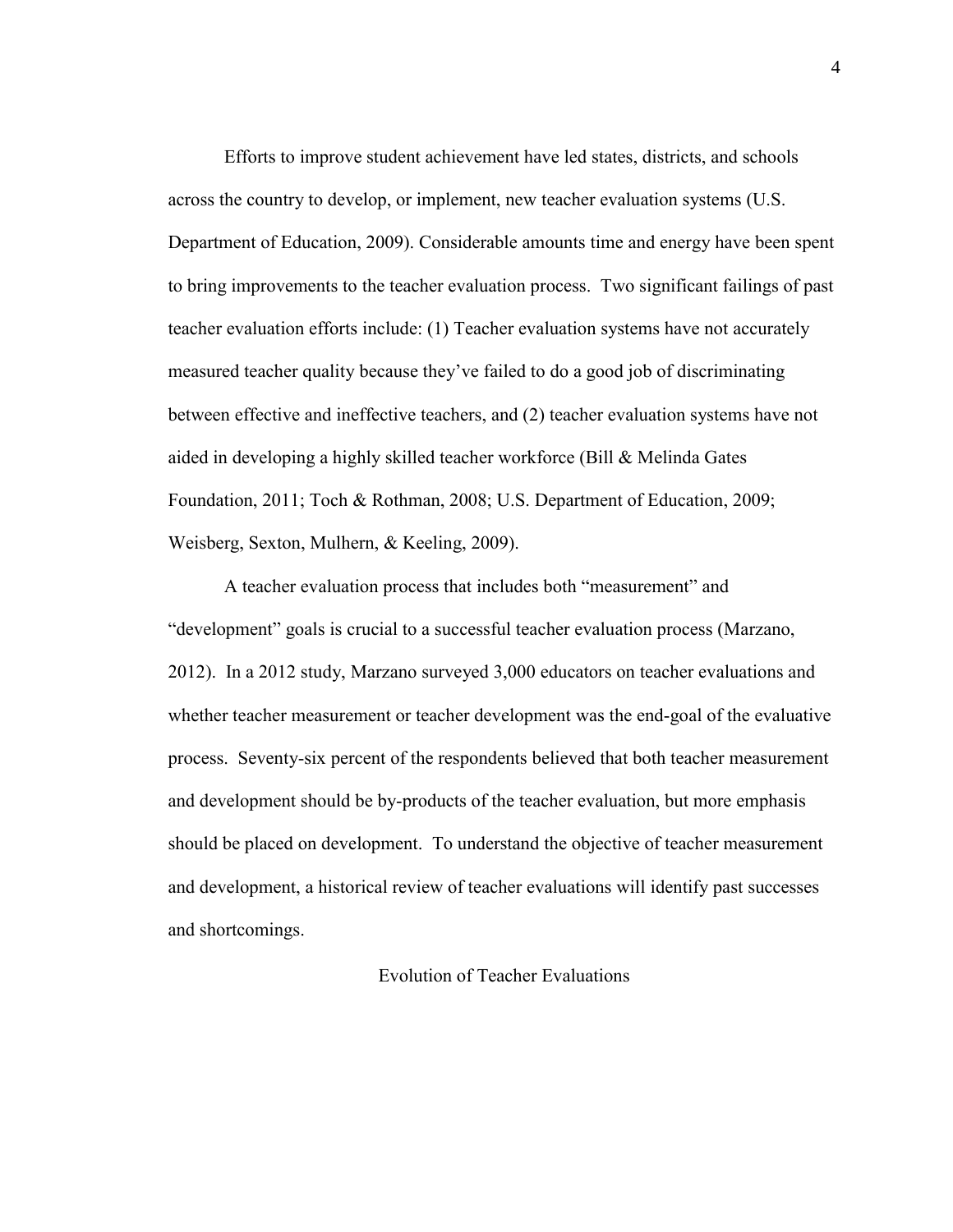In the beginning of the  $18<sup>th</sup>$  century, education was not yet recognized as a professional discipline as local governments and clergy were used to hire and evaluate teachers (Tracy, 1995). By the mid-1800s, as industrialization spread across the United States, the need emerged for more comprehensive school systems and specialized instruction in specific disciplines (Marzano, Frontier, & Livingston, 2011). Larger student populations also led the way for "principal" teachers who could assume increasingly complex leadership roles, which included teacher evaluations. Supervisors were required to have subject area knowledge as well as an understanding of teaching skills, (Bolin & Panaritis, 1992). Pedagogical skills became viewed as a necessary component of effective teaching (Tracy, 1995).

The last half of the  $19<sup>th</sup>$  century and early part of the  $20<sup>th</sup>$  century saw a conflict of opposing educational views (Marzano, Frontier, & Livingston, 2011). John Dewey, one of the most prolific educational writers of his era, saw democracy as the central link to successful human progress. Dewey further promoted the notion of schools fostering opportunities to practice citizenship as a way to further nurture democratic ideals (Dewey, 1938, 1981).

In contrast to Dewey's position of democracy as the hallmark of a successful schooling experience, Fredrick Taylor viewed scientific management, and the measurement of specific behaviors, as a powerful means of improving schools (Marzano, Frontier, & Livingston, 2011). Taylor argued that if there were 100 ways to shovel coal, one best method could be determined and applied for greater efficiency and increased results (Taylor, 1911). Taking Taylor's ideas into account, both Cubberly (1929) and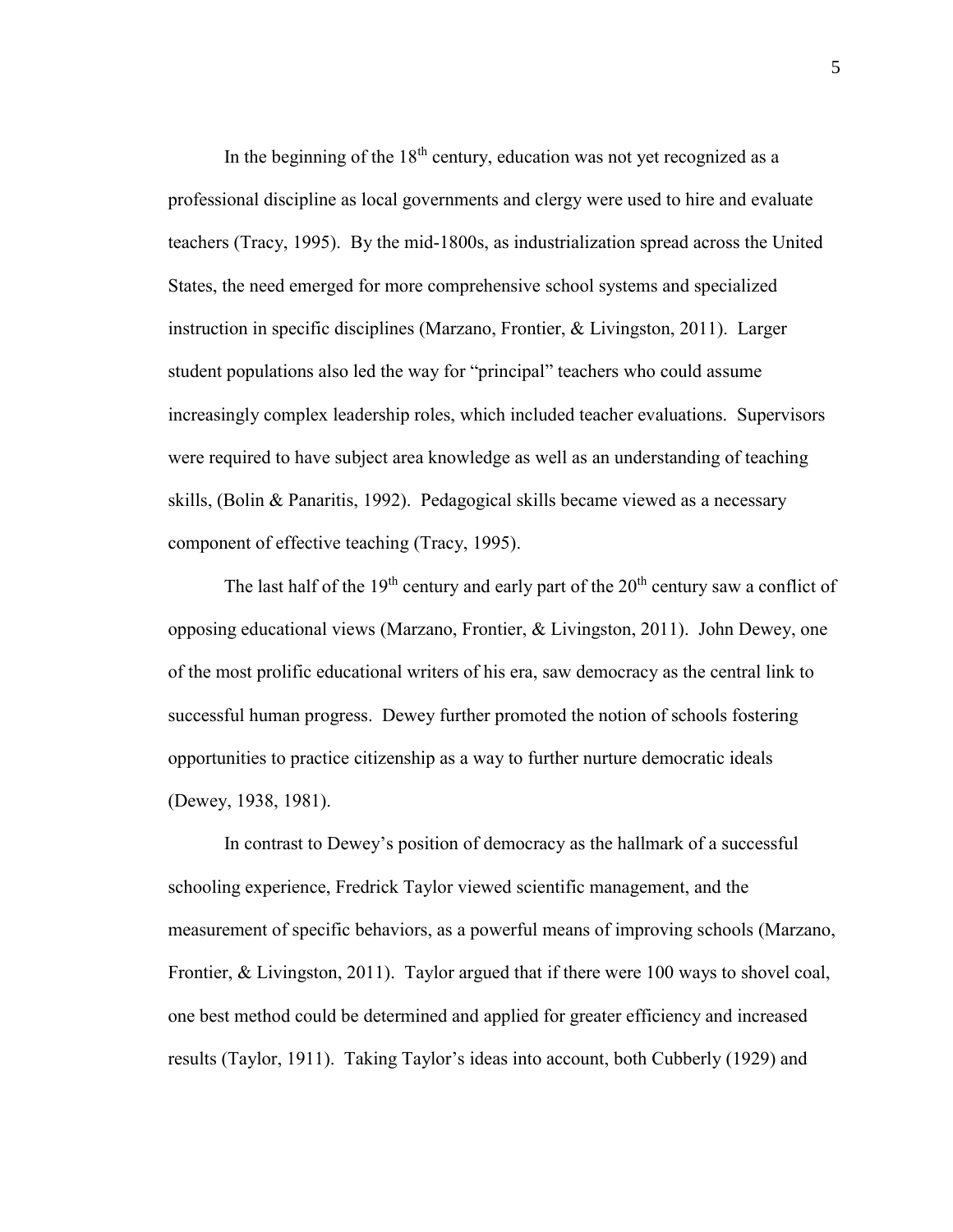Wertzel (1929) began proposing the use of student learning data to determine the effectiveness of a teacher or a school. This approach gained educational acceptance through World War II.

Immediately following World War II, the pendulum swung the opposite direction as education began to move away from scientific management (Marzano, Frontier, & Livingston, 2011). Teacher evaluation literature of this time period began focusing on the teacher, with an emphasis placed on developing teacher skills (Marzano, Frontier,  $\&$ Livingston, 2011). The role of the evaluator shifted during this time with school management taking on a greater number of roles and responsibilities in teacher evaluation (Coleman, 1945). Whitehead (1952) noted the importance of six areas of teacher supervision including classroom visitation, demonstration teaching, faculty meetings, orienting new teachers, lesson planning and in-service training. Whitehead also surveyed teachers about their perceptions of teacher supervision. A consensus amongst the surveyed teachers revealed the need for follow-up conferences after classroom observations. The recognition that effective classroom observation was vital to student success set the tone for an influential shift in supervisory practices across the United States (Whitehead, 1952).

The importance of ensuring effective teaching as one of administrators' main priorities was solidified by the late 1960s and quickly became known *as clinical supervision* (Goldhammer, 1969). By 1980, one study found that 90% of school administrators were using some form of *clinical supervision* (Bruce & Hoehn, 1980). Today, many teaching evaluation models still resemble the overall structure of the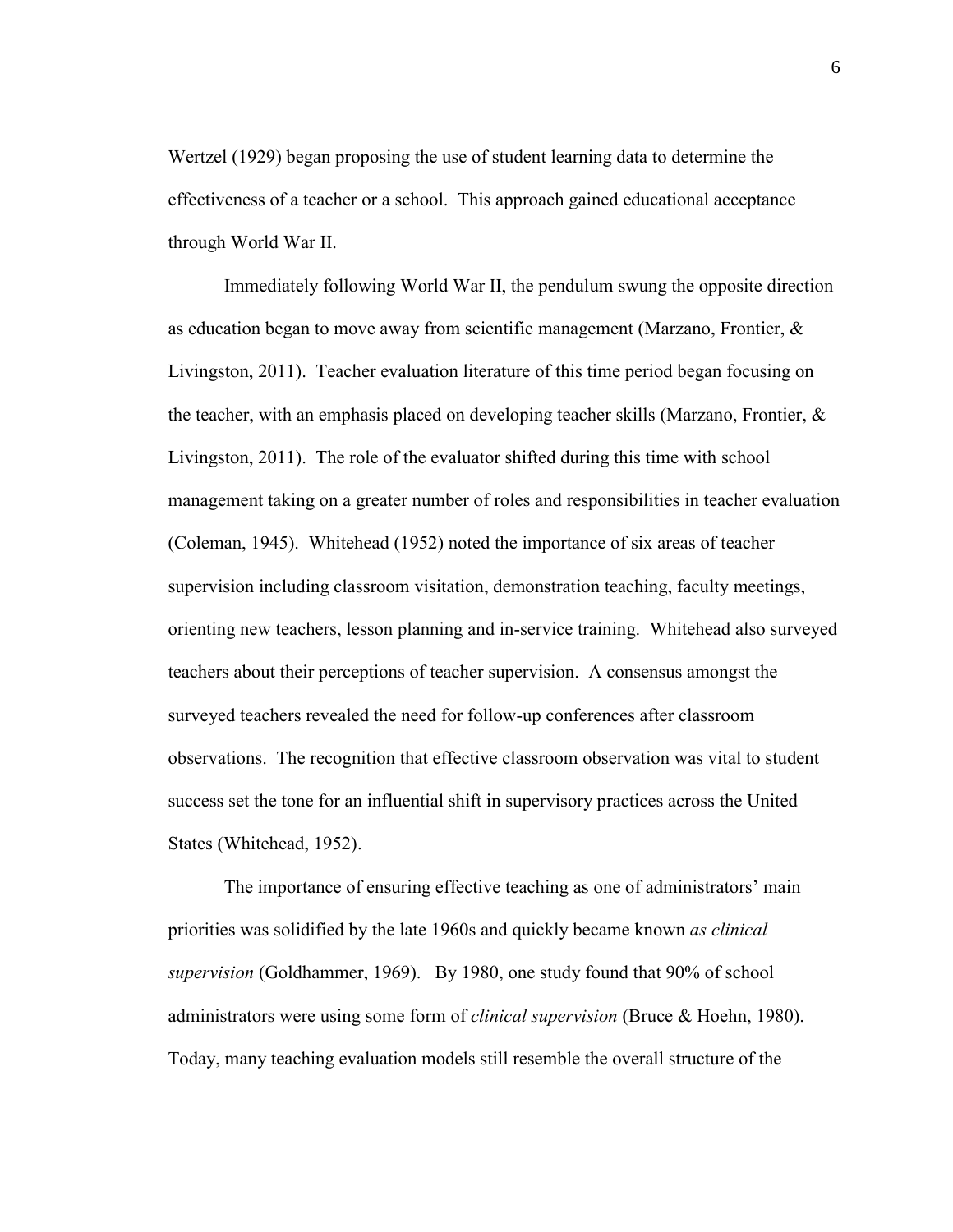clinical evaluation cycles, including the following phases: pre-observation conferences, classroom observations, analysis, supervision conference, and an analysis of the evaluative process (Marzano, Frontier, & Livingston, 2011). The aim of this evaluative model was to use the five phases of the clinical supervision process to diagnose successful classroom practices. As well intentioned as the clinical supervisory model was, over time, the five phases were reduced to a series of mandatory tasks. The thoughtful, collegial, data-driven approach which was once thought to greatly improve student success faded from its desired purpose (Marzano, Frontier & Livingston, 2011).

While a subscribed five-step process for a teacher evaluation has lingered since the 1980s, the Hunter model, a seven-step model for classroom lesson development, provided the next major influence in teacher supervision and evaluation, referred to as mastery teaching (Hunter, 1984). The pre-conference, observation, and post-conference all centered on the concept of mastery teaching. Evaluators used script tapping, or observational shorthand, to find elements of mastery teaching embedded in each lesson. After the observation, the lesson's various details would be categorized and a rating would be assigned based on the tenants of mastery teaching following a conference with the teacher (Fehr, 2001). Mastery teaching was widely used, but was often described as being a prescriptive supervisory practice, and as a result, fell out of favor during the early-1990s (Marzano, Frontier, & Livingston, 2011).

While the Hunter model focused primarily on teaching pedagogy and the components of a successful lesson, the next wave of supervisory reform placed an increased emphasis on considering, then developing, a teacher's career goals (Marzano,

7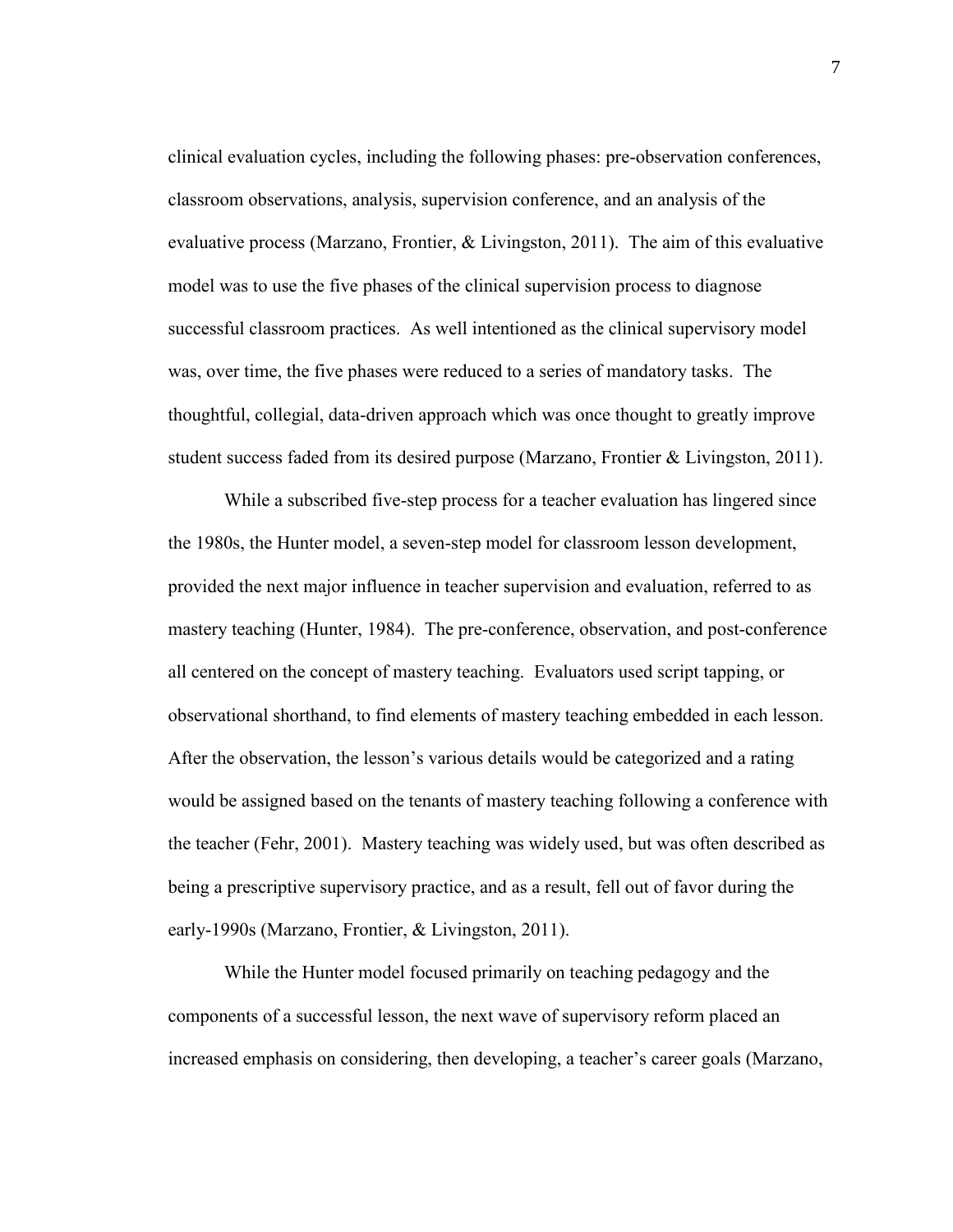Frontier, & Livingston, 2011). This differentiated approach to teacher evaluation placed importance on the notion that teachers have some input and control over their professional development (Glatthorn, 1984). Differentiated opportunities would be made available to teachers based on specific and individual needs. Glickman (1998) was another champion of the differentiated approach to teacher supervision and believed that teacher development should be the main aim of the evaluation process. As one could imagine, the era of developmental teacher evaluation reform was in sharp contrast, and drew substantial criticism, from the proponents of clinical supervision and mastery teaching. The pendulum was set to swing again and the next school supervisory reform era would more closely inspect the intricacy of the teaching profession, and place a greater emphasis on teacher evaluation (Marzano, Frontier, & Livingston, 2011).

The Danielson model, first introduced in the mid-1990s, sought to capture the full complexity of the classroom teaching process (Danielson, 2007). Danielson's model included four domains: planning and preparation, the classroom environment, instruction, and professional responsibilities. The goal of the Danielson model was to accomplish three tasks; first, honor the complexity of teaching, second, provide the language for professional conversations, and third, provide structure for teacher self-assessment and reflection. One of the powerful contributions of the Danielson model was the alignment of 76 standards of quality teaching, and breaking those individual components into four performance levels, e.g., unsatisfactory, basic, proficient and distinguished. The specificity of the teaching standards and their union with the detailed performance levels makes that the Danielson model the most detailed and comprehensive supervisory model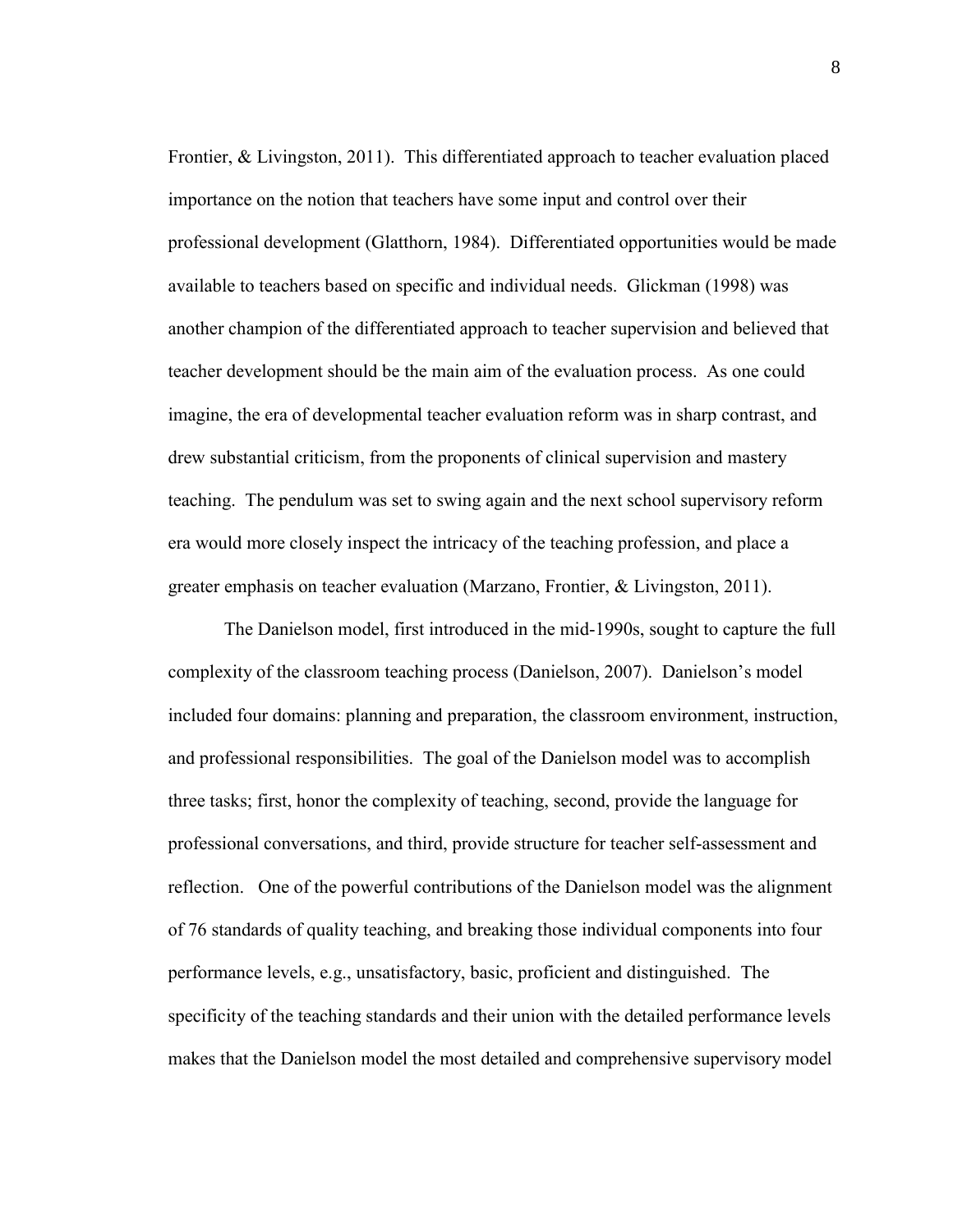yet developed, and serves as the initial reference point for current teacher evaluation reform efforts (Marzano, Frontier, & Livingston, 2011).

Twenty-first century efforts to improve the teacher evaluation process swung yet again, from supervision to evaluation, and teacher behavior to student achievement (Tucker & Stronge, 2005). Tucker and Stronge (2005) insisted that both instructional practices and evidence of student learning should be valued concurrently, concluding that there is a direct correlation between teacher effectiveness and student learning.

*The Widget Effect* (Weisberg, Sexton, Mulhern, & Keeling, 2009) notes the failure of teacher evaluation systems in the United States to produce accurate information regarding individual teachers' instructional practices, citing 73% of surveyed teachers stating that their most recent evaluation did not identify any teaching areas that needed improvement and those teachers who did have identified areas of needed improvement, only 45% found the suggestions of their supervisors helpful (Weisberg, Sexton, Mulhern, & Keeling, 2009). *The Widget Effect* research suggest a complete overhaul of the teacher evaluation system, but before embarking on a comprehensive revision of teacher evaluation systems, we must first identify the limitations of the current teacher evaluation processes.

## Limitations of Current Teacher Evaluation Practices

<span id="page-12-0"></span>Why is it so difficult to improve the teacher evaluation process? Kraft and Gilmour (2016) asked this questions after revisiting *The Widget Effect (2009)*. First the researchers, reviewed some of the data *The Widget Effect* (2009) produced, including, the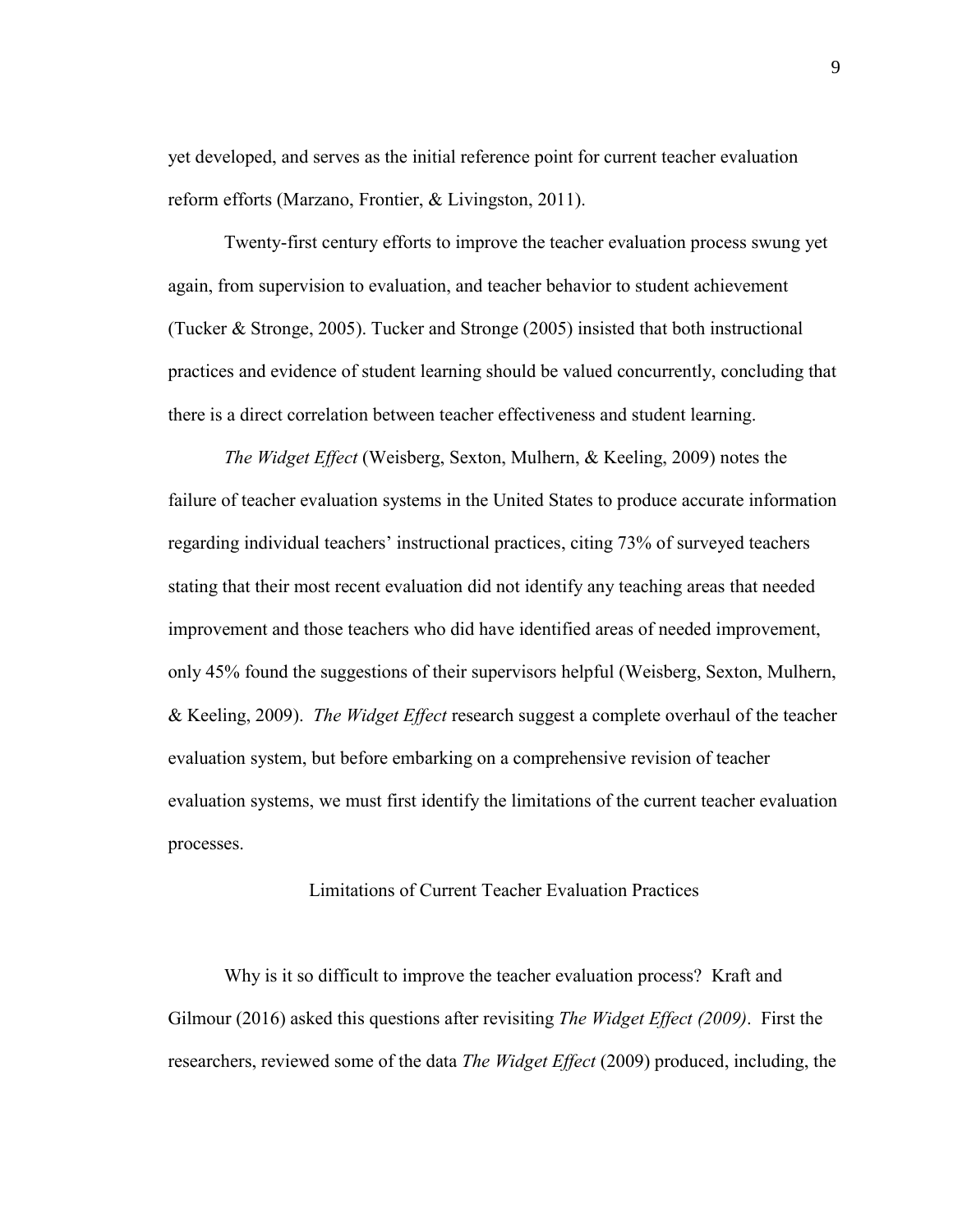fact that less than 1% of teachers were rated in the lowest performance category, despite 83% of administrators and 57% of teachers stating they could identify teachers on campus who are ineffective. Kraft and Gilmour (2016) investigated whether this perception of teacher ineffectiveness has changed in the years since *The Widget Effect* was published. In reviewing data from 19 states and an intensive analysis of one urban district, the researchers found that less than 3% of teachers were rated below proficient/exemplary on a four or five point performance scale (Kraft & Gilmour, 2016). The researchers also surveyed principals, who on average estimated that 28% of teachers performed below proficient, a sharp contrast between the professional evaluation ratings and perceived teacher ratings. A natural question to ask is, why do so few teachers receive below proficient ratings, despite the fact that school supervisors estimate that greater than one-quarter of their teaching staffs are not performing adequately inside their classroom?

Marshall (2017) believes one flaw of current supervisory practice is simply the time-consuming nature of annual performance evaluations – approximately four hours per evaluation. Marshall notes that the frequency of evaluations, generally only 1-2 times per year, leaves hardly enough time to have meaningful conversations with teachers to impact performance. While interviewing principals from across the country, Kraft and Gilmour (2016) discovered that the daunting workload involved in assigning low performance ratings is a likely reason for the discrepancy of actual ratings given to teachers and the perception of daily effectiveness. The researchers cited the time consuming practices of gathering the needed observational evidence required to justify a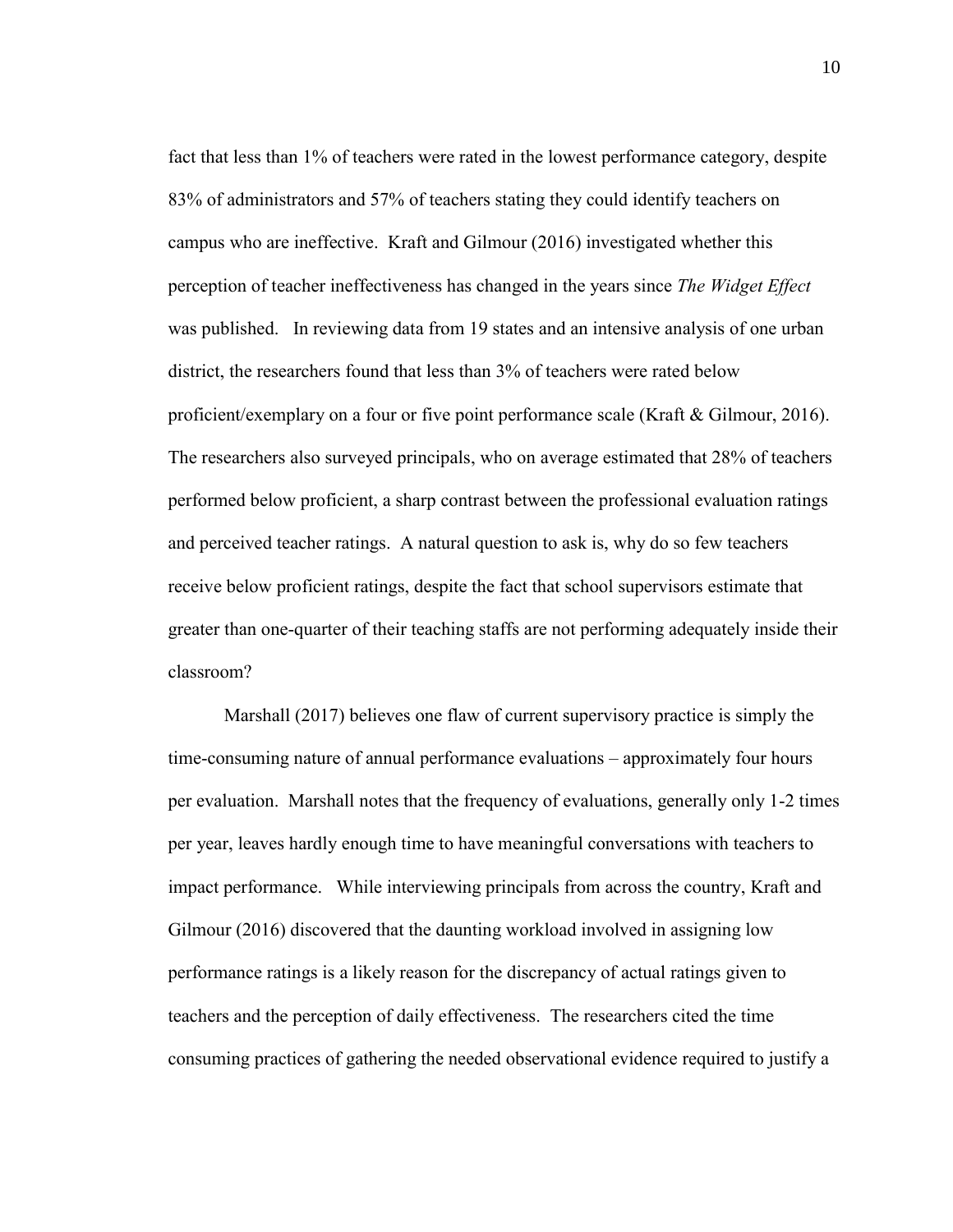below adequate performance rating, the mandatory corrective action plans, and the extensive support needed to assist underperforming teachers, coupled with the likely legal dispute involved with dismissing an ineffective teacher as barriers to an effective evaluative process (Kraft & Gilmour, 2016). Marshall (2017) also noted that most post observation and teacher evaluation conferences finalizing ratings occur in April or May, when teachers are more than 75% of the way through the current school year and about to embark on a two-and-a-half month summer vacation. Complicating the poor timing is the fact that many teachers view the feedback and developmental suggestions given to them by their principal as not beneficial to their teaching practice.

Additional challenges include the common practice of advanced warning of an upcoming observation (Marshall, 2017). If the teacher being evaluated has received advanced notice regarding the precise date and time of the evaluation, the principal is likely to see the optimal lesson, which may not be the typical lesson, allowing a potentially ineffective or marginal educator an opportunity to go undetected and not have their deficiencies addressed (Marshall, 2017).

Evaluators themselves often face personal challenges when evaluating teachers (Kraft & Gilmore, 2016). Some principals interviewed were hesitant to give beginning teachers a below average rating out of a desire to not discourage those new to the profession. A few principals interviewed by the researchers mentioned that they did give constructive feedback to beginning teachers, just outside of the professional evaluation process (Kraft & Gilmour, 2016). Principals who gave new teachers an evaluative break rationalized their decision by believing that assigning a low rating would come at the loss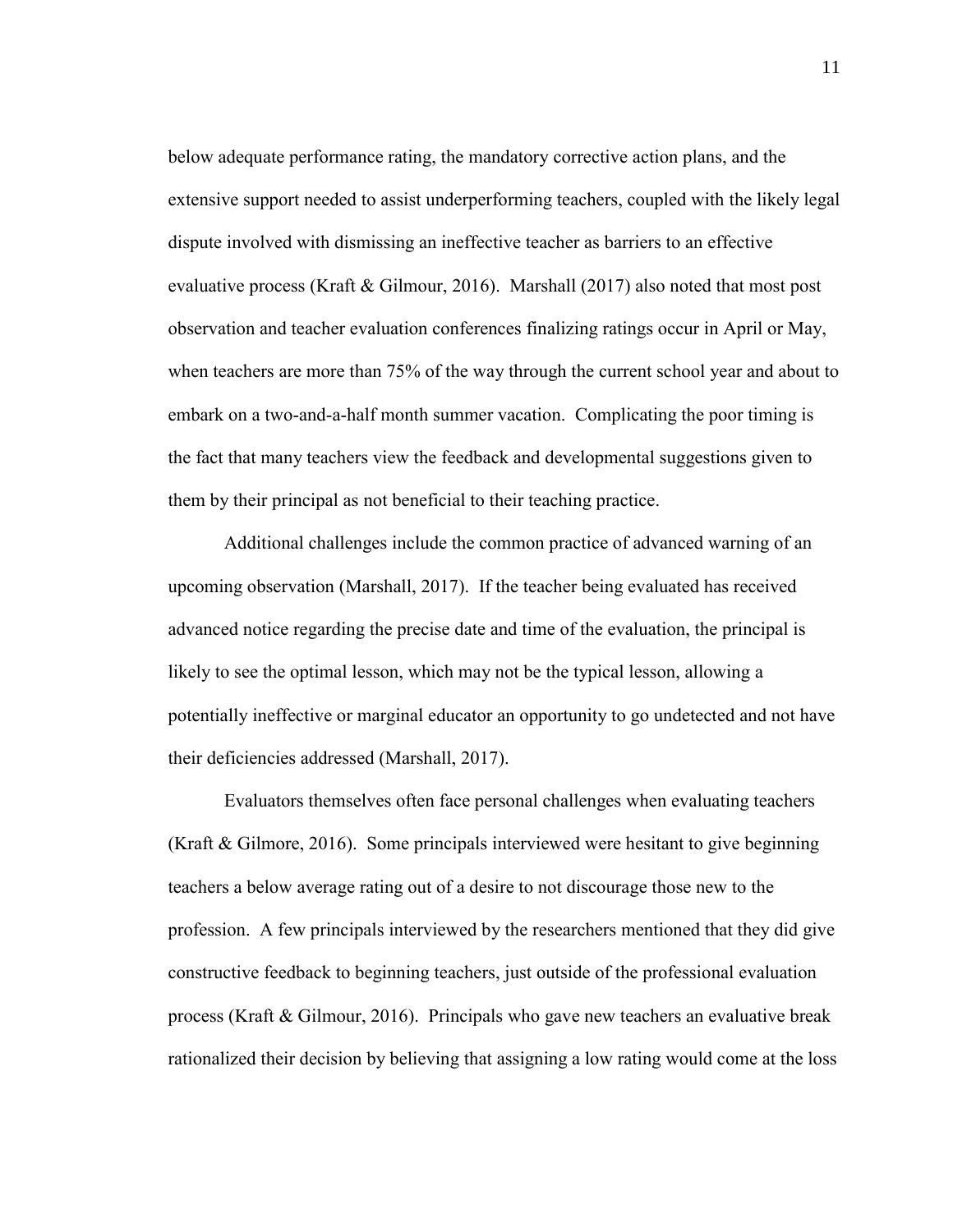of relational trust, and that trust was essential for mobilizing the collective efforts of the school.

Kraft and Gilmore (2016) also found evaluator discomfort as an obstacle in assigning a teacher a subpar evaluative rating. The researchers interviewed a principal who noted that the most difficult part of their job was communicating a poor performance rating and that, "not everyone is capable of that" (Kraft & Gilmour, 2016, p.15). The human aspect of knowing that a probationary teacher could lose their job as a result of a low evaluative rating weighed heavily on many of the principals interviewed. "The last thing I think I wanna do as a human being is to watch another human being walk out with their head down, dejected, because they lost their job…" (Kraft & Gilmour, 2016, p.16).

In a Fall 2017 commentary in the *AASA Journal of Scholarship and Practice*, Geirger and Amrein-Beardsley (2017) referenced additional factors evaluators confront that make the traditional approach to teacher evaluations challenging. Given these challenges, Geirger and Amrein-Beardsley (2017) discuss three specific types of observational data manipulation that occur as a result of evaluators feeling pressure to correlate their observational rating with a numerical measurement of student growth over time. In the education profession, these examples of data manipulation are commonly referred to as Campbell's Law (1976). "Campbell's Law states that, in essence, the higher the consequences or stakes surrounding almost any quantifiable event (e.g., one that is based on numerical scores or outcomes), the more likely the scores or outcomes are subject to pressures of corruption and distortion, as directly related to the relative importance or weight of the consequences attached" (p. 46). Mainly as a result of high-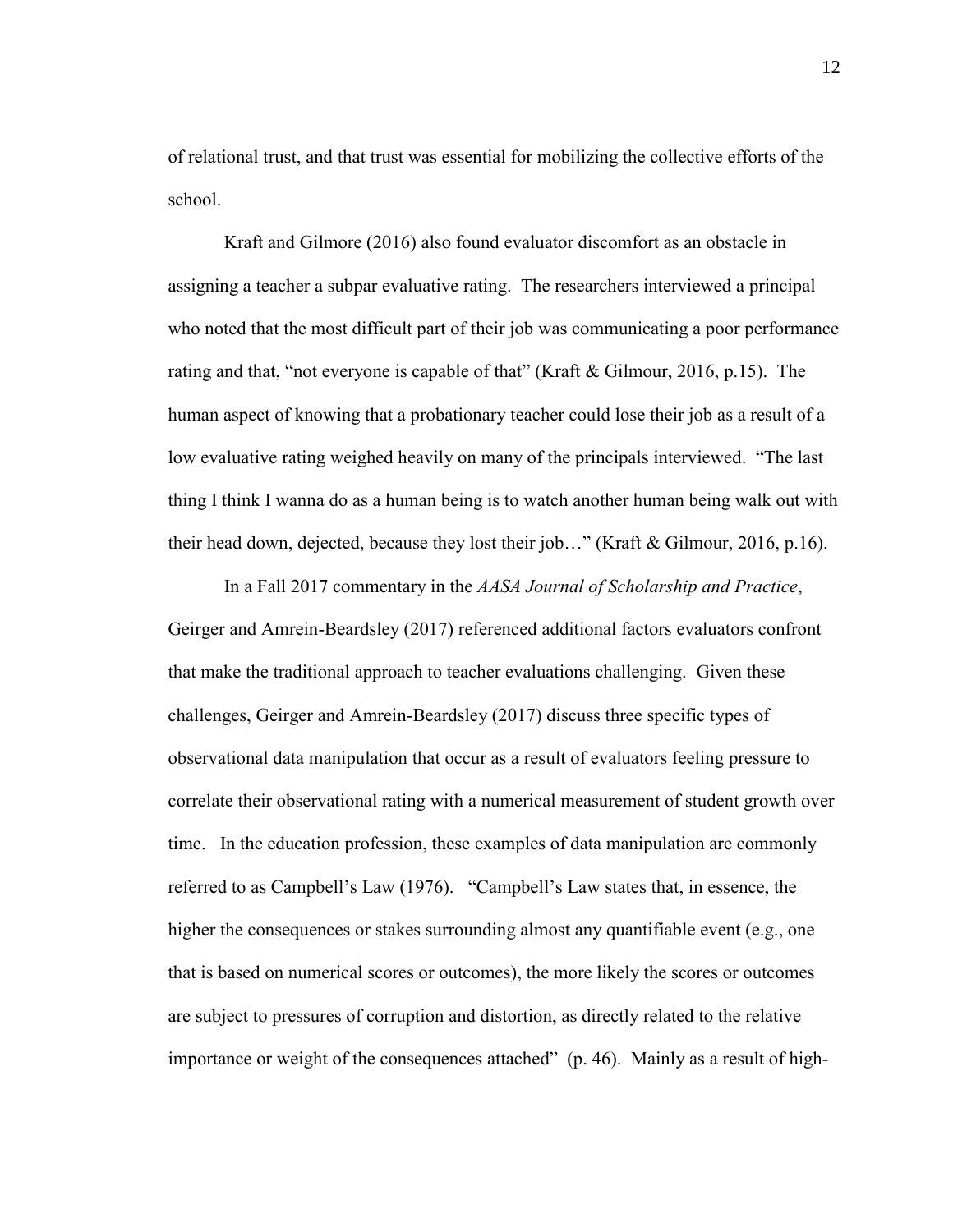stakes testing, Campbell's Law has been prominent in education related discussions for decades, and the last two federal education policies, No Child Left Behind (2001) and Race to the Top (2011), place an increased emphasis on student achievement. Race to the Top (2011) incentivized states with 4.35 billion dollars in federal funds to adopt a new component to teacher evaluations that numerically measures student academic achievement over time using value-added models (VAMS). As a result, school administrators felt the pressure to manipulate observational data by (1) artificially inflating observational ratings to protect against potential termination or loss of tenure, (2) artificially deflating observational ratings - which occurs much less frequently than inflating observational ratings but, when it does occur is often the result of evaluators trying to ensure that the ratings, when looked at as a whole, fit a normal bell curve, and (3) artificially conflating observational ratings to directly correlate with student growth, or VAM scores (Geirger & Amrein-Beardsley, 2017). Greiger and Amrein-Beadsley (2017) caution school administrators and evaluators that artificially manipulating observational ratings is poor practice and diminishes the combined validity of the observation and VAM, as well as any inferences that might be drawn to persuade future federal education policy.

There is general consensus that the relationship between teacher contribution and student growth and achievement should be part of the teacher evaluation, however a growing body of evidence suggests that VAMs are not consistent from year to year and may not be the most accurate indicator of teacher effectiveness despite its growing popularity (Darling-Hammond, Amrein-Beadsley, Haertel, and Rothstein (2012).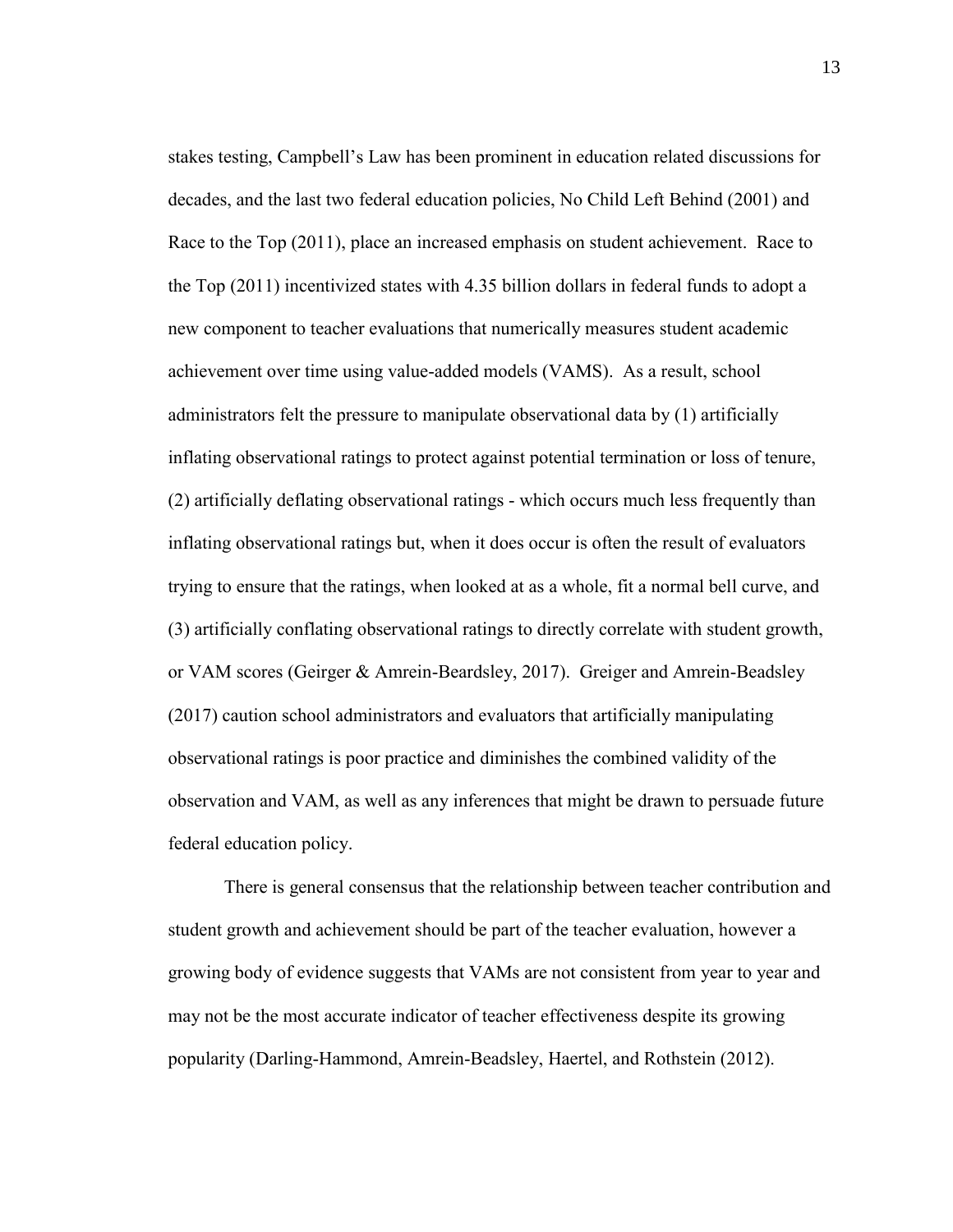Darling-Hammond, Amrein-Beadsley, Haertel, and Rothstein (2012) referenced a study examining VAM data from five school districts. The study found that of those teachers who scored in the bottom 20% of rankings the first year of the study, approximately onequarter remained in a similar ranking the next year. Interestingly, approximately onethird of those same teachers moved into the one of the highest categories the following year. Similar inconsistencies were observed for teachers who scored in the top rankings. The researchers were also wary of hidden risk factors associated with VAM, such as teachers teaching to the test if student test scores are tied to evaluating teacher effectiveness. As one Houston Independent School District representative was quoted "I do what I do every year. I teach the way I teach every year. My first year got me pats on the back; my second year got me kicked in the backside. And for year three, my scores were off the charts. I got a huge bonus, and know I am in the top quartile of English teachers. What did I do differently? I have no clue" (Amrein-Beardsley & Collins, 2012, p. 15).

Marshall (2017), former 15 year Boston, MA elementary principal and founder of the Marshall Memo, believes that teacher evaluation, if done right, can be a powerful device for improving teaching and student learning. Marshall also recommends that school boards and superintendents come face-to-face with four hard truths: First, students learn much more from some teachers than from other teachers, which is a result of dayin, day-out specific practices that successful teachers implement. Second, each school building has a range of teachers from dynamic to less than effective. Third, students with barriers (special needs, family troubles, bullying, etc.) have a more immediate need for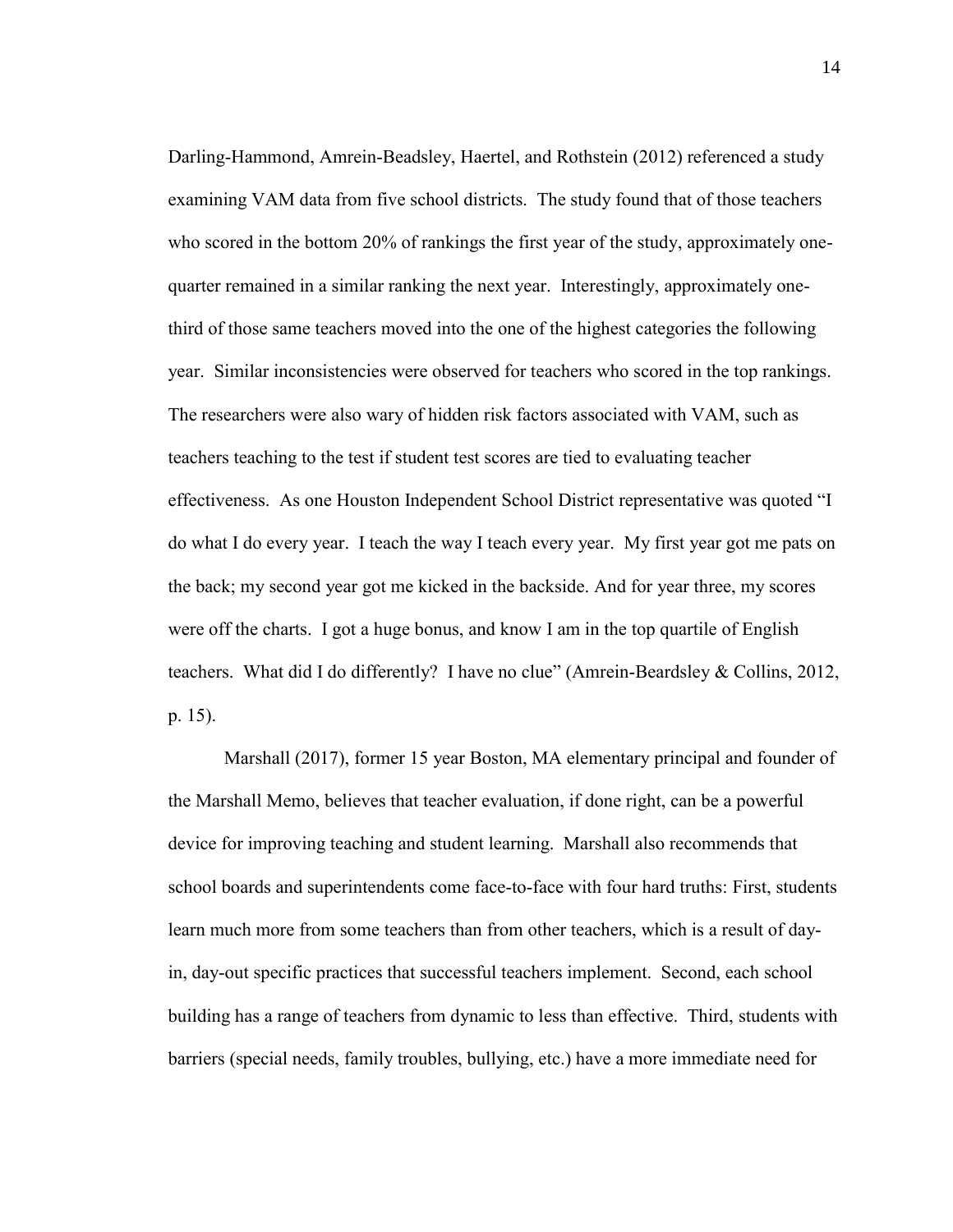dynamic teaching then their more fortunate peers. And fourth, the traditional teacher evaluation process makes it difficult for the evaluator to implement change for teachers who require immediate assistance.

There are numerous limitations to the traditional teacher evaluation system, and the frustrating aspect for all stakeholders is the time and energy spent on a generally inaccurate and ineffective process. The next question is simply, what works and why?

Teacher Evaluations: What Currently Works and Why?

<span id="page-18-0"></span>Previously in this literature review I noted that the goal of the teacher evaluation process is for both measurement and development of teacher effectiveness (Marzano, 2012) in order to provide an optimal learning environment for our students. Fortunately, there is sufficient research to inform us on successful current teacher evaluation practices (Danielson, 2010).

Teacher self-assessment, in concert with mutually agree upon teaching standards and teaching frameworks, is becoming a common occurrence in many state and district teacher evaluation systems (Danielson, 2010). The Colorado Department of Education (2017) encourages educators to be thoughtful and reflective about their day-to-day teaching practice and believes that self-assessment is a staple component of teacher evaluation best practice, citing evidence that references adults' engagement in selfreflection as a factor for teachers to more likely retain learning compared with learning that is enacted upon them. Additionally, the Colorado Department of Education notes a significant opportunity afforded to teachers who then engage in goal setting with their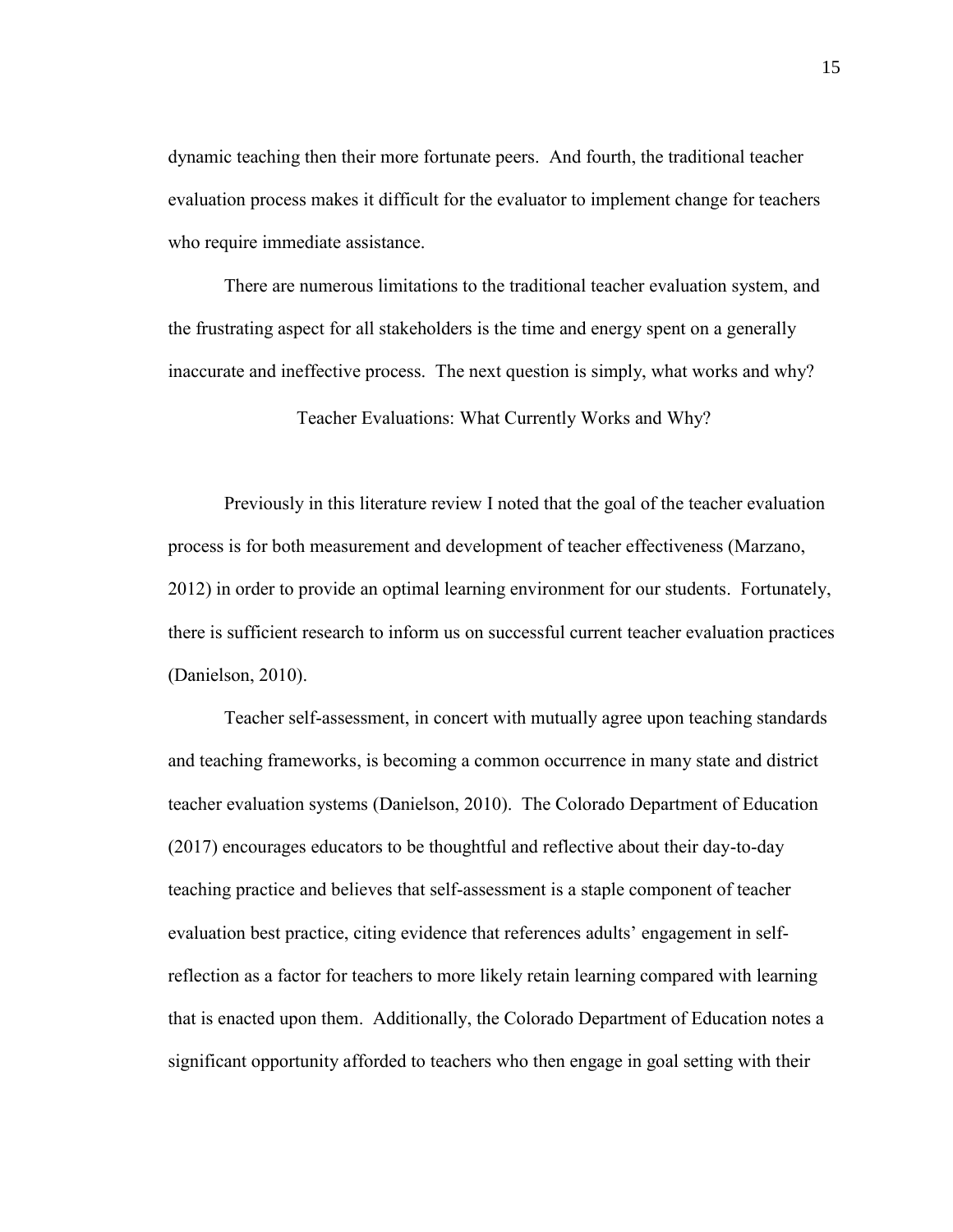evaluator, mentioning an important opportunity to discuss performance planning, as well as build trust and discuss instructional supports that are available to assist in successful classroom instructions. Researchers Ross and Bruce (2007) support the practice of selfassessment as a valuable tool and exercise for enhancing teacher effectiveness so long as self-assessment is partnered with additional professional development efforts.

In order to consistently and reliably measure teacher effectiveness, professional teaching standards and teaching frameworks have been developed and widely implemented in teacher evaluations across the country (Danielson, 2010). Danielson (2011) describes the need for a consistent definition of good teaching, "It is not sufficient to say, 'I can't define good teaching, but I know it when I see it'" (p. 35). California's professional standards and frameworks provide a common description of successful classroom teaching practices, as well as other professional teaching responsibilities essential to student learning and teacher growth, such as creating and maintaining effective environments for student learning, planning instruction and designing learning experiences for all students, and developing as a professional educator (California Standards for the Teaching Profession, 2009). Once all members who comprise the evaluation team – teachers, administrators, instructional coaches, etc. – share a common understanding of what is expected of a professional teacher, the conversations that occur as a result of the evaluation become much more meaningful (Danielson, 2011).

At local levels, once professional standards have been established, they can then be translated into teacher evaluation instruments, (Darling-Hammond, Amrein-Beadsley, Haertel, & Rothstein (2012). This approach has proven successful in several Cincinnati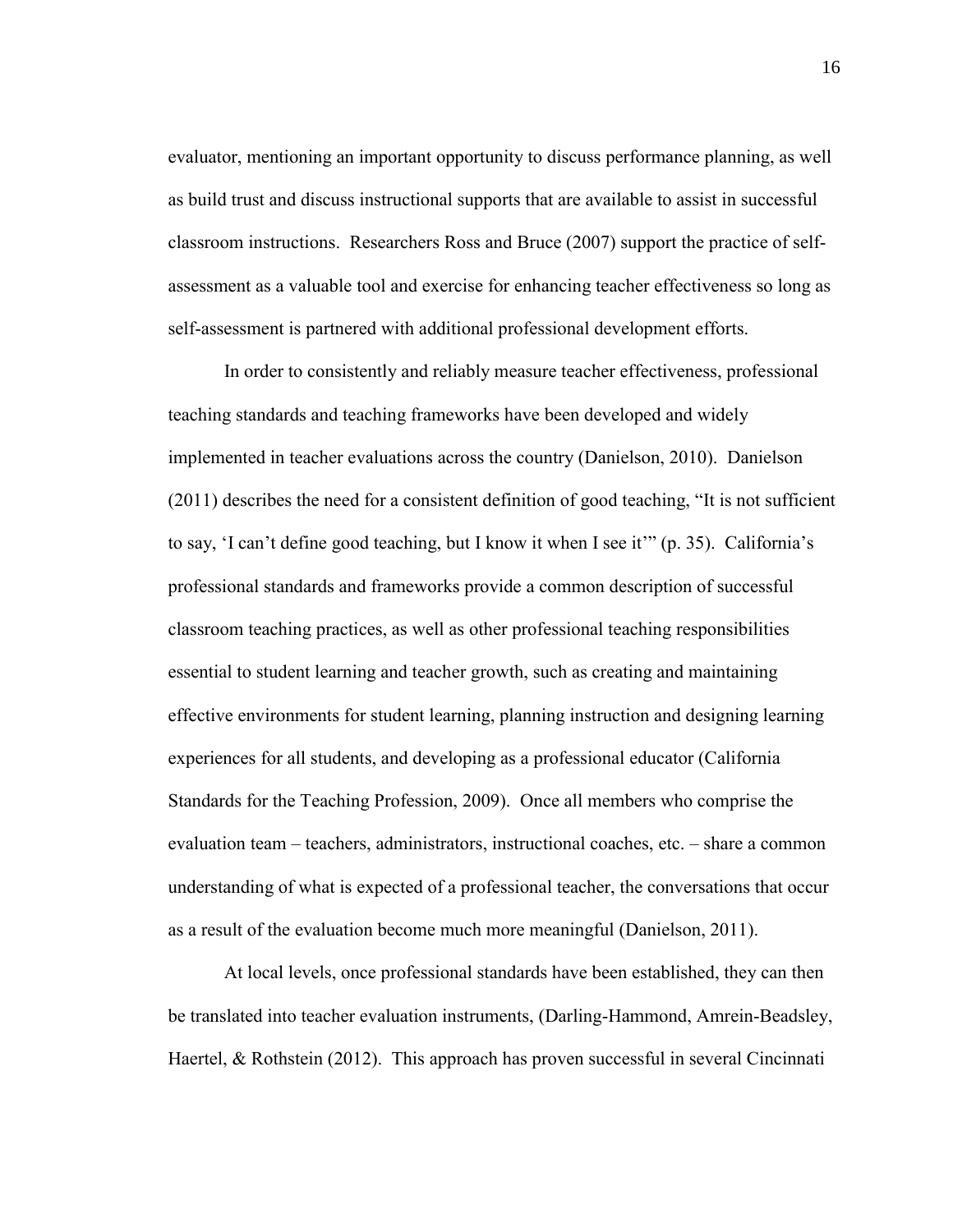public schools by producing increased teacher effectiveness ratings with an emphasis on student learning. The ratings were also used to identify areas for future teacher growth, (Milanowski, 2004).

Researchers Reinhorn, Johnson, and Simon (2017) studied Massachusetts schools that received their states top accountability rating after implementing a uniformed Massachusetts teacher evaluation process. During interviews with teachers at these distinguished schools, it was noted that administrators observed each classroom at least twice a month and each teacher received detailed standard aligned feedback on only one or two standards per visit, and usually within 24 hours of the classroom observation. Marshall (2017) supports the principle that multiple unannounced visits into teachers' classrooms paint a more accurate picture of day-to-day classroom life compared to the traditional 1-2 time per year observation model with supervisors being allowed to focus on one teacher's need at a time, making difficult conversations less uncomfortable and reducing teacher defensiveness to feedback.

In addition to multiple observations and unannounced visits on behalf of the evaluator, teachers self-rating their own performance using a classroom video recording has been shown effective in recent research (Marzano, Frontier & Livingston, 2011). Although not widely used in the teacher evaluation process, Rosaen, Lundeberg, Cooper, Fritzen, and Terpstra (2008) discovered that when beginning teachers viewed themselves on camera, they paid more attention to their instructional practices, and more attention to their students, especially as it relates listening to the students' questions and answering teacher provided prompts. To further illustrate the value of video Calandra, Brantly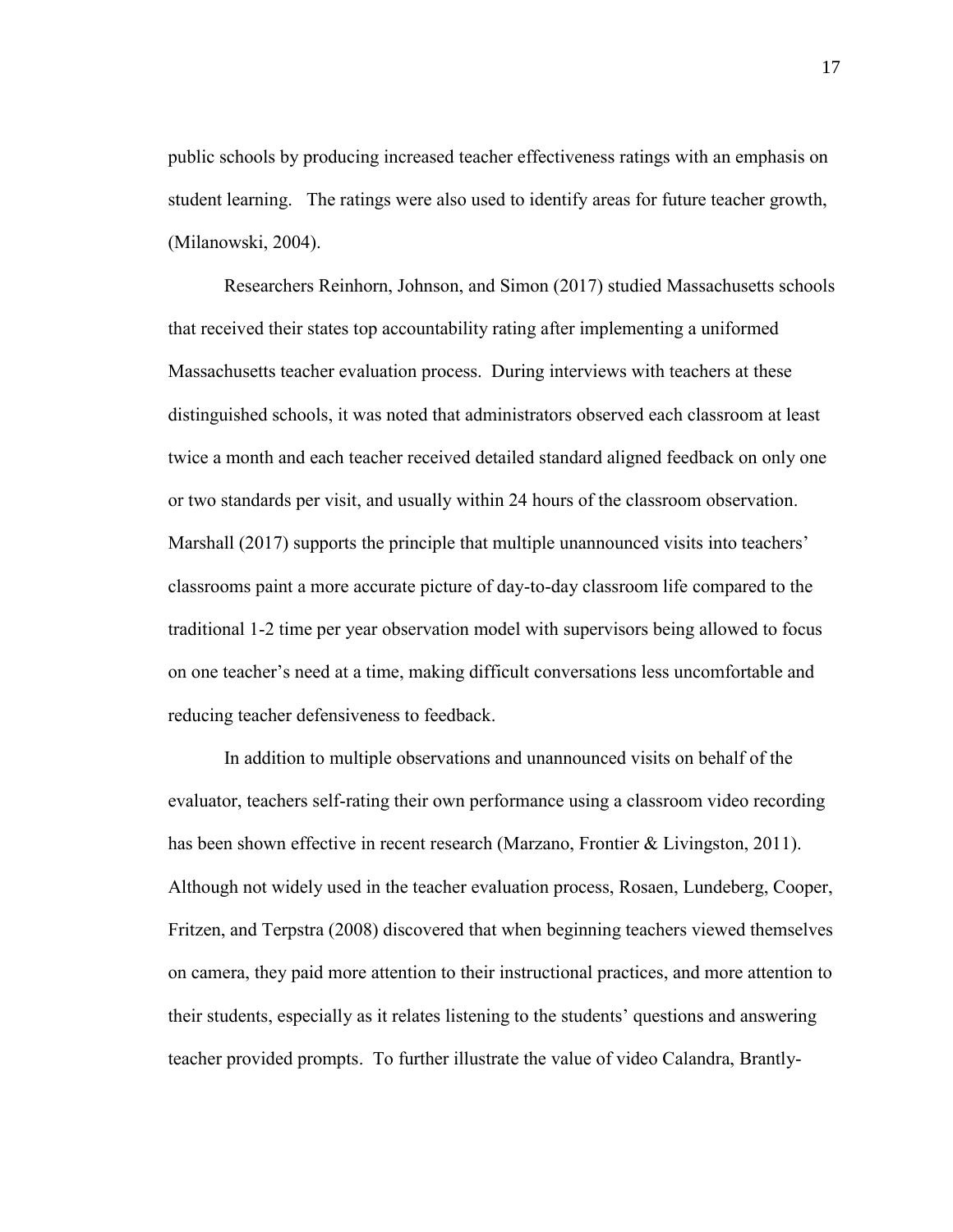Diaz, Lee, and Fox (2009) divided beginning teachers into two groups for guided reflection after an observation. The first group immediately engaged in a postobservation conference with their evaluator and were later asked to write a reflection about their lesson. The second group did not participate in a post-observation conference and instead was asked to capture the lesson on digital video before completing the same writing reflection exercise as group one. The researchers discovered that group two "tended to write longer and more pedagogically more connected responsive pieces than their non-video recorded (NVR) counterparts…" (Calandra, Brantly-Diaz, Lee, & Fox, 2009, p. 81) "We also found that the video recorded (VR) group described transformations in their thinking about teaching, which was less evident in the more technical NVR group writing" (p. 81). The traditional approach to evaluation, and the accompanying post-observation conference, had the teacher sitting and listening and not actively engaged in a reflective process (Calandra, Brantly-Diaz, Lee, & Fox, 2009). In support of video observations, Sewall (2009) found video-based observations to have many positive benefits, but perhaps most notably was that the teacher actively delivered most of the commentary on their lesson and enthusiastically engaged in deep levels analysis and self-reflection during the evaluative post-conference.

An aspect of the teacher evaluation process that must not be overlooked is the value and merit of collaboration. For the six distinguished Massachusetts schools recognized for their top accountability rating, researchers Reinhorn, Johnson, and Simon (2017) noted that the collaborative component embedded in the formal teacher evaluation system was part of a broader strategy of campus-wide improvement that included peer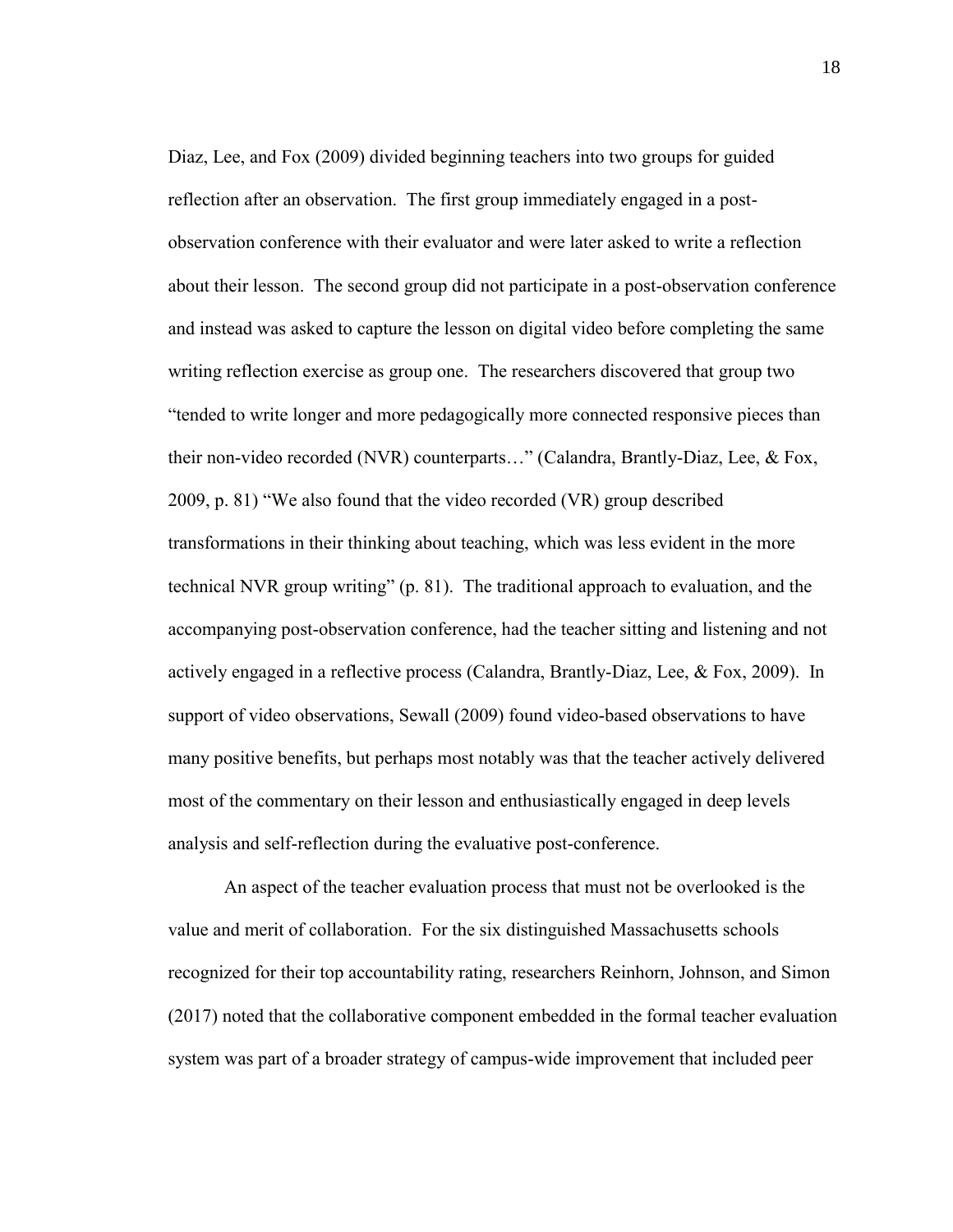observation, instructional coaching, teacher team collaboration, and whole staff professional development. The researchers noted that while the evaluation process is primarily an individual experience, many teachers at these schools would take their formal rating to their peers to gather further feedback. Collaboration was a part of their campus culture (Reinhorn, Johnson, and Simon (2017). Danielson (2016) believes that collaboration can be embedded into a teacher evaluation system in two distinct ways: (1) novice teachers could be collaborating with more experienced mentor teachers during initial evaluation years, and (2) experienced teachers in good standing should be eligible to apply for teacher leadership positions; these positions would come with training and support, as well as extra compensation or release time during the regular school day.

Similar to Danielson's notion of novice teachers receiving mentorship from accomplished teachers in good standing, the National Commission on Teaching and America's Future (NCTAF) (1996) suggests the use of Peer Assistance and Review (PAR) programs, where highly effective veteran teachers provide guidance to beginning as well as struggling veteran teachers. Key collaborative features of the PAR program include mentor teachers consulting with their peers needing assistance in identified evaluative domains, as well as the system of due process where a panel of teachers and administrators make recommendations about personnel decisions based on evidence from formal teacher evaluations. NCTAF research (1996) found that beginning teachers who receive strong support are more likely to have classes that achieve greater results in reading than their less fortunate beginning teaching peers.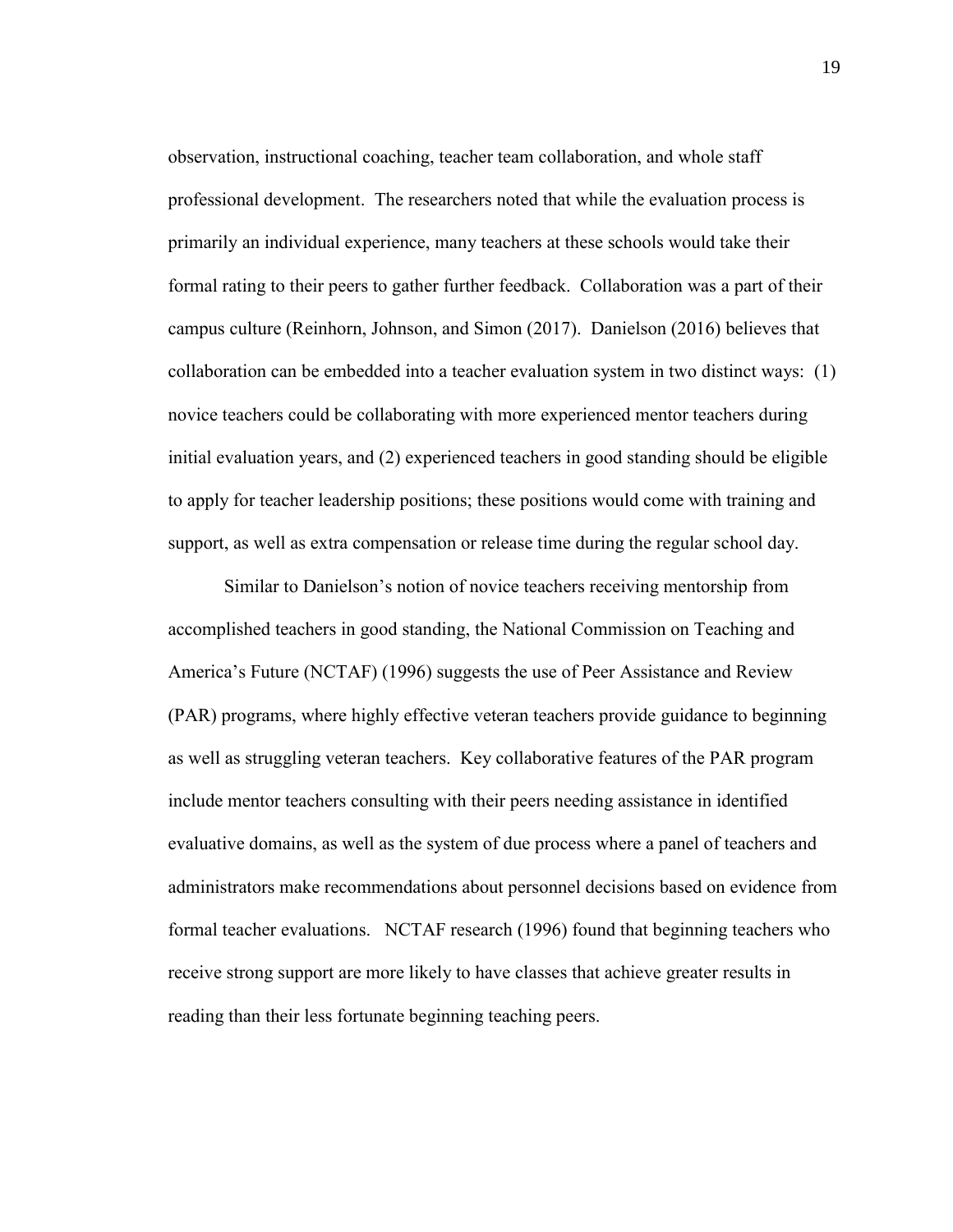Along with support from their more experienced teaching colleagues, there is the growing belief in some states and school districts that student perception surveys can provide a valid and reliable way to measure a teachers overall classroom performance (Bill and Melinda Gates Foundation, 2011). In the state of Georgia, 75% of teachers who participated in their state's pilot student feedback project found student responses helpful in adopting better classroom practices, (Bufford, 2015). According to Schulz, Sud, and Crowe (2014) "The jury is still out, however, on whether student surveys will join classroom observations and student achievement data as a third common measure in newly redesigned teacher evaluation systems, or if adoption will remain limited to a small number of progressive districts and CMOs (charter management organizations)" (p.16). These same researchers believe that student perception surveys can be a useful addition to teaching evaluations, concluding that student survey data can provide feedback to teachers and administrators which can be used to target specific areas for improvement, professional development, and recognition.

The current trends in the ever swinging pendulum of teacher evaluation systems clearly indicate a desire for greater collaboration, which leads to the question: whether or not a collaborative teacher evaluation process leads to improved teacher and administrator collegiality.

#### Collegiality: Why It Matters?

<span id="page-23-0"></span>Collegial: adj. 1. Collegiate. 2. (of colleagues) sharing responsibility in a group endeavor (Webster's University College Dictionary, 2001).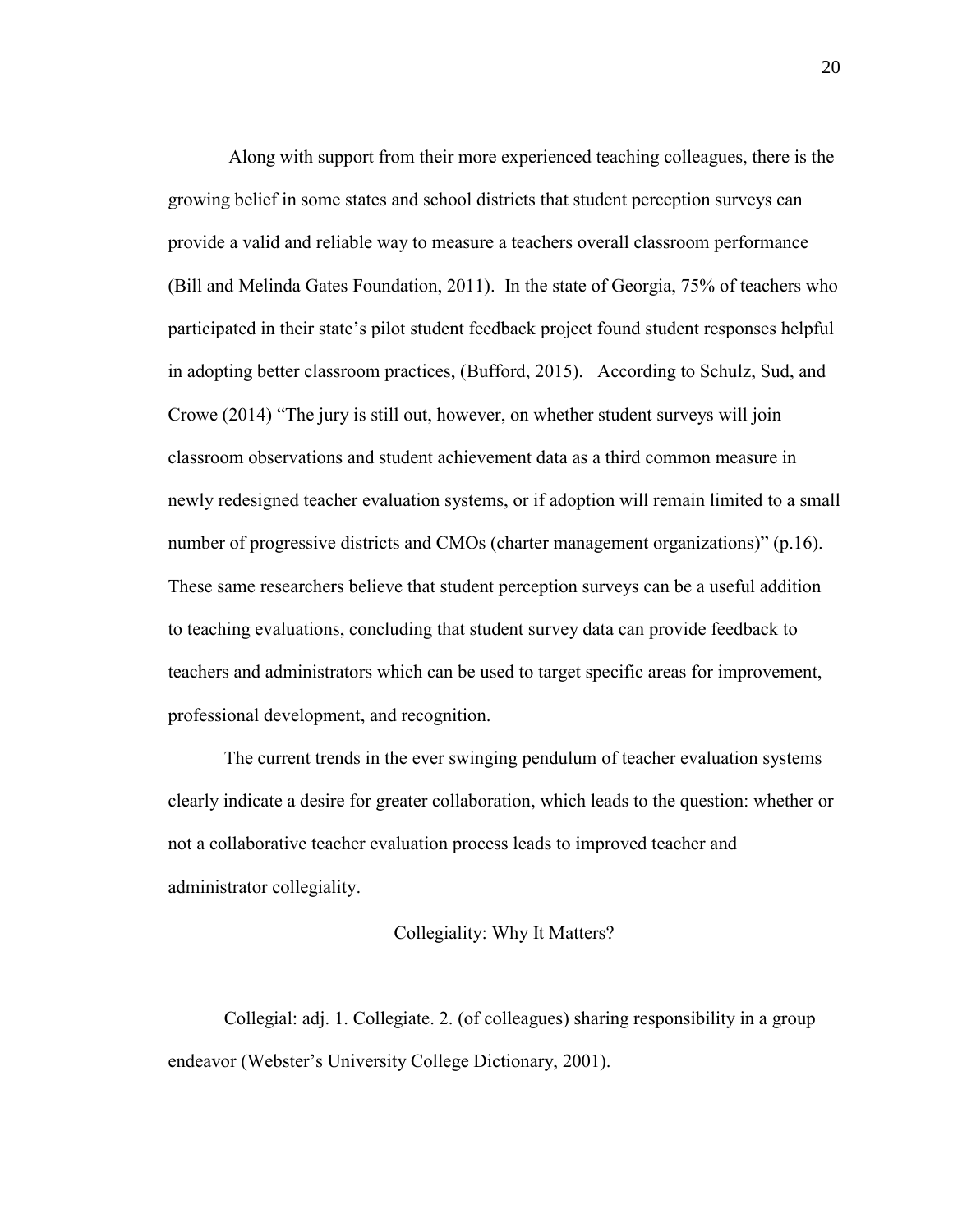Ensuring student success takes a unified and collegial effort beyond just the classroom walls (Success for All Foundation, 2012). Success for All (SFA) is a validated research-based whole-school reform strategy that centers on shared campus-wide goals, targets, and implementation foci crafted in a collegial manner. SFA's leadership for the continuous improvement model is a "collaborative leadership system that brings school staff together to focus everyone's efforts on success for every child." (p.7). Instructional teams, as well as school-wide solutions teams develop quarterly plans, meet on a regular basis to implement the plan, and report on progress. Together, this collegial approach creates a campus climate that provides top-notch instruction and student supports that ensure student success (SFA, 2012).

Shah (2012) also points to the strong correlation between collegial relationships and school improvements and success. Shah highlights a study of less advantaged public schools in Chicago where campuses that were identified as having a strong professional learning communities improved at a rate four times faster than schools without these collegial systems in place. Further acknowledging the importance of meaningful professional staff relationships, Noddings (2014) noted, "A school is not just a center for the production of learning. It is a place which people become attached" (p.18). "It is a place where educators break down boundaries to work collaboratively, planning and teaching with creativity, and with the steady purpose of producing better adults" (p.18).

"The level of collaboration demanded by modern teaching is unprecedented," (Barnwell, 2015). The key to unlocking scholastic success is more than just reading, writing, and arithmetic; professional collegial relationships matter (SFA, 2012). Bell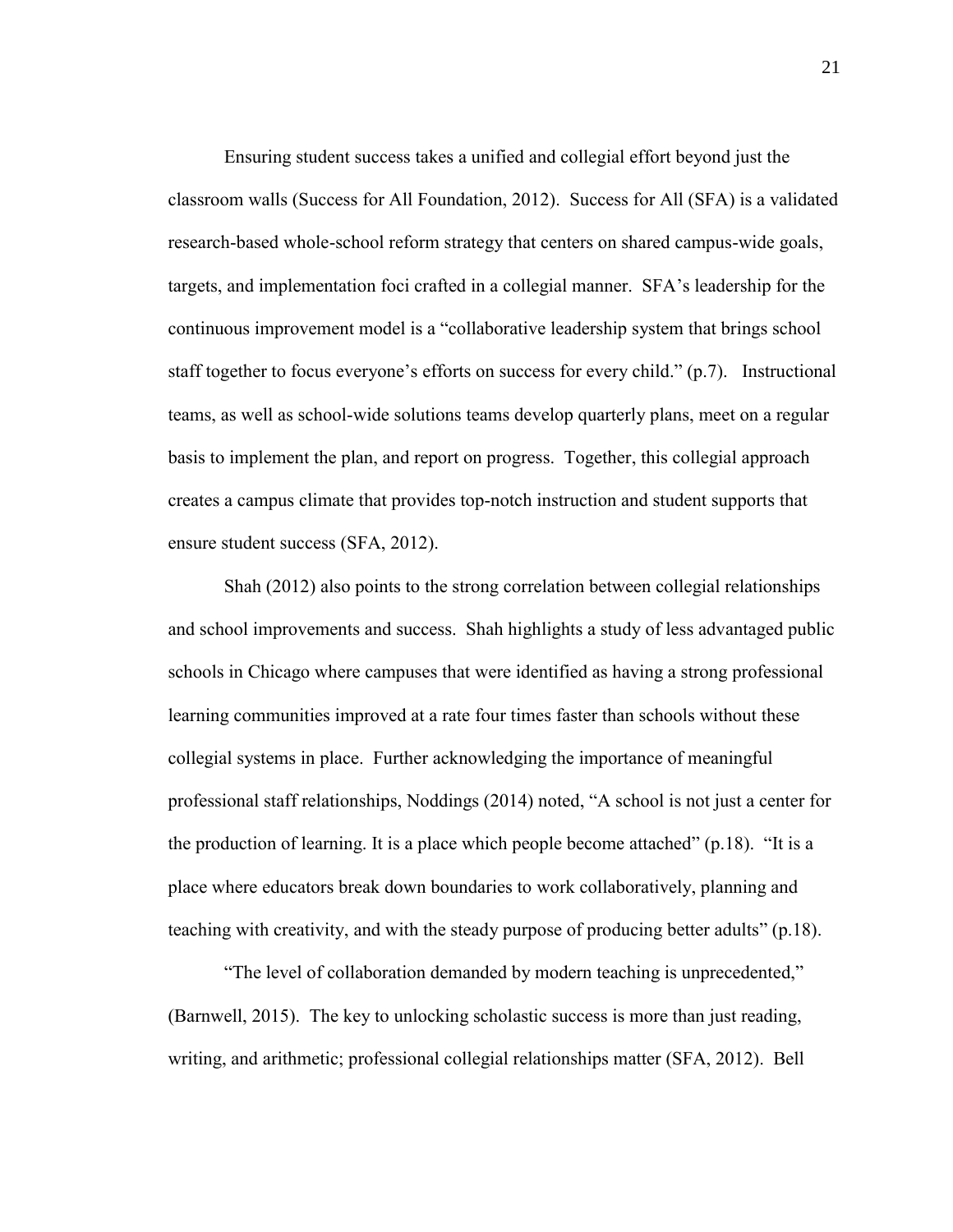(2001) noted that a sense of family was a common characteristic among the High-Performing, High-Poverty (HP2) schools in California. "Collegiality, collaboration, inclusion and a sense of community were an integral part of how the schools conducted business. Staff was trusted with responsibility to accomplish the school's academic and nonacademic goals" (p.10). HP2 schools also demonstrated shared leadership among administrators, faculty and parents, as well as collaboration on school goals (Bell, 2001). Collegiality matters at all levels and once trust and transparency are campus climate norms, schools have a foundation upon which goals, monitoring of student success, and professional conversations about evidence are practiced regularly (Thiers, 2017).

Hiebert and Stigler (2017) researched the drastically different instructional practices found in other countries, particularly Japan, with the traditional instructional model of teaching in the United States. They discovered that the biggest problem behind the performance of the US in international comparisons was that the U.S. had no consistent approach for improving instruction. Hiebert and Stigler (2017) conclude that Americans have focused too much on improving teachers by attempting to recruit superior new teachers, increasing the rigor of the teaching standards, increasing accountability, professional development, value-added measures, and making it easier to dismiss unsuccessful teachers. Meanwhile, in Japan, educators have placed their attention on continuously improving teaching through the collegial campus efforts of lesson study. As a result, instructional practices in Japan have improved dramatically, while U.S. teaching efforts have remained the same for the last half-century (Hiebert  $\&$ Stigler, 2017).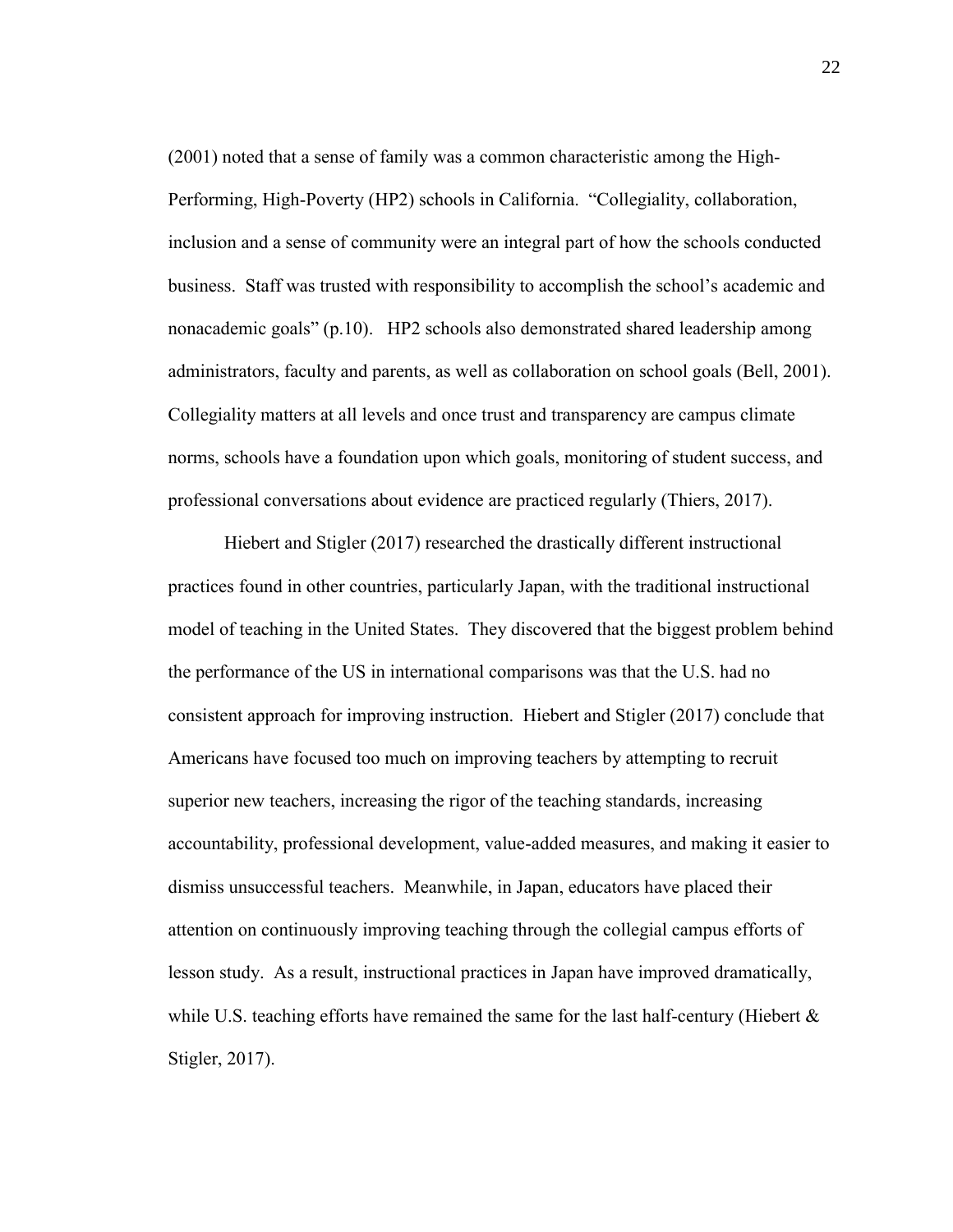The desire of a highly collaborative, collegial workplace is not isolated to the educational realm. Studies have identified three common factors in hospitals that ensure better patient health care for a reduced cost (Anrig, 2013). These factors include: (1) a highly collaborative culture built on teamwork, (2) an usually sophisticated attentiveness to test data to monitor patient progress and respond to problems, and (3) an orientation toward ongoing adaptation rather than rigid adherence to established routines (Anrig, 2013).

A 2010 study conducted by the University of Chicago of 400 beat-the-odds Chicago elementary schools revealed similar factors leading to in their successes. Those factors included: (1) clear curriculum choices, materials, and assessments aligned across all grade-levels with the input of teachers, (2) peer assistance that included an open-door policy for fellow colleagues and outside consultants, (3) strong parent and community ties with integrated interventions for students, and (4) leadership that distributes responsibility for student achievement (Anrig, 2013). Anrig (2013) references a final study of effective schools that share closely related characteristics of Chicago's high performing schools, including: (1) teacher/administrator collaboration time for developing and selecting instructional materials, (2) setting aside time each week for teacher collaboration to focus on instruction, (3) teachers being open to coaching and observation, (4) teachers and administrators closely monitoring assessment data to identify areas of student struggles.

Collegial collaboration directly benefits teachers (Shah, 2012) and is considered a critical component to teacher professional development. "Collegial communities create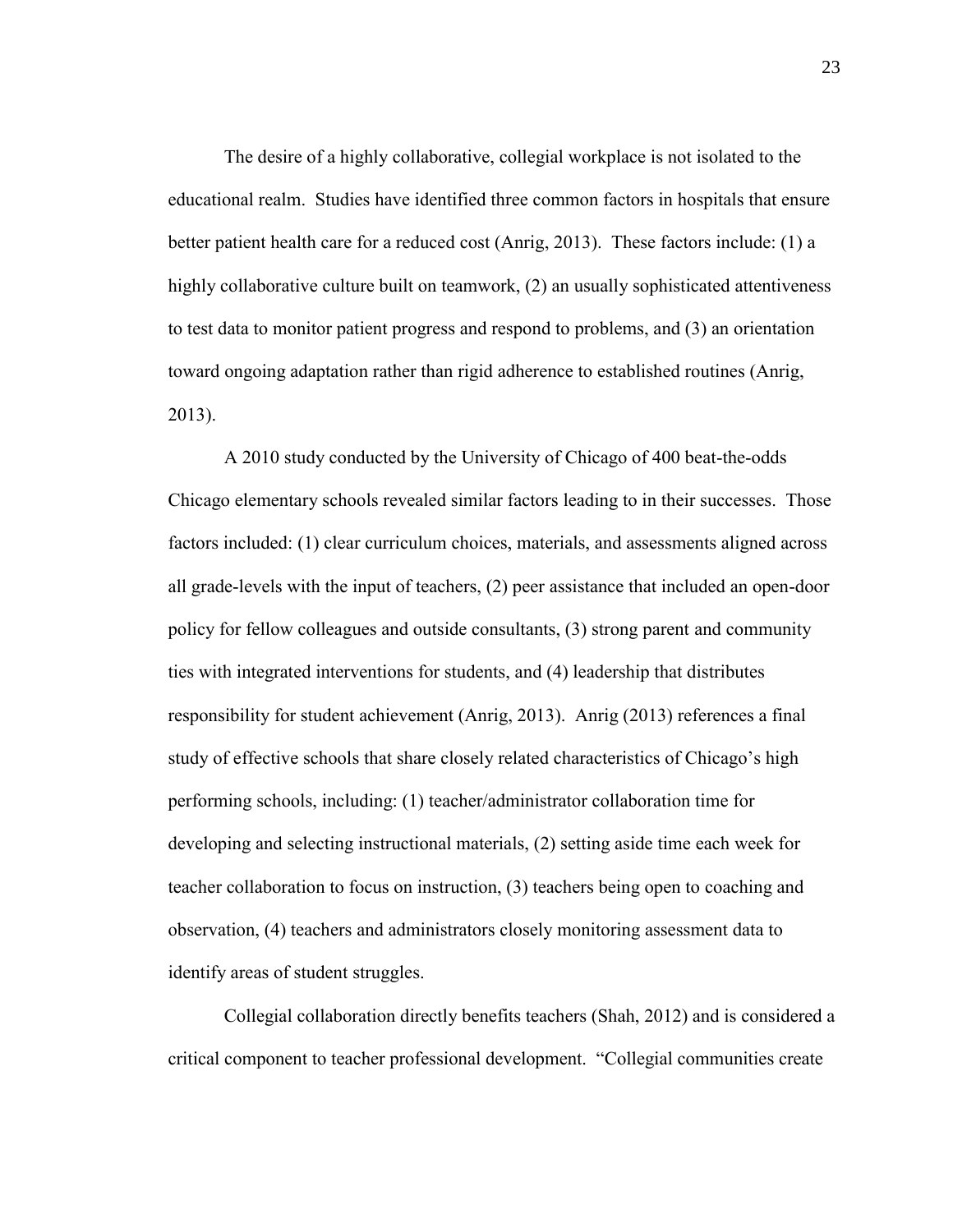such a cooperative climate that heightens the level of innovation and enthusiasm among teachers and provides a continuous support for staff and professional development" (Shah, 2012, p.1243). An effective use of in-year assessments would be allowing teaching teams to review data that could be used to enhance instructional practices, while focusing on a collegial practice as the main emphasis of professional development (Hiebert & Stigler, 2017). A collegial professional development emphasis is also a tremendous benefit to novice or struggling teachers who would be able to utilize a Peer Assistance and Review (PAR) type program, where more successful and more experienced teachers serve as mentors and coaches for their struggling colleagues (Anrig, 2013).

Perhaps the most fundamental reason for pursuing a collegial campus environment is the direct benefit to students. Increased levels of collaboration among teachers correlates with improved student achievement (Schmoker, 1999). Effective collaborative teaching teams are able to increase the rigor and expectations for their students, allowing for more critical thinking opportunities (Shafer, 2016). A study of high-performing Tennessee elementary schools discovered a shared best practice of reserving time for horizontal collaboration (Shah, 2012). Quintero (2017) agrees student performance increases dramatically when teacher have frequent and instructionally focused conversations with their colleagues.

#### <span id="page-27-0"></span>Conclusion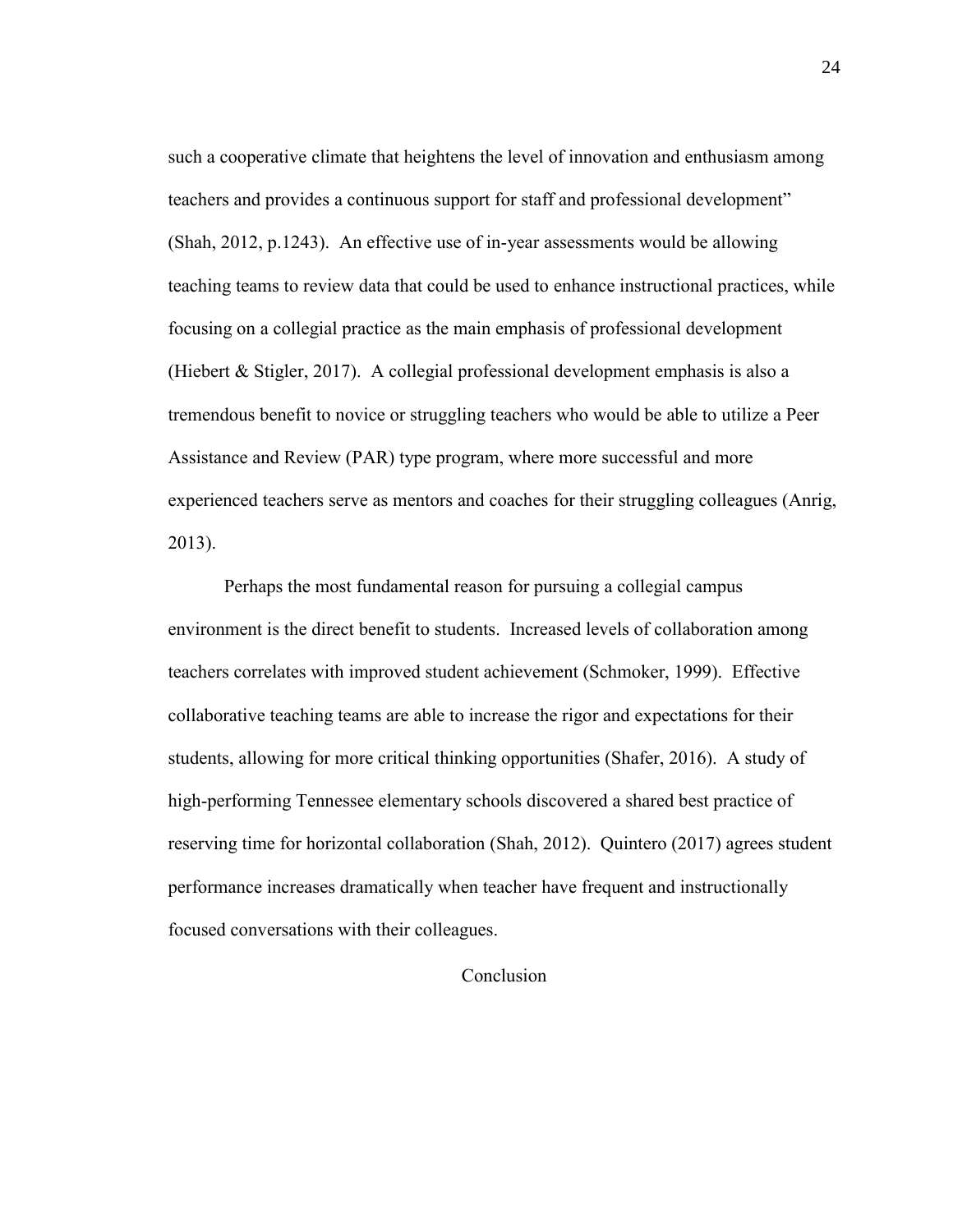"The teacher principal relationship in schools is an important component in achieving the goals of a school and more importantly to increasing students' overall achievement level" (McFarlane, 2012). Given the wealth of knowledge and data that supports the importance of teacher evaluations, as well as the success of collegiality on the school campus, it seems as though we may be doing our students, teachers, and school stakeholders a disservice by not marrying these two vital components of scholastic success. If collegiality is key to success at school site, then why is it that given all of the teaching evaluation shifts throughout U.S. history, that teacher and administrator collaboration has not become a more consistent component to the teacher evaluation process? Charlotte Danielson may have summarized traditional evaluative practices over the years best: it's done to them, not with them (Marshall, 2015).

Can we continue to implement the collaborative nature of pre-and-post observation conversations, keeping these positive components in place, but infuse other aspects of the evaluative process with greater collaboration? Can teachers self-assess using common professional standards, then have both the teacher and the administrator agree on one or two specific goals related to those standards? Can video be utilized to record the observation, allowing the teacher and administrator an opportunity to view the lesson together – engaging in a collegial lesson study conversation? Can the teacher and administrator collaboratively measure the success of the lesson using a rubric based on professional teaching standards? And will these efforts lead to improved collegiality between the school leader and the teaching staff? Goddard, Goddard, Kim and Miller (2015) note, "Leaders have the tremendous potential to influence the collective work and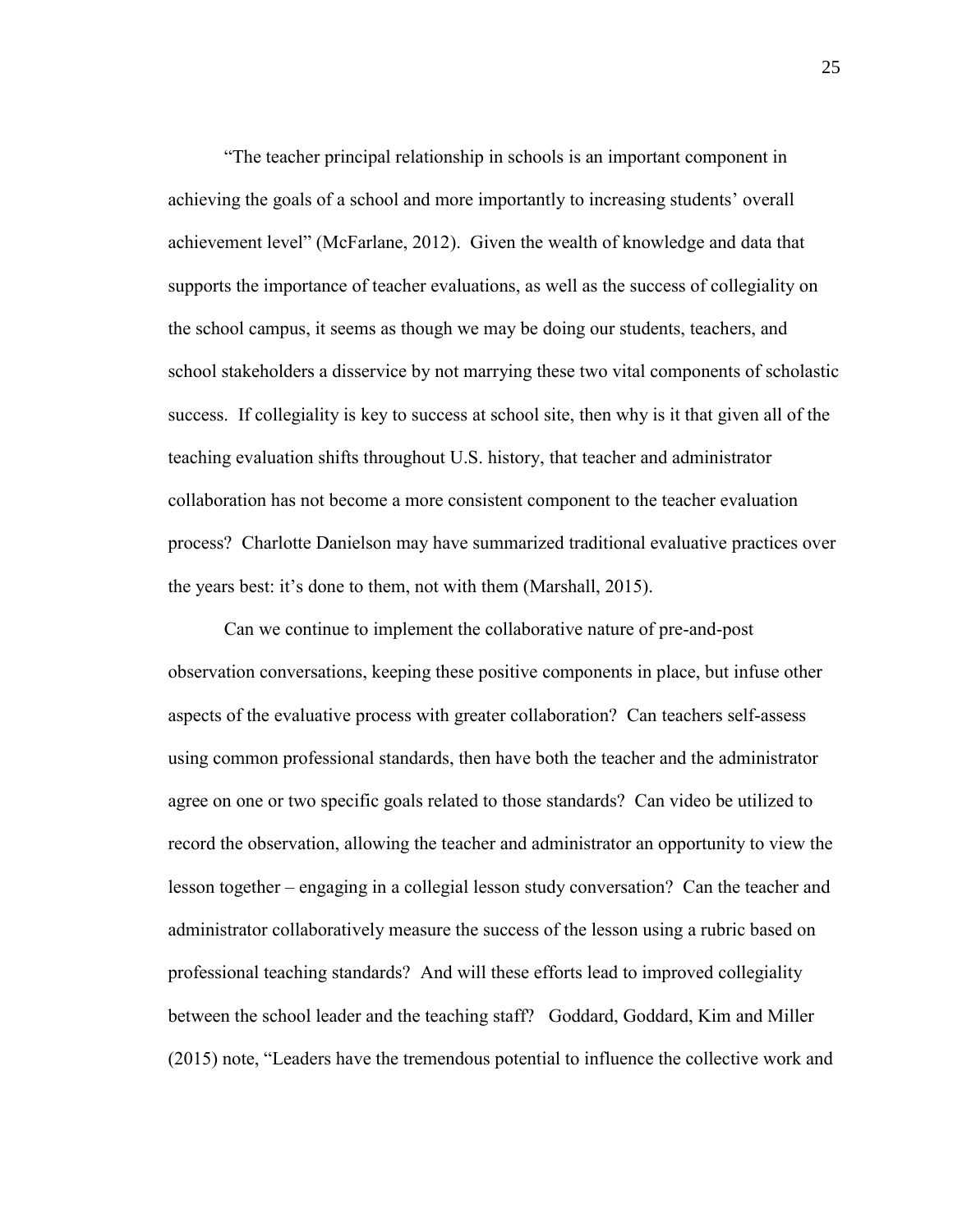beliefs of teachers in their schools" (p.527). Connecting school leadership, teacher practice, and school district belief systems is critical for student achievement (Goddard, Goddard, Kim, & Miller, 2015). Although leadership, teacher evaluations, and collaboration have individually been broadly studied, there appears to be an absence of research combining these key school components.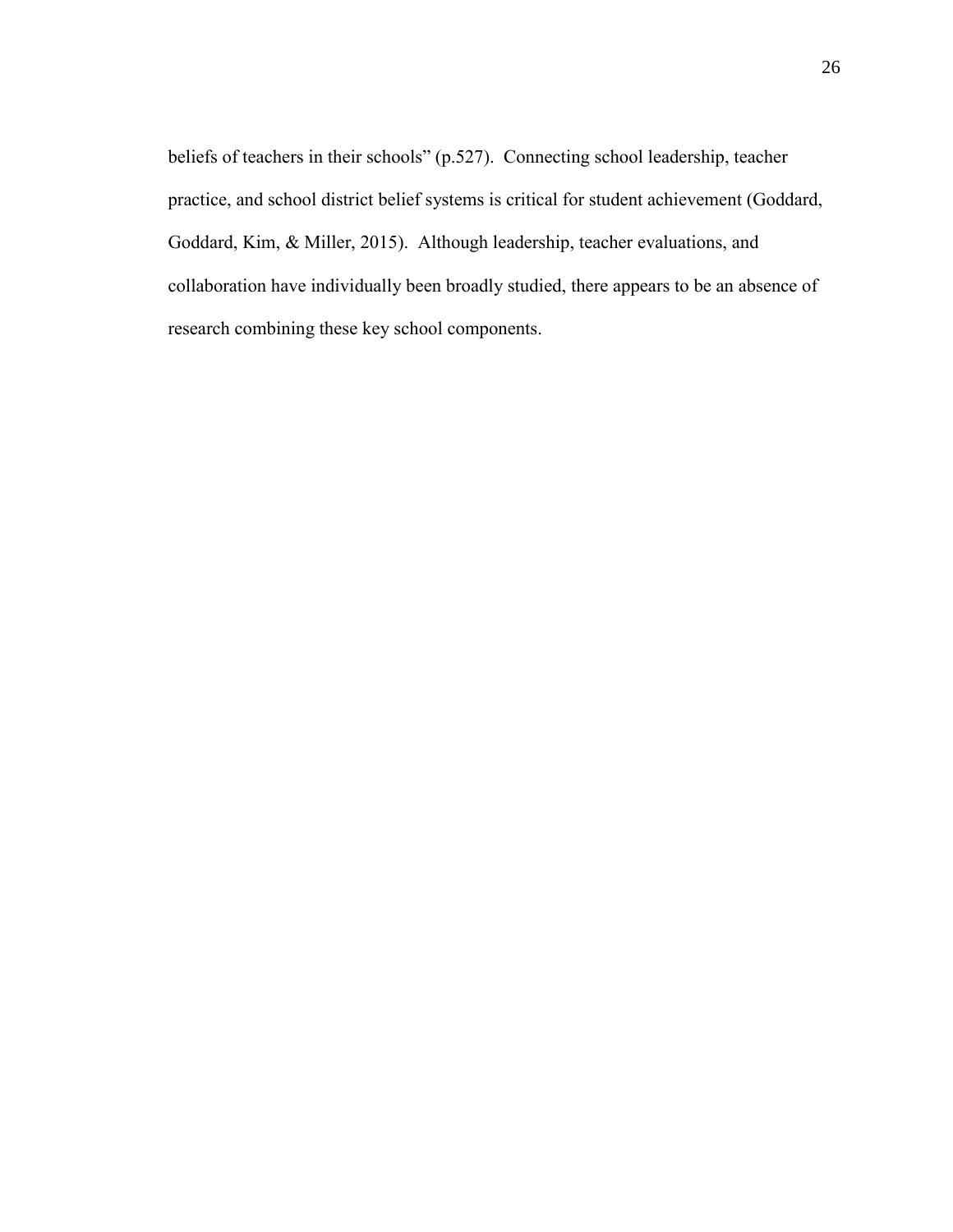#### **METHODS**

<span id="page-30-0"></span>The overall goal of formal teaching evaluation process is to measure and develop effective practices. However, the overwhelming majority of research on this topic concludes that traditional teacher evaluations do neither. This study will use a locally developed semi-structured interview, consisting of 8 questions, (appendix A) designed in an effort to measure the collaborative evaluations effectiveness/impact on teacher and administrative collegiality, as well as gauge the degree to which participants' value the collaborative evaluation process. Four tenured teachers at a rural elementary school district who have, in recent years, participated in a traditional teacher evaluation, and who, this school year, participated in the newly crafted collaborative evaluation, chose to participate in the study.

During the last week of March, 2018, eight teachers were invited to participate by using a simple random sample of tenured teachers that have experienced both traditional and collaborative reviews from a list maintained by the district. Four teachers agreed to participate, (2 male and 2 female) all of whom are tenured elementary educators (13-29 years of teaching experience). Participants were invited by email to participate in a semistructured interview that took approximately a half-hour. The interviews were scheduled to take place during the month of April, 2018 in a quiet, confidential location of the participant's choosing and required written consent prior to the interview. Both prepared prompts and ones that emerge as part of the conversation were used to fully investigate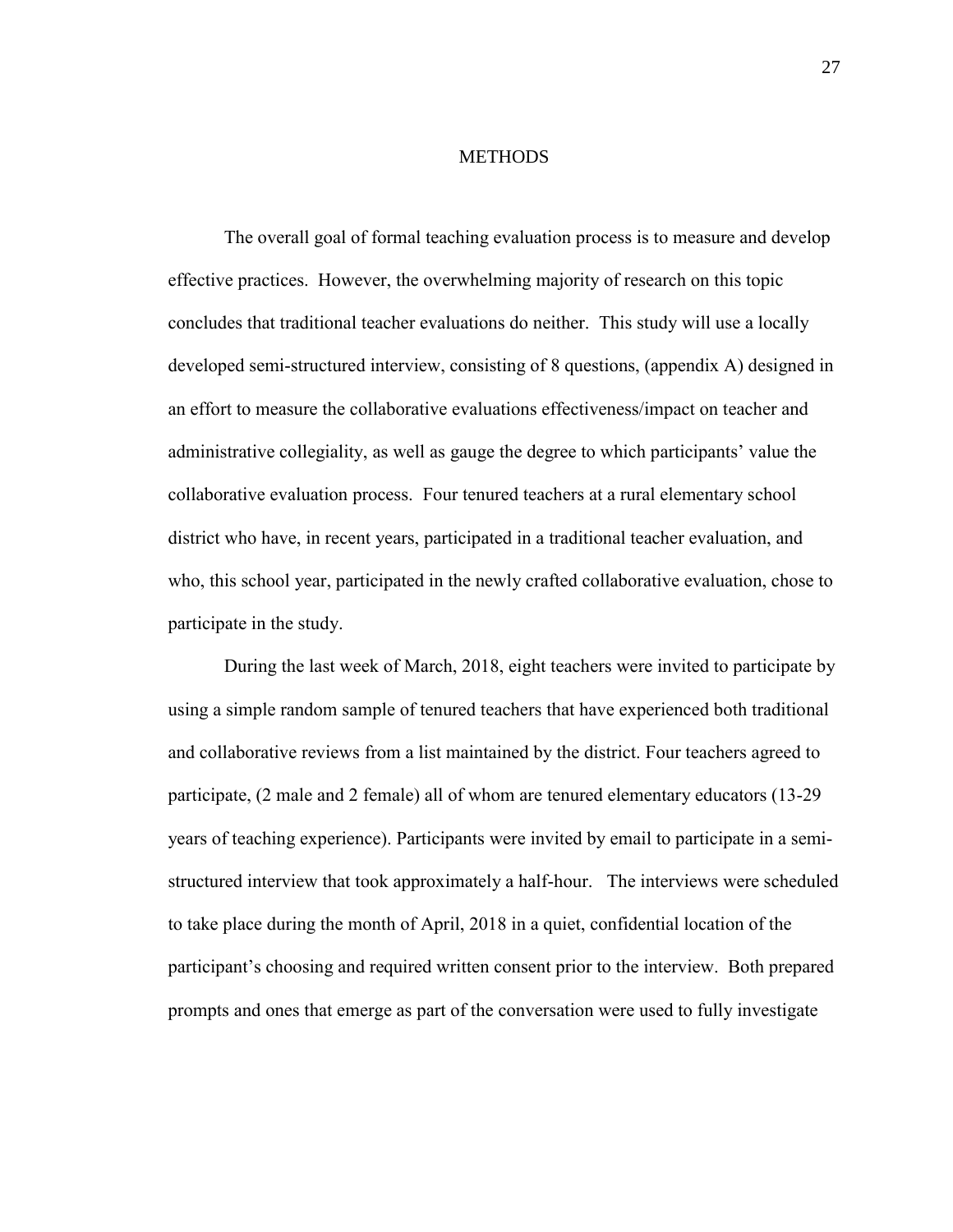perceptions, attitudes and opinions of the teachers. Interviews were recorded, transcribed and analyzed using a qualitative coding process.

Confidentiality was afforded to all interview participants by providing the following assurances; (1) data was summarized and aggregated so that no individual can be identified, (2) direct quotes were not be used unless permission was granted by the participant, (3) participants were given the opportunity to select a pseudonym, (4) and the code sheet used to link pseudonyms to participants was hand written and kept in a locked filing cabinet separate from interview data.

An on-site School Counselor was available to assist any participant experiencing emotional stress that may arise from participation in the study.

The consent form included a statement: "The goal of this research is to determine what works. No information shared during the interview will be used in any supervisory or evaluative manner and will be held confidential."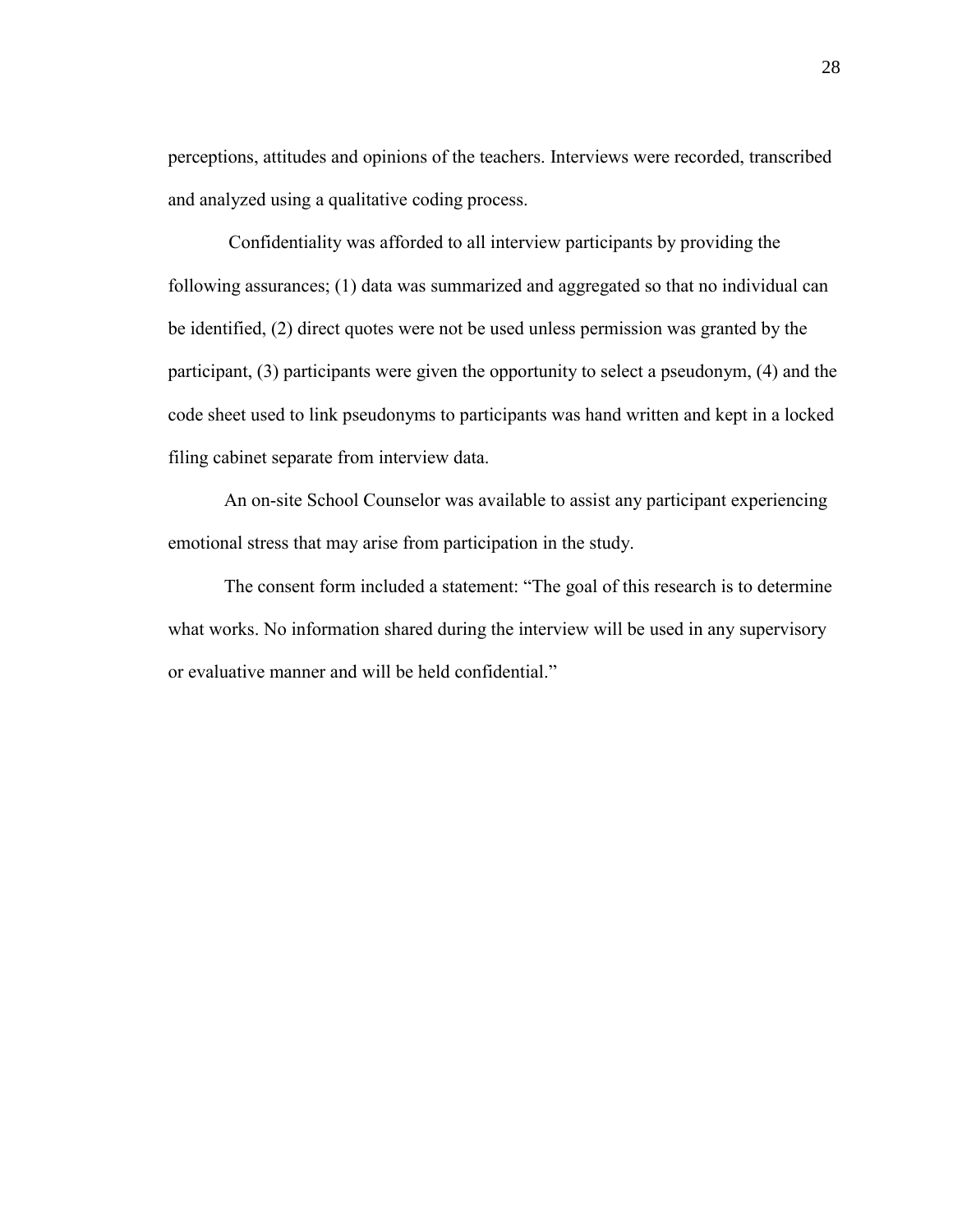#### RESULTS

#### Introduction

<span id="page-32-1"></span><span id="page-32-0"></span>This chapter will draw upon the main themes and present the findings which arose out of the interview process and subsequent data analysis. First, a brief profile of each of the participants will be presented. The key themes that emerged following the data analysis on the collaborative teaching evaluation and the resulting impact on teacher and administrative collegiality were; (1) Psychological Impact of Being Evaluated**,** (2) Adding Technology Created Both Positives and Negatives, and (3) Consistent Desire for Increased Teacher-Principal Presence. All themes are interconnected.

## Participants

- <span id="page-32-2"></span>• Participant one is a male general education teacher with 23 years of experience, who has been employed at 4 schools during the course of his career, and is currently teaching in his third year at his current placement.
- Participant two is a female general education teacher with 13 years of experience, who has been employed at 3 schools during her career, and is currently teaching in her tenth year at her current placement.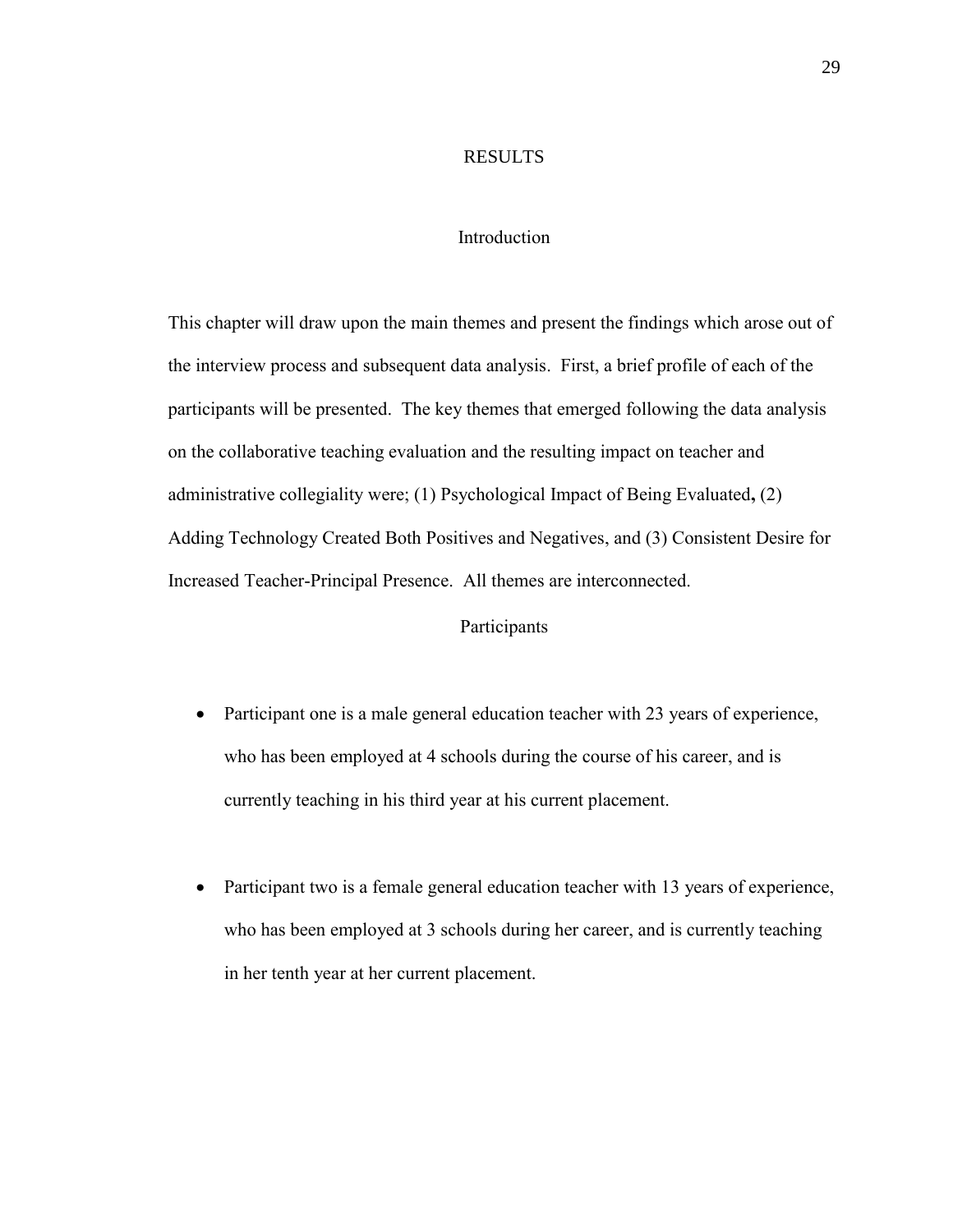- Participant three is a male single subject teacher with 29 years of experience, who has been employed with the same school district, serving two elementary school campuses during his career, and is currently in his twenty-ninth year at his current placement. Participant three is retiring at the end of the school year.
- Participant four is a female multiple subject teacher with 14 years of experience, who has been employed at 6 schools in her career, and is currently in her ninth year at her current placement. Participant four also serves as the Chair Bargaining Representative for the school district's teacher's union.

#### Psychological Impact of Being Evaluated

<span id="page-33-0"></span>All of the participants felt that being evaluated by their site administrator created heightened levels of anxiety and stress. Participant two described her pre-evaluative experience as feeling, "Super-nervous and anxious – evening crying a little bit." Another participant added:

*The evaluation is my site administrator's judgement. Your evaluation is like your grade as a teacher. It's like you're an A, you're a B, you're a failure. What we do is very personal and it takes so much from you – from your gut and from your viscera. It's such an identity thing to be a teacher. It's not just a job that you get to just get up and go do. When you are going to be judged on something that is so personal and essential to your identity, it's really hard. For someone to look at everything you are and say, 'that's bad', there is fear involved."*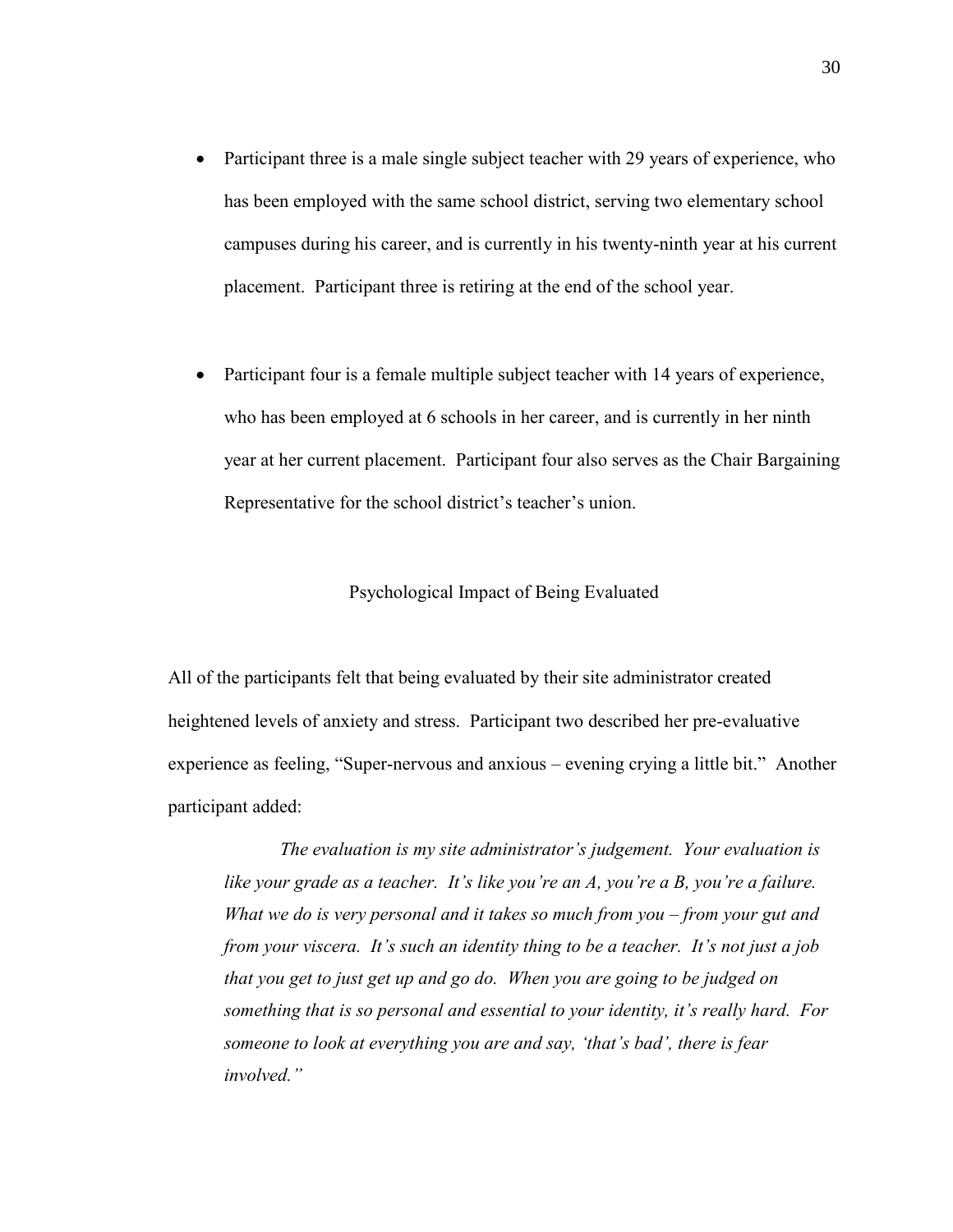#### *(Participant Four)*

Another participant spoke at length about the perceptions of how teacher evaluations have been handled with past administrations:

*I don't think that there's ever not going to be complete and total fear that your administrator is not looking for a way to prove that you're not doing a good enough job. Many teachers feel that how their evaluation is going to go is based on their relationship with their administrator. There's a real fear, because again, teaching is such a personal thing."*

*(Participant Four)*

For all four participants, their initial feelings of nervousness and anxiousness that the teaching evaluation provoked were greatly, if not completely, reduced once the experience was completed. When one participant was asked whether or not his anxiousness wore off, he commented:

*I now I look at evaluations the same way that I look at Christmas Eve. Christmas Eve has all the anticipation and it's usually better that Christmas morning itself. Usually, when it comes to nervousness, the anticipation of the nervousness is not as bad as what you're nervous about.*

*(Participant One)*

Participant two added, "I was actually surprised at how it was alright. I thought this isn't as bad as I thought it was going to be." This feeling of relief was echoed by participant four, "The process was not as bad as I thought."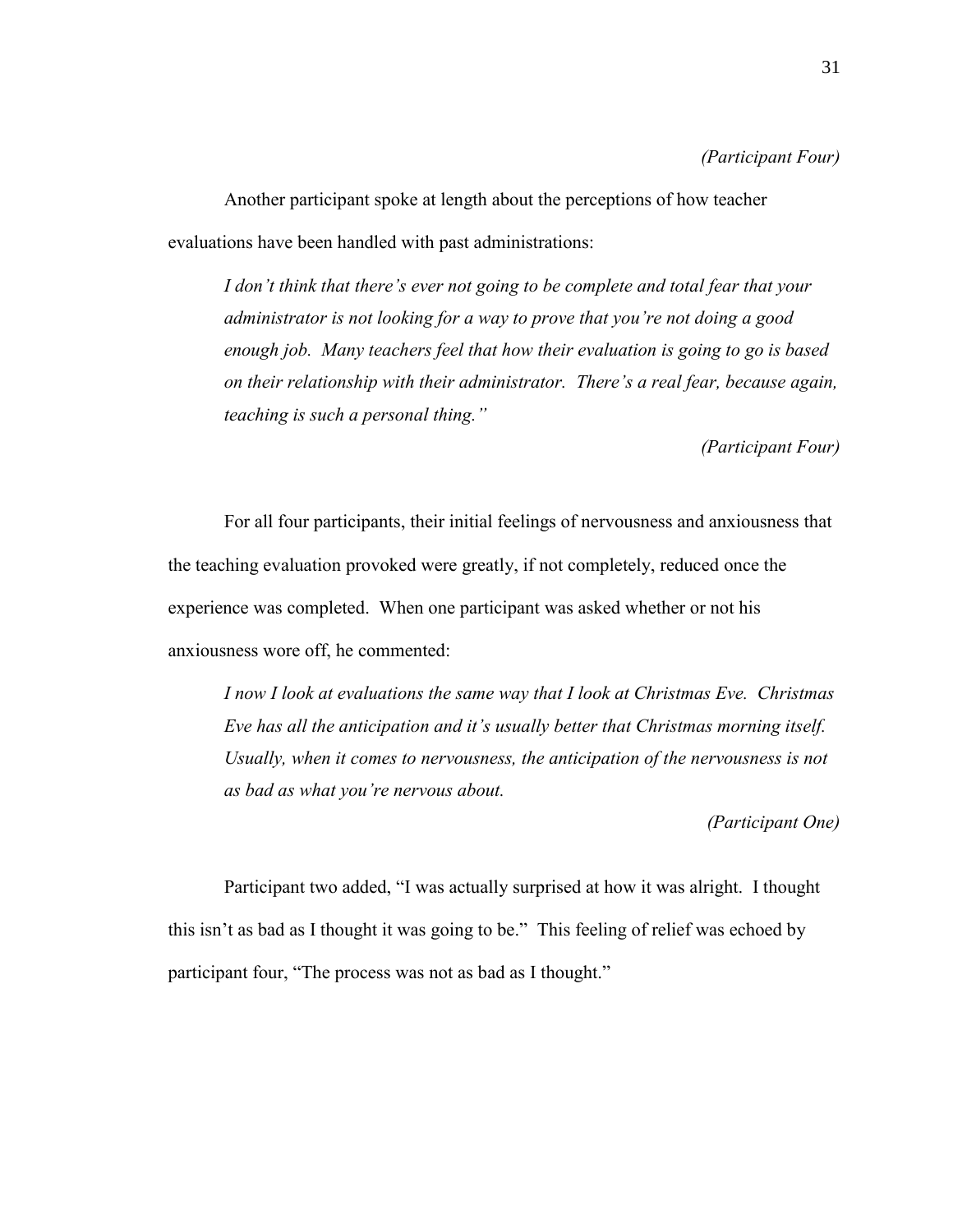Multiple teachers interviewed commented on how watching the video portion of the collaborative evaluation with their administrator was the most beneficial and meaningful part of the entire evaluative process.

*I remembered to just remind myself that there are some things that I am pretty good at, which is hard for me. I'm much more practical and more apt to look at the glass half-empty. I'm more apt to look at the negative and identify the problems. I'm a nitpicker. But reflecting, I'm okay. I'm doing all right. There are some things that I am better than just okay at.* 

*(Participant four)*

Participant two agreed, "I really feel like watching yourself on camera is valid. We can always learn from ourselves."

The most veteran teacher interviewed provided a glimpse into how a new teacher fresh out of the credential program might perceive the collaborative evaluation process:

*For me it was not too stressful, but I think for a first year person, it would probably be very stressful. There's the technology component, and the extensive rubric. And seeing yourself on video tape, you know, I would say is a bit a hurdle for a young teacher.*

*(Participant 3)*

#### Technology: Barriers and Benefits

<span id="page-35-0"></span>While all the participants felt varying degrees of relief once the evaluation process was completed, all the participants felt that the addition of video recording the lesson provided certain barriers and benefits. The most notable was the barrier that teachers experienced with the recording of the lesson, particularly with the audio.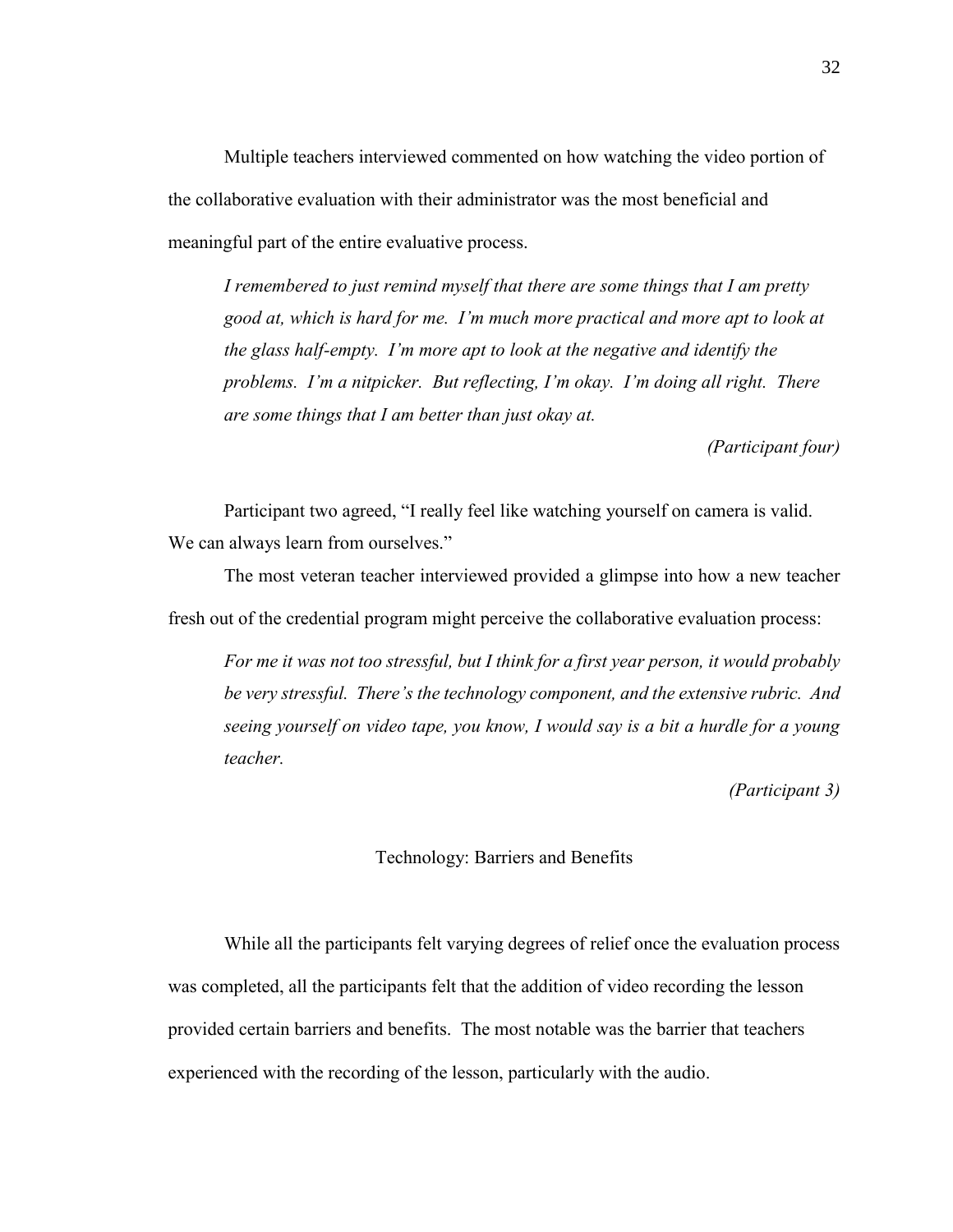*The technology piece that didn't work was not my fault and made me super frustrated. I followed the instructions like I was told to do and then it didn't work. I was so angry and frustrated because I thought I had a really good lesson and I can't really go back and teach that lesson.*

*(Participant 2)*

Participant one agreed, "… if the technical troubles were eliminated from the picture, I think people would have a much more positive outlook on the evaluation as a whole. It was the technical parts that were throwing a lot of people off, and stressing them out."

Another participant felt that the authenticity of the lesson was not captured by simply video and audio recordings. The same teacher stated that she taught multiple lessons to try and capture a typical lesson. She stated:

*The lesson that was evaluated was my seventh attempt and it was a long time coming. I'm comfortable with videotaping any of my lessons, and just letting it be as it may. I still think that the human aspect is absent. The subtle nuances were missed by my principal.* 

*(Participant 4)*

Most teachers who participated ultimately felt that utilizing video and audio recordings provided more positives than negatives. When comparing the traditional evaluations that participant one had been experienced in his career with the most recent collaborative evaluation, he commented, "I liked it more because I was not looking over my shoulder wondering what my principal was writing down." He went on to add that he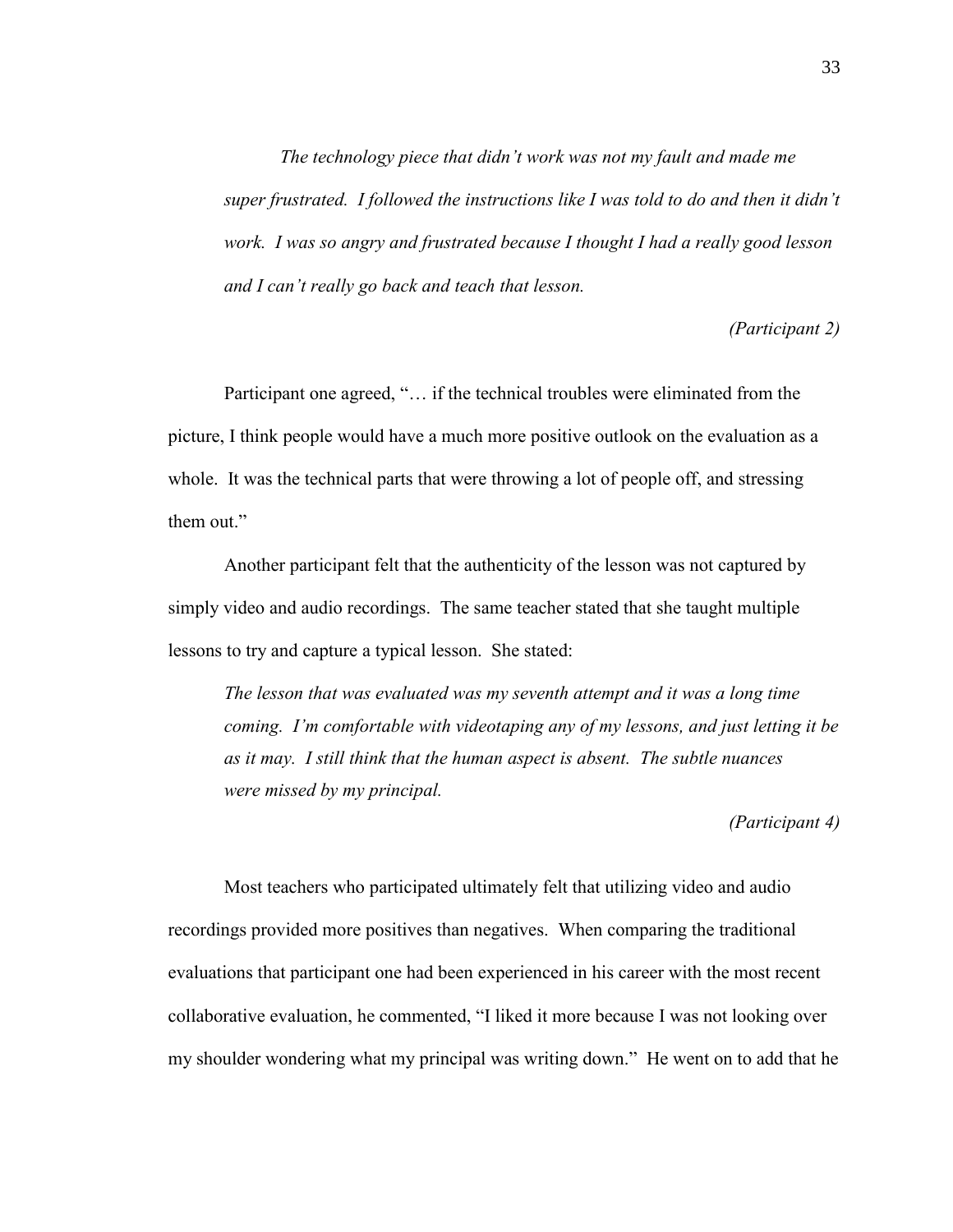felt that the video recorded lesson provided a more true and typical lesson than when an evaluator sits down in the back of the classroom.

*I really feel that the process of being recorded and watched is an overall positive experience. I'd say it's a positive because it is better to see yourself along with someone else to simultaneously catch the good, catch the bad, and be able to discuss it.*

*(Participant four)*

#### Desire for Increased Teacher-Principal Presence

<span id="page-37-0"></span>Two of the four participants desired to see their principal inside the classroom on a more regular basis, and preferred the traditional evaluator sitting-in-the-back model of evaluation. Participant two stated, "I just wanted my boss to come and sit in the back of the classroom and observe me."

Another participant went into greater detail as to why she preferred the traditional model:

*I feel like a lot of the nuances of the classroom are left out. Although I like the fact that we can watch the video and reflect on it, it's not necessarily me that I think always needs to be seen in the video of my classroom, it's my students. So I feel that the engagement in the conversation at the student tables was missing and I feel like if a principal (is) in there and they interact with the kids, they can get a better understanding of the classroom as a whole. There's an authentic piece that interaction that was empty.*

*(Participant four)*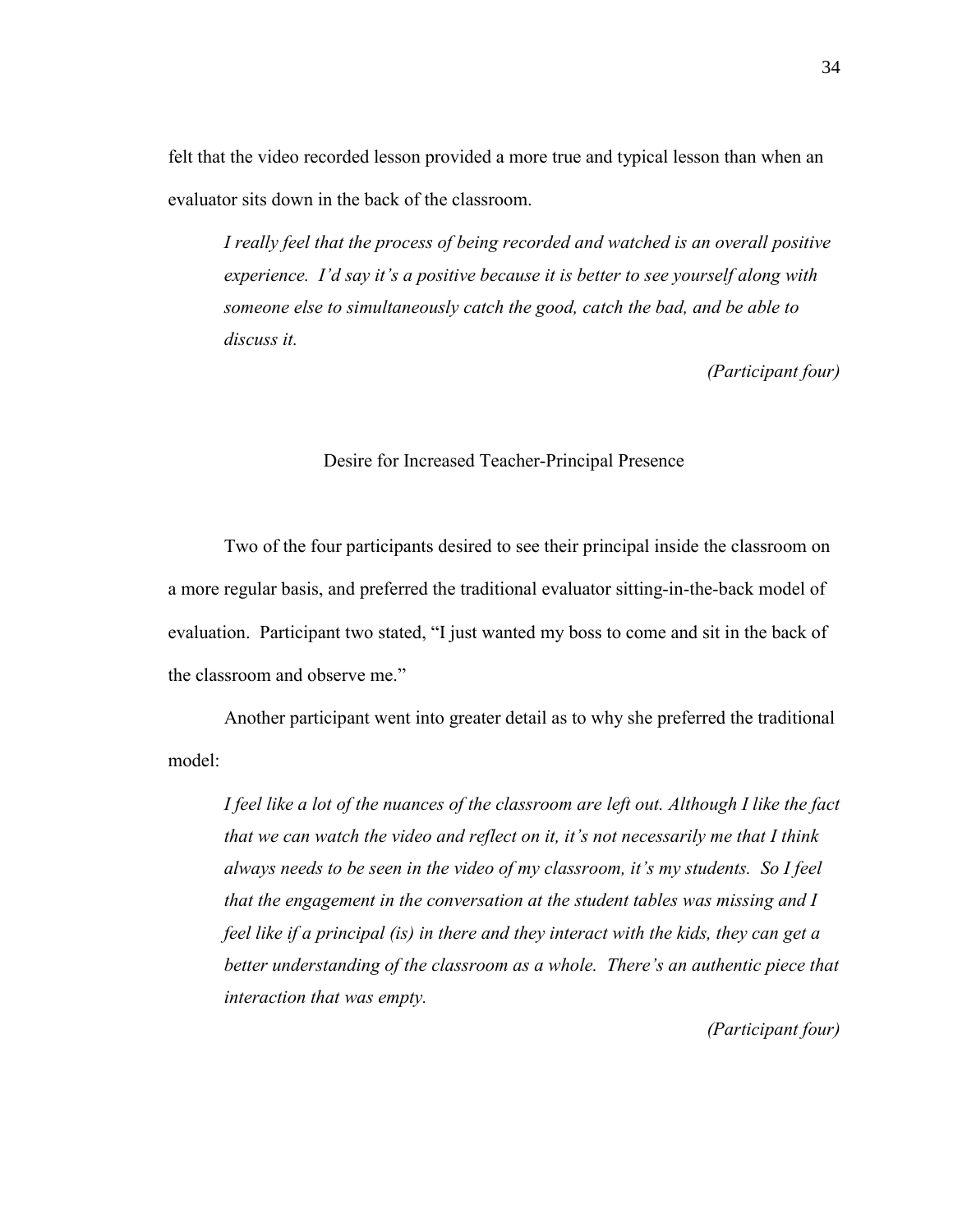## Conclusion

<span id="page-38-0"></span>The purpose of this chapter was to highlight the findings which emerged after conducting the interviews that were carried out with the teaching staff. It is clear from the findings of this research that evaluations produce a great deal of anxiety. However, as highlighted in this chapter, anxiety is often short lived and temporary, and once completed the majority of teachers found value in the collaborative evaluation process. Also, mentioned in this chapter were the technology related obstacles that presented frustrations, as well as the two participants reporting that they preferred components of the more traditional teaching evaluation, namely the observer being present in the classrooms.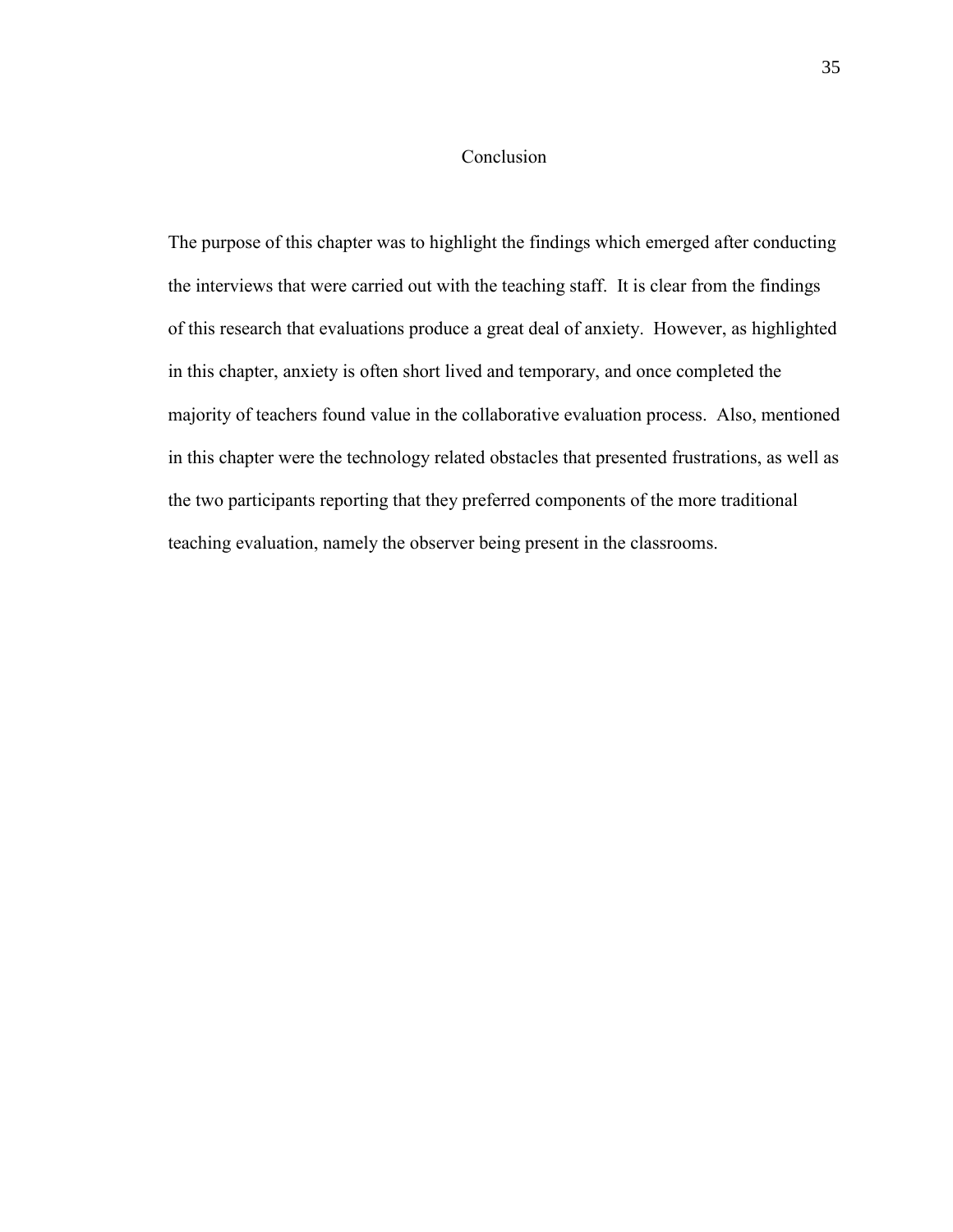#### **DISCUSSION**

<span id="page-39-0"></span>A collegial working relationship between the teaching staff and school site leadership has an evidenced-based history of elevating student achievement. From the interviews conducted in this study, one could conclude that there was not a substantial boost in collegiality after participating in collaborative evaluations. It was clear that teachers found value in being able to watch themselves teach a lesson on video, however, only two of the four teachers mentioned the benefit of being able to review their lesson with their evaluator. It was also quite clear that regardless of what type of evaluation is being conducted, it's stressful and a sense of relief is felt once the evaluation is completed. The interviews also demonstrated a clear set of barriers experienced with video recording the lesson which produced frustrations.

As I reflect on the results of the interviews, one could wonder whether or not, over time, many of these barriers would be lessened. Surely, the issues surrounding the video recording of the lesson would reduce as needed modifications are made. During the course of the interviews it was noted that the collaborative evaluation process is in its infancy at this school site. Did the fact that this was a new evaluation process cloud the openness of the participants? It was clear that two to the four participants wanted greater administrative presence in their classroom. Perhaps that simple suggestion could improve collegiality on campus. Perhaps the evaluator could be present in the classroom while also video-taping the lesson.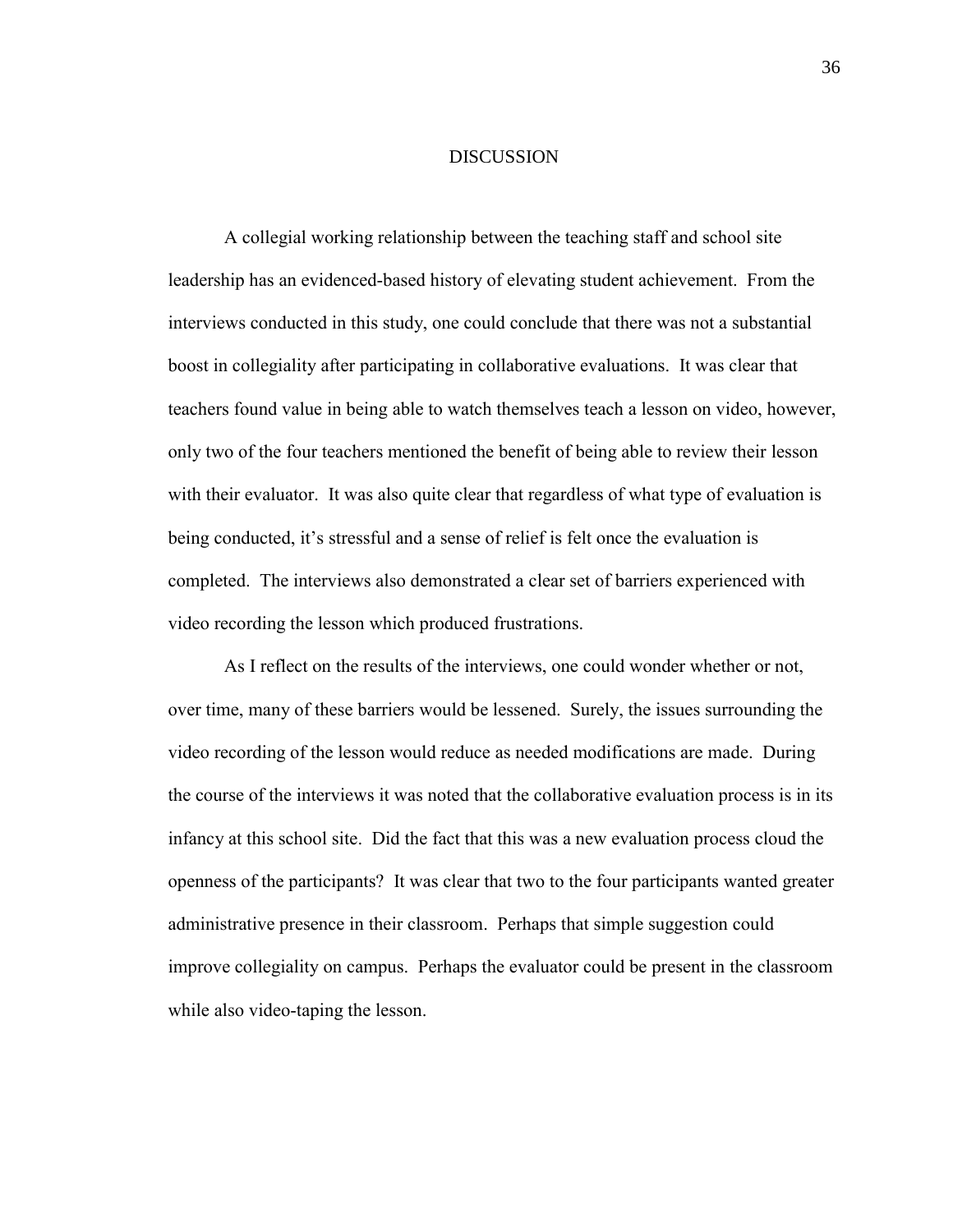#### **CONCLUSION**

<span id="page-40-0"></span>There were limitations to this study. This was only one elementary school in rural northern California and only four teachers were interviewed. All of the teachers interviewed had been teaching for more than 13 years. The opinion of teachers who went through the teaching credential program post common core are absent. In this researcher's opinion, further research should expand outside of rural California, while also increasing the sample size of the participants and including a greater range in teaching experience.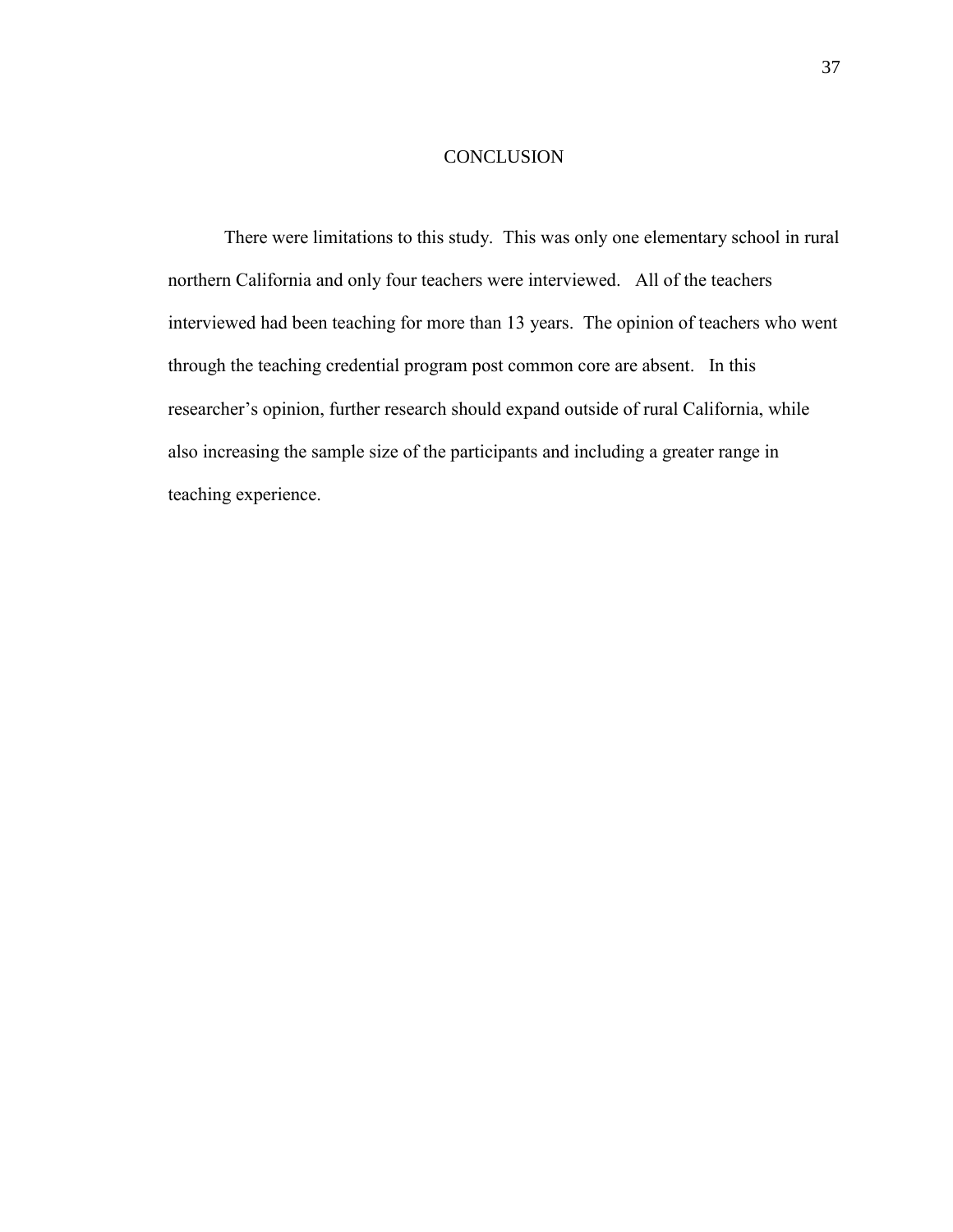#### REFERENCES

- <span id="page-41-0"></span>Amrein-Beardsley, A., & Collins, C. (2012). The SAS education value-added assessment system (SAS® EVAAS®) in the Houston independent school district (HISD): intended and unintended consequences. *Education policy analysis archives, 20*,(12). doi[:http://dx.doi.org/10.14507/epaa.v20n12.2012](http://dx.doi.org/10.14507/epaa.v20n12.2012)
- Anrig, G. (2013). From health-care reform, lessons for education policy. *Education Week, 32*(36), 36,40.
- Barnwell, P. (2015). Keep an open door, and other ways to build in-school relationships. *Education Week, 34*(21), 8-9.
- Bell, J. (2001). High-performing, high poverty schools. *Leadership, 31*(1), 8-11.
- Bill and Melinda Gates Foundation. (2011). *Learning about Teaching: Initial finding from the Measures of Effective Teaching project*. Bellevue, WA: Author. Retrieved from [www.gatesfoundation.org/college-ready-](http://www.gatesfoundation.org/college-ready-%09education/Documents/preliminary-findings-research-paper.pdf)

[education/Documents/preliminary-findings-research-paper.pdf](http://www.gatesfoundation.org/college-ready-%09education/Documents/preliminary-findings-research-paper.pdf)

- Bolin, F. S., & Panaritis, P. (1992). Searching for a common purpose: A perspective on the history of supervision. In C. Glickman (Ed.), Supervision in transition (pp. 30-43). Arlington, VA: Association for Supervision and Curriculum Development.
- Bouffard, S. (2015). Learning from Our Students: Surveys offer performance feedback to teachers. *Harvard Education Letter 31*(3), 1-3, 6.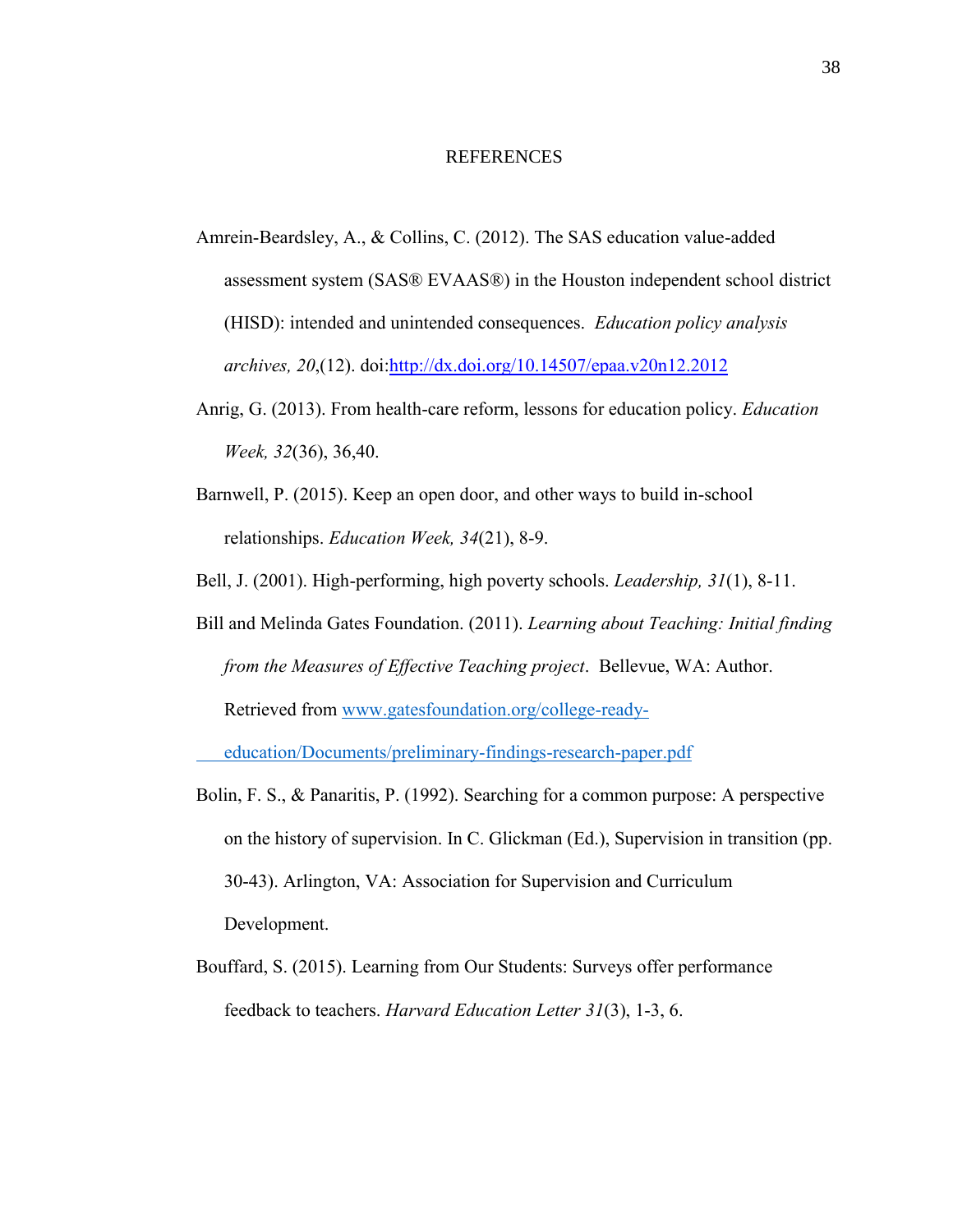- Bruce, R. F., & Hoehn, L. (1980, December). *Supervisory practice in Georgia and Ohio*. Paper presented at Annual Meeting of the Council of Professors of Instructional Supervision, Hollywood, FL.
- Calandra, B., Brantley-Diaz, L., Lee, J.K., & Fox, D.L., (2009, Fall). Using video editing to cultivate novice teachers' practice. *Journal of Research on Technology in Education, 42(1), 73-94.*
- Campbell, D.T. (1976). *Assessing the impact of planned social change.* Hanover, NH: The Public Affairs Center, Dartmouth College. Retrieved from [http://portals.wi.wur.nl/files/docs/ppme/Assessing\\_impact\\_of\\_planned\\_social\\_ch](http://portals.wi.wur.nl/files/docs/ppme/Assessing_impact_of_planned_social_ch%09ange.pdf) [ange.pdf](http://portals.wi.wur.nl/files/docs/ppme/Assessing_impact_of_planned_social_ch%09ange.pdf)
- California Department of Education (2009). Commission on Teaching Credentialing. *California Standards for the Teaching Profession (CSTP) (2009).* Retrieved September 14, 2017, from [https://www.ctc.ca.gov/docs/default-](https://www.ctc.ca.gov/docs/default-%09source/educator-prep/standards/cstp-2009.pdf)

[source/educator-prep/standards/cstp-2009.pdf](https://www.ctc.ca.gov/docs/default-%09source/educator-prep/standards/cstp-2009.pdf)

- Coleman, E., (1945). The "supervisory visit." *Educational Leadership*, 2(4), 164- 167.
- Collegial. (2001). Webster's University College Dictionary. Springfield, MA: MERRIAM-WEBSTER INC.
- Collins, C. (2014). Houston, we have a problem: teachers find no value in the SAS education value-added assessment system (EVAAS®). *Education Policy Analysis Archives, 22*(98). doi[:http://dx.doi.org/10.14507/epaa.v22.1594](http://dx.doi.org/10.14507/epaa.v22.1594)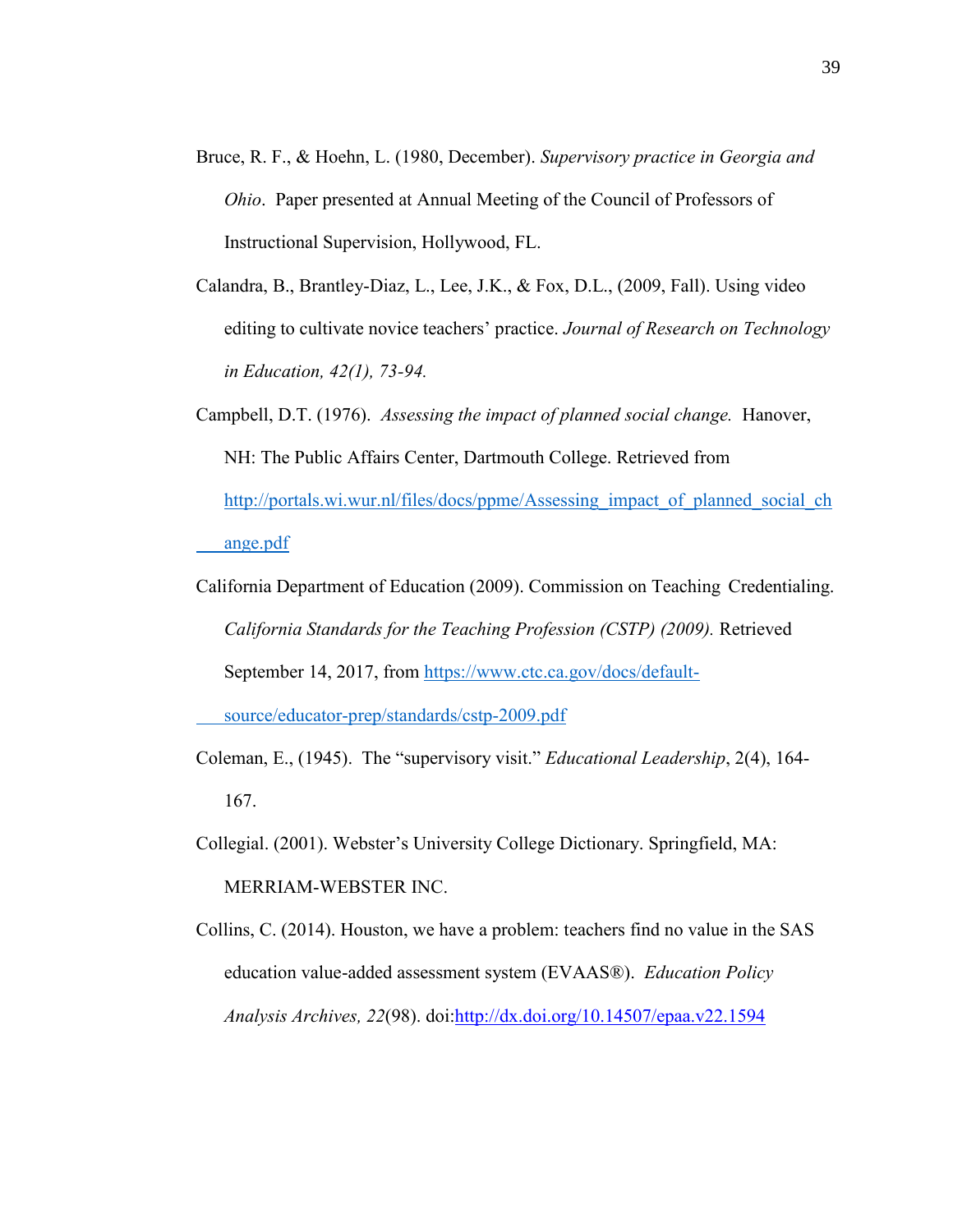- Colorado Department of Education. (2017, August 17). Colorado Department of Education Home Page | CDE. *BEST PRACTICES Teacher Self -Assessments Understanding the Colorado State Model Evaluation Process and Teacher Self -Assessments.* Retrieved September 14, 2017, from <http://www.cde.state.co.us/educatoreffectiveness/selfassessmentbestpractices> Cubberely, E.P. (1929). *Public school administration* (3rd ed.) Boston: Houghton
- Mifflin.
- Danielson, C. (2016). It's Time to Rethink Teacher Evaluation. *Education Week, 35*(28), 20, 24.
- Danielson, C. (2010). Evaluations That Help Teachers Learn. *The Effective Educator, 68*(4), 35-39.
- Danielson, C. (2007). *Enhancing professional practice*: A framework for teaching (2nd ed.). Alexandria: Association for Supervision and Curriculum Development.

Darling-Hammond, L., Amrein-Beardsley, A., Haertel, E., & Rothstein, J. (2012). Evaluating teacher evaluation: popular modes of evaluating teacher are fraught with in accuracies and inconsistencies, but the field has identified better approaches. *Phi Delta Kappan, 93*(9), 8-15.

Dewey, J. (1938). *Experience and education*, New York: Macmillan

Dewey, J. (1981). *The philosophy of John Dewey* (J. McDermott, Ed.) Chicago: University of Chicago Press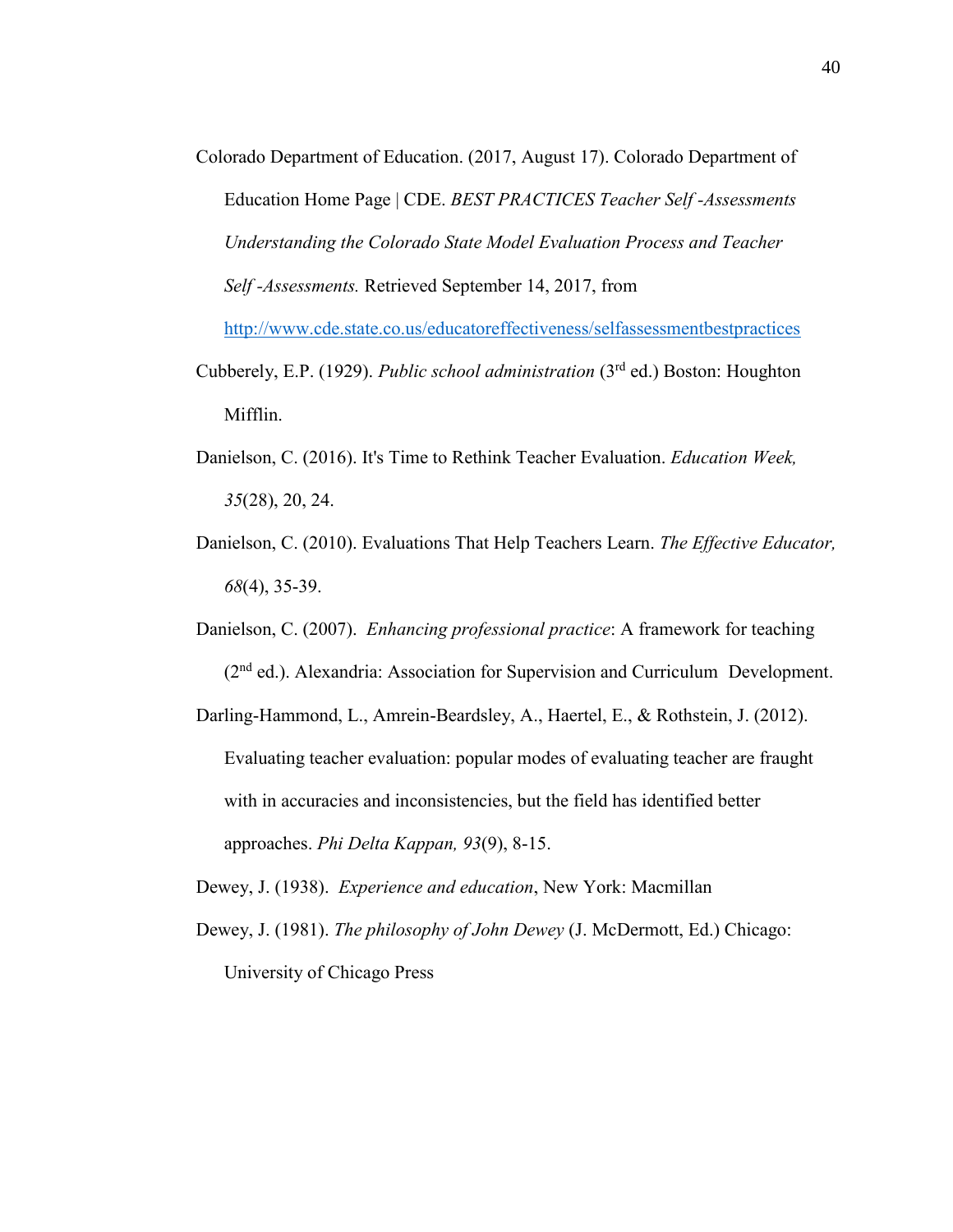- Fehr, S. (2001, August). The role of educational supervision in the United States public schools from 1970 to 2000 as reflected in the supervision literature. Unpublished dissertation, Pennsylvania State University, State College.
- Glatthorn, A. (1984). *Differentiated supervision*. Alexandria: Association for Supervision and Curriculum Development.
- Glickman, C., Gordon, S. & Ross-Gordon, J. (1998*). Supervision of instructional: A developmental approach* (4<sup>th</sup> ed.) Boston: Allyn & Bacon.
- Goddard, R., Goddard, Y., Kim, E.S., & Miller, R. (2015). A theoretical and empirical analysis of the roles of instructional leadership, teacher collaboration, and collective efficacy beliefs in support of student learning. *American Journal of Education, 121*(4), 501-530.
- Goldhammer, R. (1969). *Clinical supervision: Special methods for the supervision of teachers.* New York: Holt, Rinehart & Winston.
- Geiger, T., & Amrein-Beardsley, A. (2017). Administrators gaming test- and observation-based teacher evaluation methods: to confirm or confront the system. *American Association of School Administrators, 14*(3), 45-53.
- Hiebert, J., & Stigler, J. (2017). Teaching versus teachers as a lever for change: comparing a Japanese and a U.S. perspective on improving instruction. *Educational Researcher, 46*(4), 169-176.
- Hunter, M. (1984). Knowing, teaching, and supervising. In P. Hosford (Ed*). Using what we know about teaching* (pp. 169-192). Alexandria: Association for Supervision and Curriculum Development.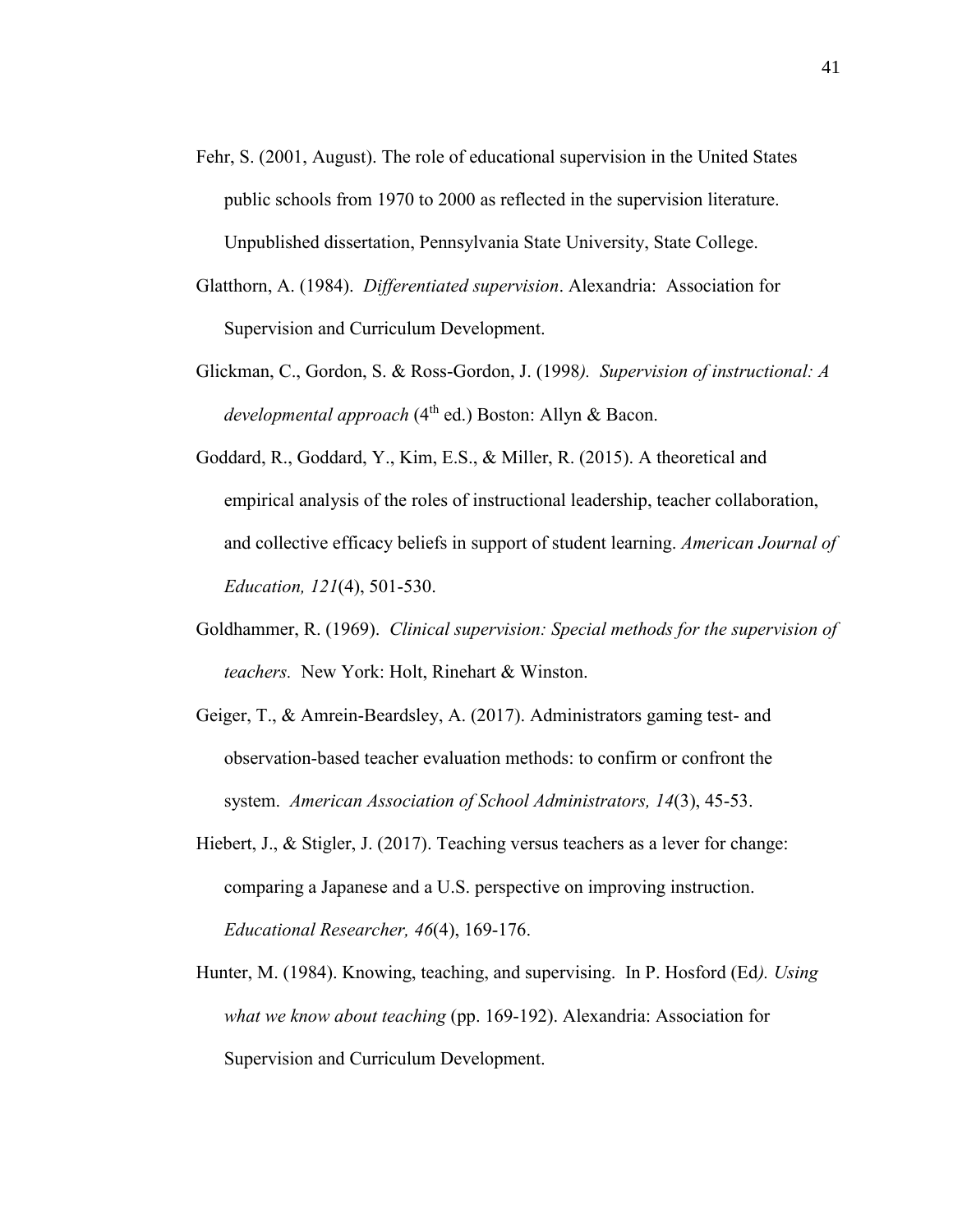- Kraft, M., & Gilmore, A. (2016). Revisiting the Widget Effect: Teacher Evaluation Reforms and the Distribution of Teacher Effectiveness. *Educational Researcher, 46*(5), 234-249.
- Marshall, K. (2017). "The Truth About Teacher Evaluation". *American School Board Journal, 204*(2), 76.
- Marshall, K. (2015, October 24). The Marshall Memo: A Weekly Round-up of Important Ideas and Research in K-12 Education. *Effective Use of Teacher-Evaluation Rubrics.* Retrieved September 11, 2017, from <https://www.marshallmemo.com/members/search2.php>
- Marzano, R. (2012). The Two Purposes of Teacher Evaluation. *Educational Leadership, 70*(3), 14-19.
- Marzano, R., Frontier, T., & Livingston, D. (2011). *Effective Supervision*. Alexandria: Association for Supervision and Curriculum Development.
- McFarlane, O. (2012). *The teacher principal relationship; the effect on student outcome*. Retrieved September 11, 2017, from

https://www.academia.edu/9715632/Teacher Principal Relationship the effect

on Student Outcome Introduction to Education Administration

- Milanowski, A. (2004). The relationship between teacher performance evaluation scores and student achievement: Evidence from Cincinnati. *Peabody Journal of Education, 79*(4), 33-55.
- National Commission on Teaching and America's Future. (1996). What matters most: Teaching for America's future. New York, NY: Author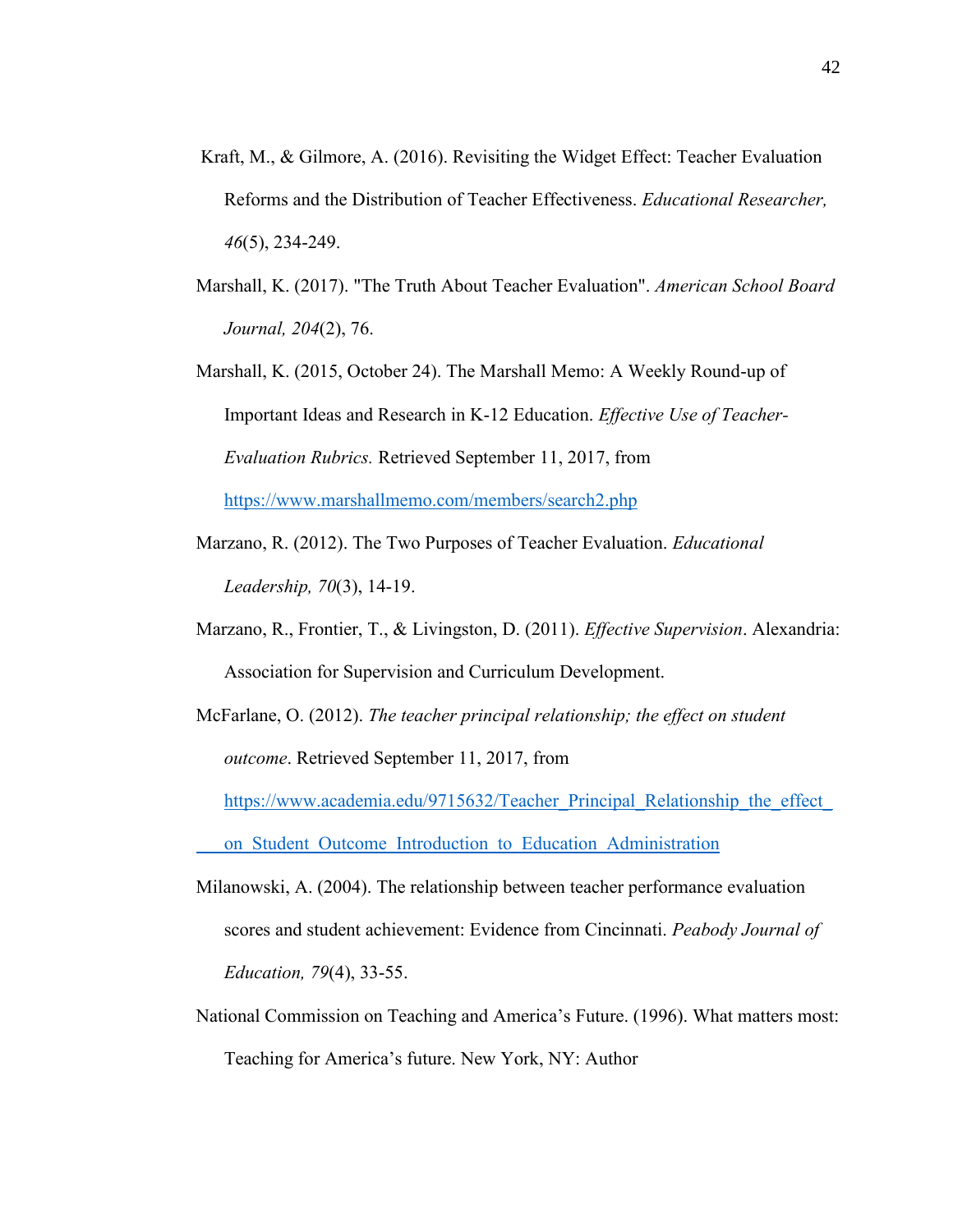- Noddings, N. (2014). High Morale in a Good Cause. *Association of Supervision for Curriculum Development, 71*(5), 14-18.
- Quintero, E. (2017). Elevating Relationships: How Collaboration Shapes Teaching and Learning. *American Educator, 41*(2), 18-21.
- Reinhorn, S., Moore, S., & Simaon, N. (2017). Investing in development: six highperforming, high-poverty schools implement the Massachusetts teacher evaluation policy. *Education Evaluation and Policy Analysis, 39*(3), 383-406.
- Rosaen, C. L., Lundeberg, M., Cooper, M., Fritzen, A., & Terpstra, M. (2008). Noticing noticing: How does investigation of video records change how teachers reflect on their experiences? *Journal of Teacher Education, 59*(4), 347-360.
- Ross, J., & Bruce, C. (2007). Teacher self-assessment: A mechanism for facilitating professional growth. *Teaching & Teacher Education, 23(2)*, 146-159. doi:10.1016/j.tate.2006.04.035
- Schmoker, M. (1999). *Results: The key to continuous school improvement* (2<sup>nd</sup> ed.). Alexandria: Association for Supervision and Curriculum Development.
- Schulz, J., Sud, G., & Crowe, B. (2014). Lessons from the Field: The Role of Student Surveys in Teacher Evaluations and Development. *Bellwether Education Partners,* Retrieved on September 11, 2017 from [http://bellwethereducation.org/.](http://bellwethereducation.org/)
- Sewall, M. (2009, Fall). Transforming supervision. Using video elicitation to support preservice teacher directed reflective conversations. *Issues in Teacher Education, 18*(2), 11-30.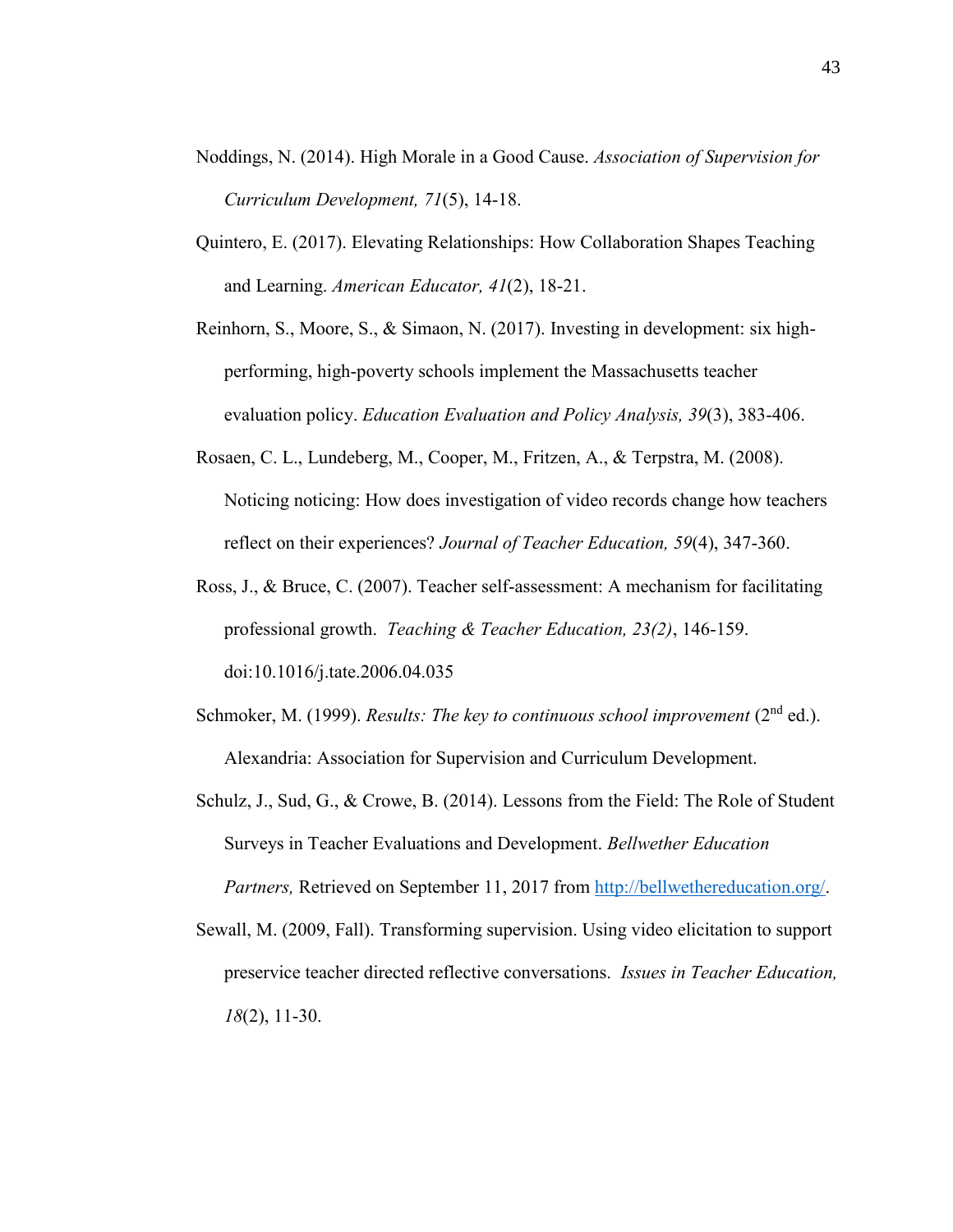- Shafer, L. (2016). Teaching together for change: Five factors that make teacher teams successful- and make schools stronger. *Useable Knowledge*. Retrieved on September 11, 2017 from: [https://www.gse.harvard.edu/news/uk/16/02/teaching](https://www.gse.harvard.edu/news/uk/16/02/teaching-%09together-change)[together-change](https://www.gse.harvard.edu/news/uk/16/02/teaching-%09together-change)
- Shah, M. (2012). The importance and benefits of teacher collegiality in schools a literature review. *Procedia - Social and Behavioral Sciences, 46*, 1242-1246. doi[:https://doi.org/10.1016/j.sbspro.2012.05.282](https://doi.org/10.1016/j.sbspro.2012.05.282)
- Slavin, R. & Madden, N. (2012). *Success for All*. Baltimore, MD: Success for All Foundation.
- Taylor, F.W. (1911). The principles of scientific management. Reprinted 2007, Sioux Falls: NuVision
- Thiers, N. (2017). Making progress possible: a conversation with Michael Fullan. *Educational Leadership, 74*, 8-14.
- Toth, T. & Rothman, R. (2008). *Rush to Judgement: Teacher evaluation in public education.* Washington, DC: Education Sector.
- Tracy, S. (1995, May/June). How historical concepts of supervision relate to supervisory practices today. *The Clearing House,* 68(5), 320-324.
- Tucker, P.D., & Stronge, J.H. (2005). *Linking teacher evaluation and student learning*. Alexandra: Association for Supervision and Curriculum Development.
- U.S. Department of Education. (2002) *No Child Left Behind (NCLB) Act of 2001, Pub. L. No. 107-110, § 115 Stat. 1425*. Washington, DC: Author. Retrieved on September 11, 2017 from<http://www.ed.gov./legislation/ESEA02/>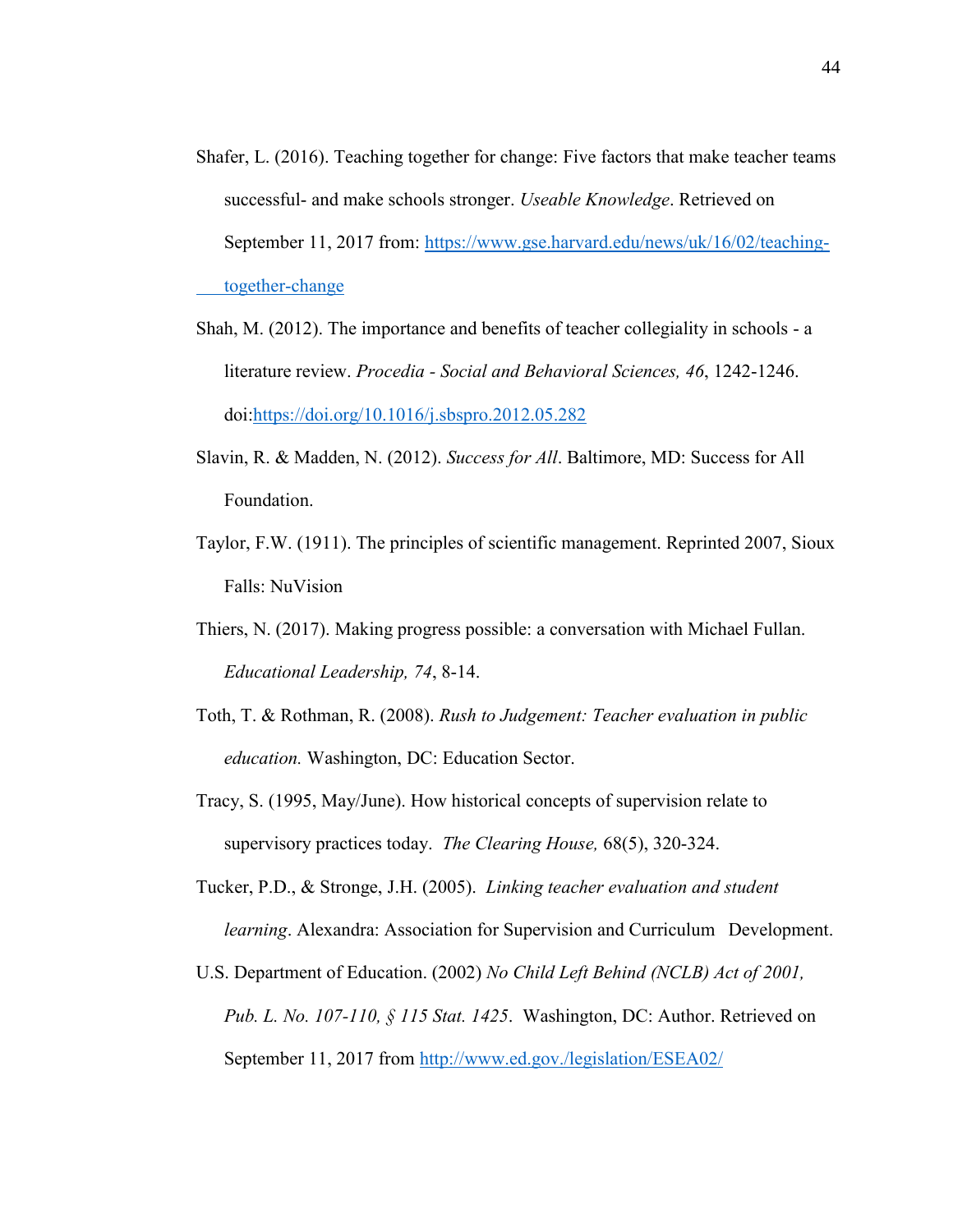- U.S. Department of Education. (2009). Race to the Top program executive summary. Washington, DC: Author. Retrieved on September 11, 2017 from <https://www2.ed.gov/programs/racetothetop/executive-summary.pdf>
- Weisberg, D., Sexton, S., Mulhern, J., & Keeling, D. (2009). *The widget effect: Our national failure to acknowledge and act on differences in teacher effectiveness.* Brooklyn: New Teacher Project. Retrieved September 4, 2017, from <https://docs.gatesfoundation.org/Documents/the-widget-effect.pdf>
- Wertzel, W. (1929, February). Scientific supervision and curriculum building. *The School Review*, 37(2). 179-192.
- Whitehead, M. (1952). Teachers look at supervision. *Educational Leadership*, 10(2), 1011-1106